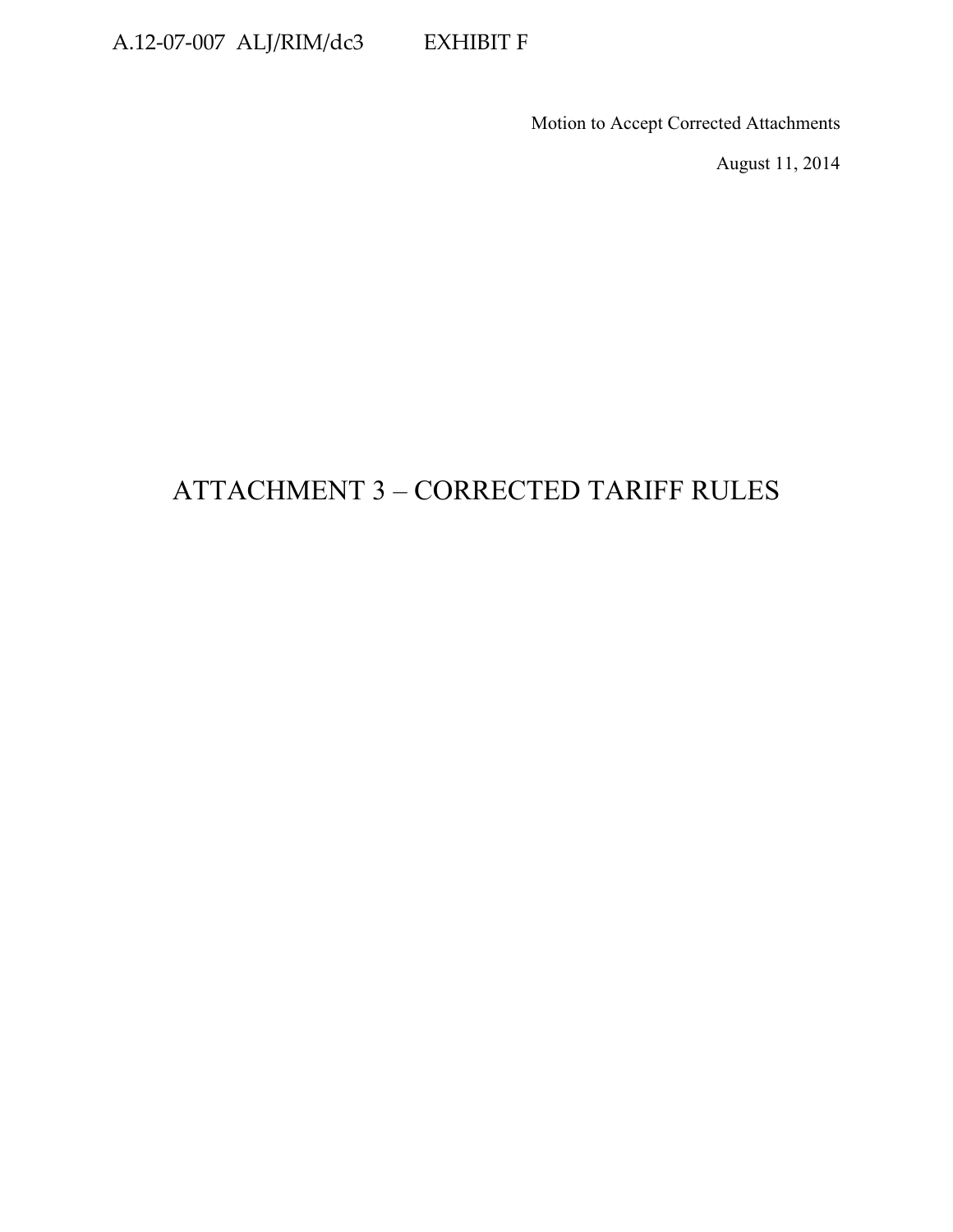| CALIFORNIA WATER SERVICE COMPANY<br>1720 North First Street, San Jose, CA 95112 |                                                                                                                                                                                                                                                                                                                                                                                                                                                                              |                          | Revised | Cal. P.U.C. Sheet No.                                                               |                                 |
|---------------------------------------------------------------------------------|------------------------------------------------------------------------------------------------------------------------------------------------------------------------------------------------------------------------------------------------------------------------------------------------------------------------------------------------------------------------------------------------------------------------------------------------------------------------------|--------------------------|---------|-------------------------------------------------------------------------------------|---------------------------------|
| (408) 367-8200                                                                  |                                                                                                                                                                                                                                                                                                                                                                                                                                                                              | <b>Canceling</b> Revised |         | Cal. P.U.C. Sheet No.                                                               |                                 |
|                                                                                 |                                                                                                                                                                                                                                                                                                                                                                                                                                                                              | Rule No. 1               |         |                                                                                     |                                 |
|                                                                                 |                                                                                                                                                                                                                                                                                                                                                                                                                                                                              |                          |         |                                                                                     |                                 |
|                                                                                 |                                                                                                                                                                                                                                                                                                                                                                                                                                                                              | <b>DEFINITIONS</b>       |         |                                                                                     |                                 |
| <b>Applicant:</b>                                                               | The person, association, corporation or governmental agency applying for water service.                                                                                                                                                                                                                                                                                                                                                                                      |                          |         |                                                                                     |                                 |
| Utility:                                                                        | The public utility named herein.                                                                                                                                                                                                                                                                                                                                                                                                                                             |                          |         |                                                                                     |                                 |
| <b>Customer:</b>                                                                | Any person, association, corporation, or governmental agency supplied or entitled to be<br>supplied with water service for compensation by the utility.                                                                                                                                                                                                                                                                                                                      |                          |         |                                                                                     |                                 |
|                                                                                 | "Older" Customer: Any residential customer who is age 62 or over may qualify for special<br>consideration under Rule No. 8.A.3.b and Rule No. 11.B.1, subsections (e), (i),<br>and (k). Upon request, proof of age must be supported by certificate of birth,<br>driver's license, passport, or other reliable document.                                                                                                                                                     |                          |         |                                                                                     | (N)                             |
|                                                                                 | Disabled Customer, or Customer With Medical Condition:<br>Any residential customer whose health or physical condition may qualify<br>him/her for special consideration under Rule No. 8.A.3.b and Rule No. 11.B.1,<br>subsections (e), (i), and (k). Upon request, proof of a disability, or of a medical<br>condition for which the discontinuance of water would be life-threatening, must be<br>certified by a licensed physician, public health nurse, or social worker. |                          |         |                                                                                     | (N)<br>(T)<br>(N)<br>(N)        |
| Premises:                                                                       | The integral property or area, including improvements thereon, to which water service<br>is, or is to be, provided.                                                                                                                                                                                                                                                                                                                                                          |                          |         |                                                                                     |                                 |
|                                                                                 | <b>Metered Service:</b> Service for which the charges are computed on the basis of measured quantities of water.                                                                                                                                                                                                                                                                                                                                                             |                          |         |                                                                                     |                                 |
| <b>Flat Rate Service:</b>                                                       |                                                                                                                                                                                                                                                                                                                                                                                                                                                                              |                          |         | Service for which the charges are based upon the types and numbers of units served. |                                 |
|                                                                                 | <b>Commercial Service:</b> Provision of water to residual premises or business premises.                                                                                                                                                                                                                                                                                                                                                                                     |                          |         |                                                                                     |                                 |
|                                                                                 | Residential Service: Provision of water for household purposes, including water used on the premises for<br>sprinkling lawns, gardens and shrubbery; washing vehicles, and other similar and customary purposes<br>pertaining to single or multiple family dwellings.                                                                                                                                                                                                        |                          |         |                                                                                     |                                 |
| <b>Business Service:</b>                                                        | Provision of water for use in connection with commercial premises devoted primarily to<br>operations for profit including offices, stores, markets, apartments, hotels, motels, automobile trailer<br>parks or courts, service stations and the like.                                                                                                                                                                                                                        |                          |         |                                                                                     |                                 |
|                                                                                 | Industrial Service: Provision of water to industrial premises where the water is used primarily in<br>manufacturing or processing activities.                                                                                                                                                                                                                                                                                                                                |                          |         |                                                                                     |                                 |
| <b>Irrigation Service:</b>                                                      | Provision of water for commercial agricultural, floricultural or horticultural use and<br>billed under distinct irrigation rates.                                                                                                                                                                                                                                                                                                                                            |                          |         |                                                                                     |                                 |
|                                                                                 | Date of Presentation: The date upon which a bill or notice is mailed or delivered by the utility to the                                                                                                                                                                                                                                                                                                                                                                      |                          |         |                                                                                     |                                 |
| customer.                                                                       | (continued)                                                                                                                                                                                                                                                                                                                                                                                                                                                                  |                          |         |                                                                                     |                                 |
|                                                                                 | (To be inserted by utility)<br><b>Issued by</b>                                                                                                                                                                                                                                                                                                                                                                                                                              |                          |         |                                                                                     | (To be inserted by Cal. P.U.C.) |
| Advice Letter No.                                                               | <b>NAME</b>                                                                                                                                                                                                                                                                                                                                                                                                                                                                  |                          |         |                                                                                     |                                 |
| Decision No.                                                                    |                                                                                                                                                                                                                                                                                                                                                                                                                                                                              |                          |         | Effective                                                                           |                                 |

Resolution No.

TITLE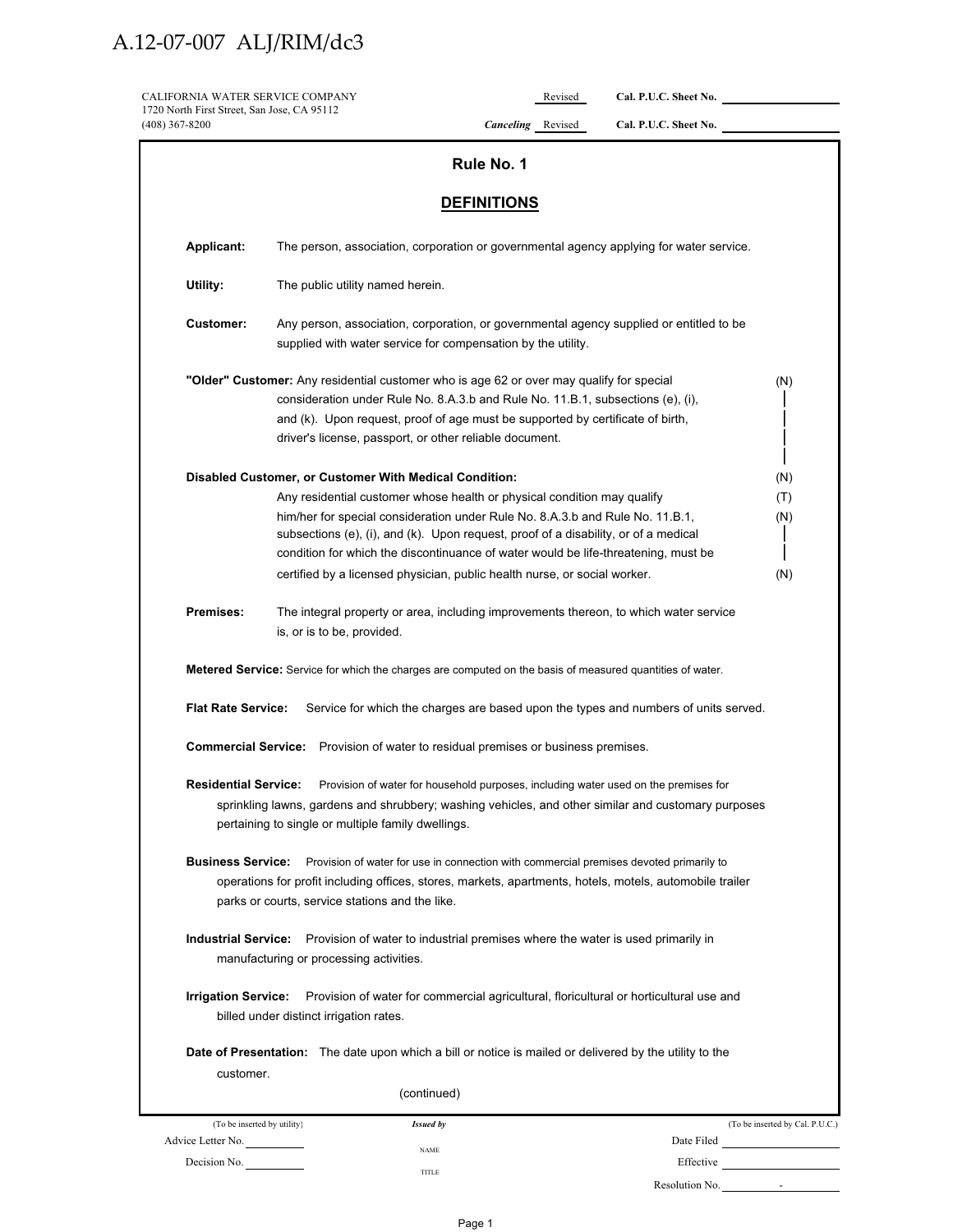CALIFORNIA WATER SERVICE COMPANY Revised Cal. P.U.C. Sheet No. 1720 North First Street, San Jose, CA 95112

| 1720 North First Street, San Jose, CA 95112<br>(408) 367-8200                                                                                                                                                                                                   | <b>Canceling</b> Revised                                                                                                                                                                                                                                                                                              | Cal. P.U.C. Sheet No.           |
|-----------------------------------------------------------------------------------------------------------------------------------------------------------------------------------------------------------------------------------------------------------------|-----------------------------------------------------------------------------------------------------------------------------------------------------------------------------------------------------------------------------------------------------------------------------------------------------------------------|---------------------------------|
|                                                                                                                                                                                                                                                                 | Rule No. 3                                                                                                                                                                                                                                                                                                            |                                 |
|                                                                                                                                                                                                                                                                 | <b>APPLICATION FOR SERVICE</b>                                                                                                                                                                                                                                                                                        |                                 |
|                                                                                                                                                                                                                                                                 |                                                                                                                                                                                                                                                                                                                       |                                 |
| <b>Application for Service</b><br>А.                                                                                                                                                                                                                            |                                                                                                                                                                                                                                                                                                                       |                                 |
| application which will set forth:                                                                                                                                                                                                                               | Each applicant for water service may be required to complete a form provided by the Utility, an                                                                                                                                                                                                                       | (N)                             |
| 1. Date and place of application.<br>Location of premises to be served.<br>2.<br>Date applicant will be ready for service.<br>3.<br>4.                                                                                                                          | Whether the premises have been heretofore supplied with water by the Utility.                                                                                                                                                                                                                                         |                                 |
| Purposes for which service is to be used.<br>5.<br>Address to which bills are to be mailed, or delivered.<br>6.<br>7.<br>Rate schedule desired where optional rates are in effect.<br>8.<br>Such other information as the utility may reasonably require.<br>9. | Whether applicant is owner or tenant of, or agent for, the premises.                                                                                                                                                                                                                                                  | (T)                             |
|                                                                                                                                                                                                                                                                 | The application is merely a written request for service and does not bind the applicant to take<br>service for a period of time longer than that upon which the rates and minimum charge of the applicable<br>rate schedule are based; neither does it bind the Utility to serve, except under reasonable conditions. |                                 |
| В.<br>Individual Liability for Joint Service                                                                                                                                                                                                                    |                                                                                                                                                                                                                                                                                                                       |                                 |
|                                                                                                                                                                                                                                                                 | Two or more parties who join in one application for service shall be jointly and severally<br>liable for payment of bills and shall be billed by means of single periodic bills.                                                                                                                                      |                                 |
| C.<br>Change in Customer's Equipment                                                                                                                                                                                                                            |                                                                                                                                                                                                                                                                                                                       |                                 |
| the Utility written notice of the extent and nature of the change.                                                                                                                                                                                              | Customers making any material change in the size, character or extent of the utilizing<br>equipment or operations for which the Utility is supplying water service shall immediately give                                                                                                                             |                                 |
| Use of Water Without Application for Service Having Been made<br>D.                                                                                                                                                                                             |                                                                                                                                                                                                                                                                                                                       |                                 |
|                                                                                                                                                                                                                                                                 | Any person or firm taking possession of and using water without having made application to the<br>Utility for service, shall be held for the full amount of the service rendered.                                                                                                                                     |                                 |
|                                                                                                                                                                                                                                                                 |                                                                                                                                                                                                                                                                                                                       |                                 |
|                                                                                                                                                                                                                                                                 |                                                                                                                                                                                                                                                                                                                       |                                 |
|                                                                                                                                                                                                                                                                 | (continued)                                                                                                                                                                                                                                                                                                           |                                 |
| (To be inserted by utility)<br>Advice Letter No.                                                                                                                                                                                                                | <b>Issued by</b>                                                                                                                                                                                                                                                                                                      | (To be inserted by Cal. P.U.C.) |
| Decision No.                                                                                                                                                                                                                                                    | <b>NAME</b><br>TITLE                                                                                                                                                                                                                                                                                                  |                                 |

Resolution No.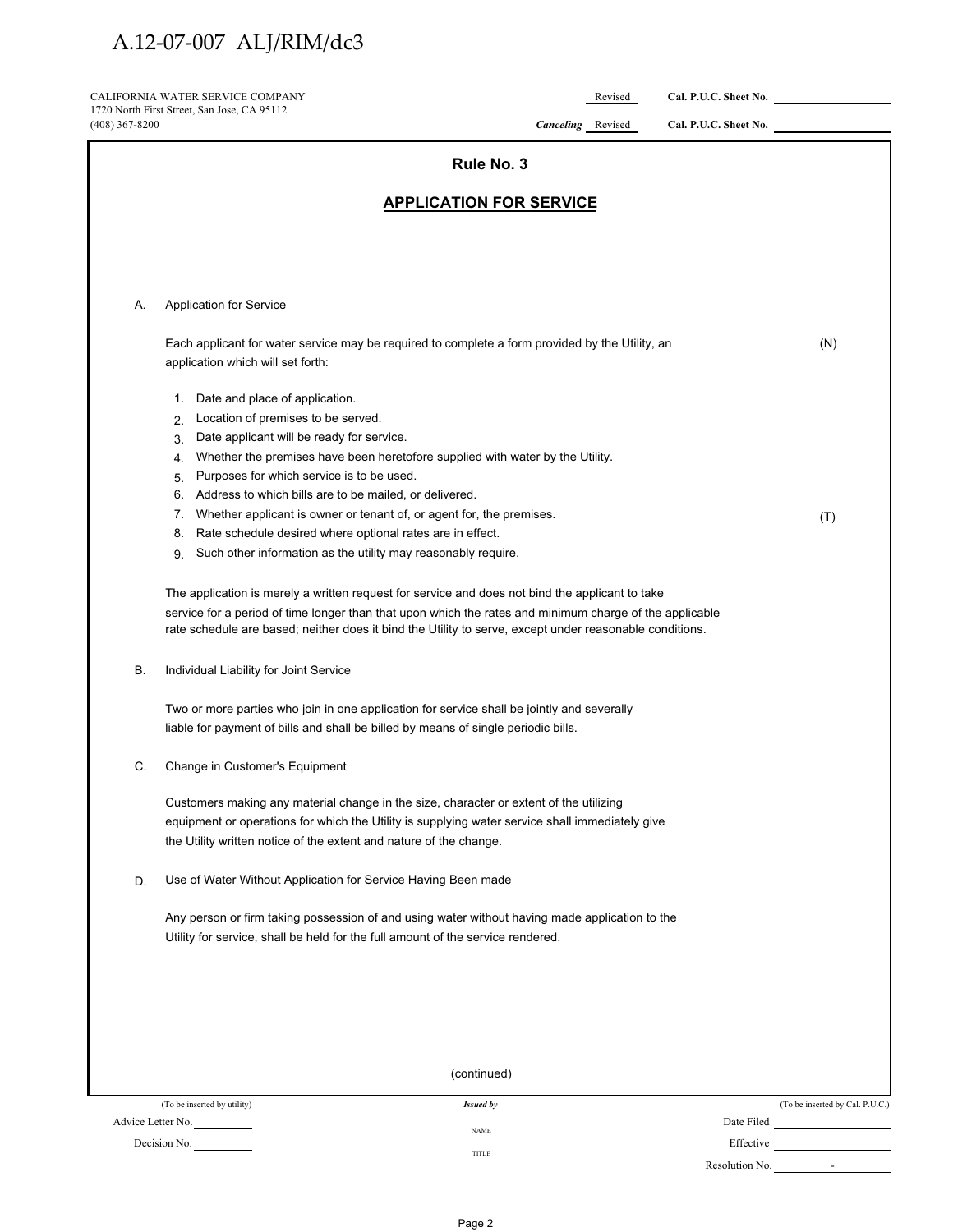| CALIFORNIA WATER SERVICE COMPANY<br>1720 North First Street, San Jose, CA 95112                                                                                                     | Revised                                      | Cal. P.U.C. Sheet No. |     |
|-------------------------------------------------------------------------------------------------------------------------------------------------------------------------------------|----------------------------------------------|-----------------------|-----|
| $(408)$ 367-8200                                                                                                                                                                    | <b>Canceling</b> Revised                     | Cal. P.U.C. Sheet No. |     |
|                                                                                                                                                                                     | Rule No. 5                                   |                       |     |
|                                                                                                                                                                                     | <b>SPECIAL INFORMATION REQUIRED ON FORMS</b> | Sheet 1 of 2          | (T) |
|                                                                                                                                                                                     |                                              |                       |     |
| A. Contracts                                                                                                                                                                        |                                              |                       |     |
| Each contract for service will contain substantially the following provisions:                                                                                                      |                                              |                       |     |
| 1. Unless exempted by the Public Utilities Commission,                                                                                                                              |                                              |                       |     |
| "This contract shall at all times be subject to such changes or modifications by the                                                                                                |                                              |                       |     |
| Public Utilities Commission of the State of California as said Commission may, from                                                                                                 |                                              |                       |     |
| time to time, direct in the exercise of its jurisdiction"                                                                                                                           |                                              |                       |     |
| 2. Unless otherwise not required by the Public Utilities Commission,                                                                                                                |                                              |                       |     |
| "It is the understanding of the parties to this contract that it shall not become                                                                                                   |                                              |                       |     |
| effective until the authorization of the Public Utilities Commission of the State of                                                                                                |                                              |                       |     |
| California has been first obtained.                                                                                                                                                 |                                              |                       |     |
| <b>B. Bill for Service</b>                                                                                                                                                          |                                              |                       |     |
| On each bill for service will be printed substantially the following language:                                                                                                      |                                              |                       |     |
| " This bill is due and payable upon date of presentation. It will become past due if not                                                                                            |                                              |                       |     |
| paid within 19 days from the date of the mailing"                                                                                                                                   |                                              |                       |     |
| "Should the amount of this bill be questioned, an explanation should be requested from                                                                                              |                                              |                       |     |
| the utility. If an explanation satisfactory to the customer is not made by the utility                                                                                              |                                              |                       |     |
| and the bill is still questioned, the customer may deposit with the California Public                                                                                               |                                              |                       |     |
| Utilities Commission, Consumer Affairs branch, 505 Van Ness Avenue, Room 2003, San                                                                                                  |                                              |                       |     |
| Francisco, California 94102*, telephone number is (public) 415-703-2074 and (hearing                                                                                                |                                              |                       | (T) |
| impaired - TDD) 866-836-7825, the amount of the bill to avoid discontinuance of service.<br>Make remittance payable to "California Public Utilities Commission" and attach the bill |                                              |                       | (T) |
| and a statement setting forth the basis for the dispute of the amount of bill. The                                                                                                  |                                              |                       |     |
| Commission will review the basis of the billed amount and disburse the deposit in                                                                                                   |                                              |                       |     |
| accordance with its findings.                                                                                                                                                       |                                              |                       |     |
| " The commission will not, however, accept deposits when the deposit appears to be over                                                                                             |                                              |                       |     |
| matters that do not directly relate to the accuracy of the bill. Such matters include                                                                                               |                                              |                       |     |
| the quality of a utility's service, general level of rates, pending rate applications,                                                                                              |                                              |                       |     |
| and source of fuel or power."                                                                                                                                                       |                                              |                       |     |
| For service rendered in Southern California, 320 W 4th Street, Room 500, Los Angeles, CA                                                                                            |                                              |                       | (T) |
| 90013, Telephone number is (public) 800-365-0550 and (hearing impaired - TDD)                                                                                                       |                                              |                       |     |
| 866-836-7825                                                                                                                                                                        |                                              |                       | (T) |
|                                                                                                                                                                                     |                                              |                       |     |
|                                                                                                                                                                                     |                                              |                       |     |
|                                                                                                                                                                                     |                                              |                       |     |
|                                                                                                                                                                                     |                                              |                       |     |
|                                                                                                                                                                                     |                                              |                       |     |
| (continued)                                                                                                                                                                         |                                              |                       |     |

| (To be inserted by utility) | Issued by | (To be inserted by Cal. P.U.C.) |
|-----------------------------|-----------|---------------------------------|
| Advice Letter No.           | NAME      | Date Filed                      |
| Decision No.                |           | Effective                       |
|                             | TITLE     | Resolution No.<br>$\sim$        |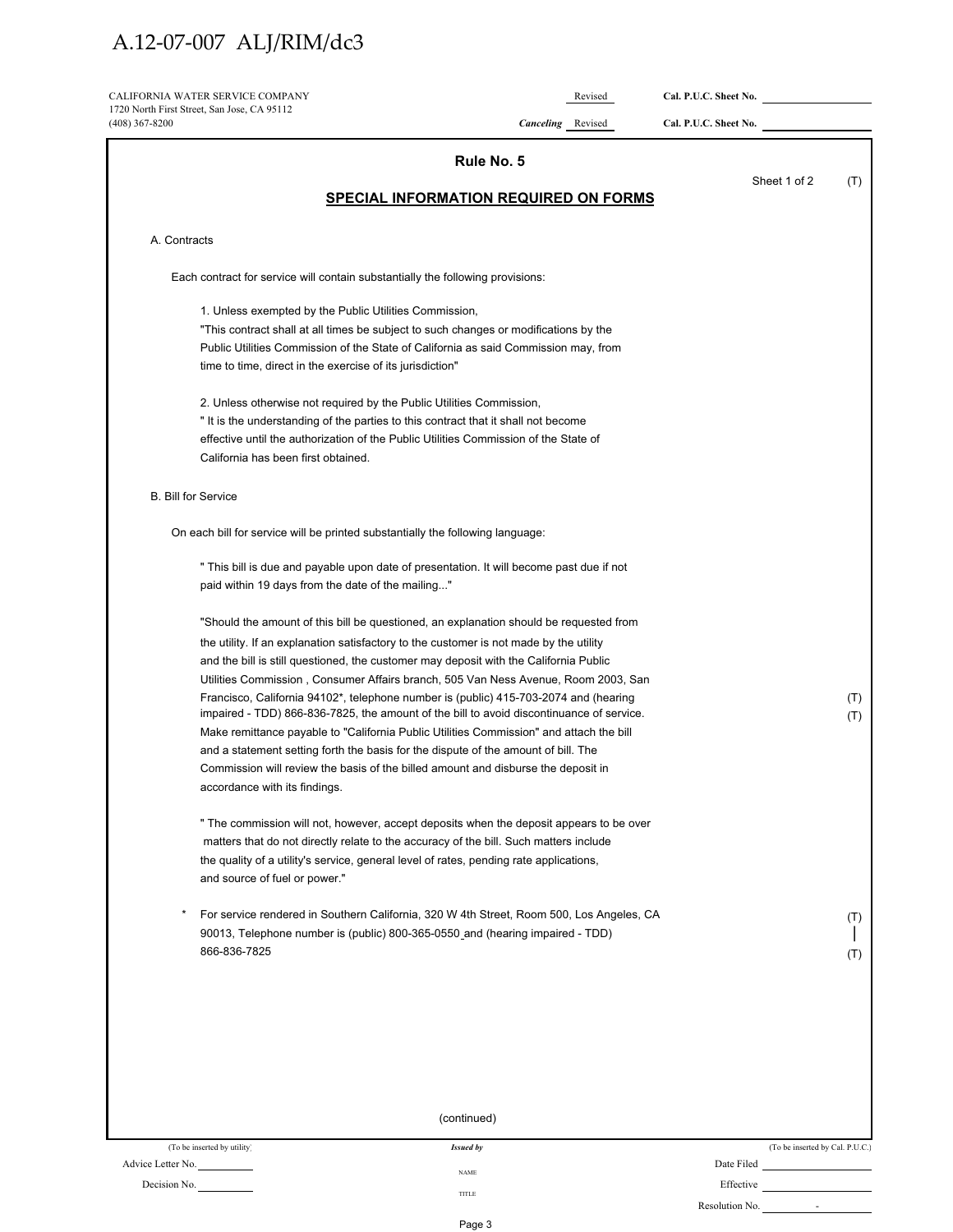| CALIFORNIA WATER SERVICE COMPANY                                                                                                                                             |                                              | Revised | Cal. P.U.C. Sheet No. |                    |            |
|------------------------------------------------------------------------------------------------------------------------------------------------------------------------------|----------------------------------------------|---------|-----------------------|--------------------|------------|
| 1720 North First Street, San Jose, CA 95112<br>(408) 367-8200                                                                                                                | Canceling Revised                            |         | Cal. P.U.C. Sheet No. |                    |            |
|                                                                                                                                                                              | Rule No. 5                                   |         |                       |                    |            |
|                                                                                                                                                                              |                                              |         |                       | Sheet 2 of 2 $(T)$ |            |
|                                                                                                                                                                              | <b>DESCRIPTION OF SERVICE</b><br>(continued) |         |                       |                    |            |
|                                                                                                                                                                              |                                              |         |                       |                    |            |
| C. Customer's Deposit Receipt                                                                                                                                                |                                              |         |                       |                    |            |
| Each receipt for cash deposit to establish or re-establish credit for service will contain<br>the following statements;                                                      |                                              |         |                       |                    |            |
| This deposit may be applied to unpaid balances where service has been discontinued by the                                                                                    |                                              |         |                       |                    |            |
| utility for nonpayment of bills.                                                                                                                                             |                                              |         |                       |                    |            |
| This deposit, less the amount of any unpaid bills for service, will be refunded, together                                                                                    |                                              |         |                       |                    |            |
| with any interest due, in accordance with Rule 7, Deposits, or after the deposit has                                                                                         |                                              |         |                       |                    |            |
| been held for 12 consecutive months, provided a service has not been discontinued for<br>nonpayment                                                                          |                                              |         |                       |                    |            |
| D. Discontinuance of Service Notice                                                                                                                                          |                                              |         |                       |                    |            |
| Every notice of discontinuance of service for nonpayment of bills shall include all of the<br>following information:                                                         |                                              |         |                       |                    |            |
| (1) The name and address of the customer whose account is delinquent.                                                                                                        |                                              |         |                       |                    |            |
| (2) The amount of the delinquency.                                                                                                                                           |                                              |         |                       |                    |            |
| (3) The date of which payment or arrangements for payment is required in order to avoid<br>discontinuance.                                                                   |                                              |         |                       |                    |            |
| (4) The procedure by which the customer may initiate a complaint or request an                                                                                               |                                              |         |                       |                    |            |
| investigation concerning service or charges.                                                                                                                                 |                                              |         |                       |                    |            |
| (5) The procedure by which the customer may request installment payments for the unpaid charges.                                                                             |                                              |         |                       |                    | (T)        |
| (6) The procedure for the customer to obtain information on the availability of financial<br>assistance, including private, local, state, or federal sources, if applicable. |                                              |         |                       |                    |            |
| (7) A local address and telephone number of the water utility for users to obtain                                                                                            |                                              |         |                       |                    |            |
| additional information and assistance in continuing service or in making arrangements                                                                                        |                                              |         |                       |                    |            |
| for payment.                                                                                                                                                                 |                                              |         |                       |                    |            |
| (8) The telephone number of the Commission (Consumer Affairs Branch) to which inquiries<br>by the customer may be directed. For water utilities operating in Northern        |                                              |         |                       |                    |            |
| California, the number of Consumer Affairs branch is 800-649-7570 or                                                                                                         |                                              |         |                       |                    | (T)        |
| 866-836-7825 (hearing impaired - TDD). For water utilities operating in Southern<br>California, the telephone number of Consumer Affairs Branch is 800-365-0550              |                                              |         |                       |                    |            |
| (public) or 866-836-7825 (hearing impaired - TDD).                                                                                                                           |                                              |         |                       |                    | (T)<br>(T) |
|                                                                                                                                                                              |                                              |         |                       |                    |            |
|                                                                                                                                                                              |                                              |         |                       |                    |            |
|                                                                                                                                                                              | (continued)                                  |         |                       |                    |            |

| (To be inserted by utility) | <b>Issued by</b> | (To be inserted by Cal. P.U.C.) |
|-----------------------------|------------------|---------------------------------|
| Advice Letter No.           | <b>NAME</b>      | Date Filed                      |
| Decision No.                | TITLE            | Effective                       |
|                             |                  | Resolution No.<br>-             |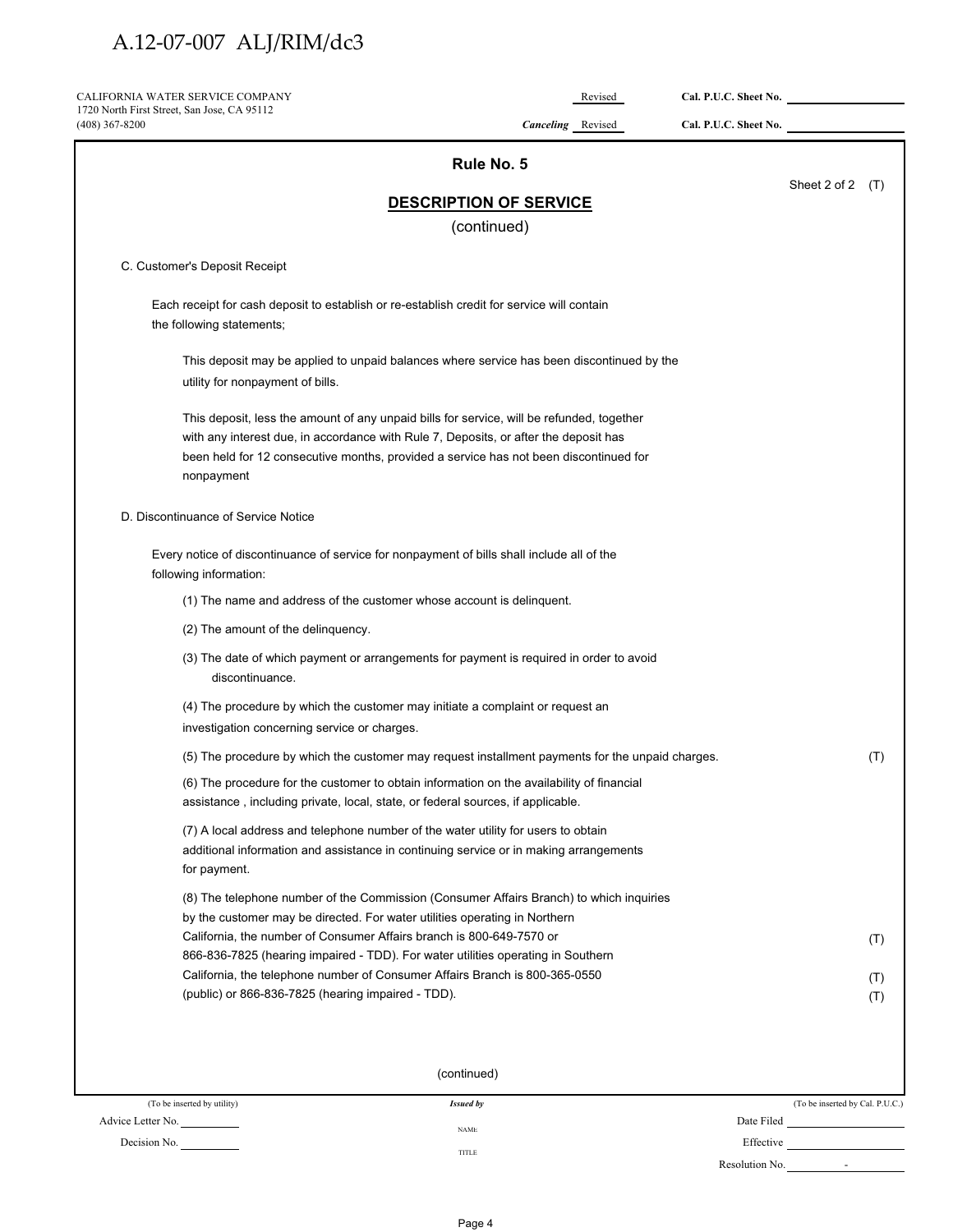| CALIFORNIA WATER SERVICE COMPANY<br>1720 North First Street, San Jose, CA 95112                                                                                          |                 | Revised                  | Cal. P.U.C. Sheet No. |     |
|--------------------------------------------------------------------------------------------------------------------------------------------------------------------------|-----------------|--------------------------|-----------------------|-----|
| $(408)$ 367-8200                                                                                                                                                         |                 | <b>Canceling</b> Revised | Cal. P.U.C. Sheet No. |     |
|                                                                                                                                                                          | Rule No. 7      |                          |                       |     |
|                                                                                                                                                                          | <b>DEPOSITS</b> |                          | Sheet 1 of 1          | (T) |
|                                                                                                                                                                          |                 |                          |                       |     |
| A. Amount to Establish Credit                                                                                                                                            |                 |                          |                       |     |
| 1. Metered Service                                                                                                                                                       |                 |                          |                       |     |
| To establish credit by deposit, the amount will not exceed twice the<br>estimated average monthly bill.                                                                  |                 |                          |                       |     |
| 2. Flat Rate Service                                                                                                                                                     |                 |                          |                       |     |
| To establish credit by deposit, the amount will not exceed the estimated<br>average monthly bill for one month.                                                          |                 |                          |                       |     |
| B. Amount to Re-Establish Credit                                                                                                                                         |                 |                          |                       |     |
| 1. Former Customers                                                                                                                                                      |                 |                          |                       |     |
| For an applicant who is a former customer and whose service was discontinued                                                                                             |                 |                          |                       |     |
| during the last 12 months of his or her former service for non-payment of bills,<br>an amount equal to twice the estimated average monthly bill for the service desired. |                 |                          |                       |     |
| 2. Present Customers                                                                                                                                                     |                 |                          |                       |     |
| For a customer whose service has been discontinued for non-payments of bills,                                                                                            |                 |                          |                       |     |
| an amount equal to twice his or her average monthly bill for that service.                                                                                               |                 |                          |                       |     |
| C. Applicability to Unpaid Accounts                                                                                                                                      |                 |                          |                       |     |
| Deposits prescribed herein are applied to unpaid bills for water service                                                                                                 |                 |                          |                       | (T) |
| when such service has been discontinued.                                                                                                                                 |                 |                          |                       |     |
| D. Return of deposits                                                                                                                                                    |                 |                          |                       |     |
| When service has been for less than 12 consecutive months, upon customer's<br>1.                                                                                         |                 |                          |                       | (T) |
| request for the discontinuance of service, the company will refund the customer's                                                                                        |                 |                          |                       |     |
| deposit or the balance of the deposit in excess of any unpaid bills for that service,<br>and any interest payable under Section E of this rule.                          |                 |                          |                       |     |
|                                                                                                                                                                          |                 |                          |                       |     |
|                                                                                                                                                                          |                 |                          |                       |     |
|                                                                                                                                                                          |                 |                          |                       |     |
|                                                                                                                                                                          |                 |                          |                       |     |
|                                                                                                                                                                          |                 |                          |                       | (T) |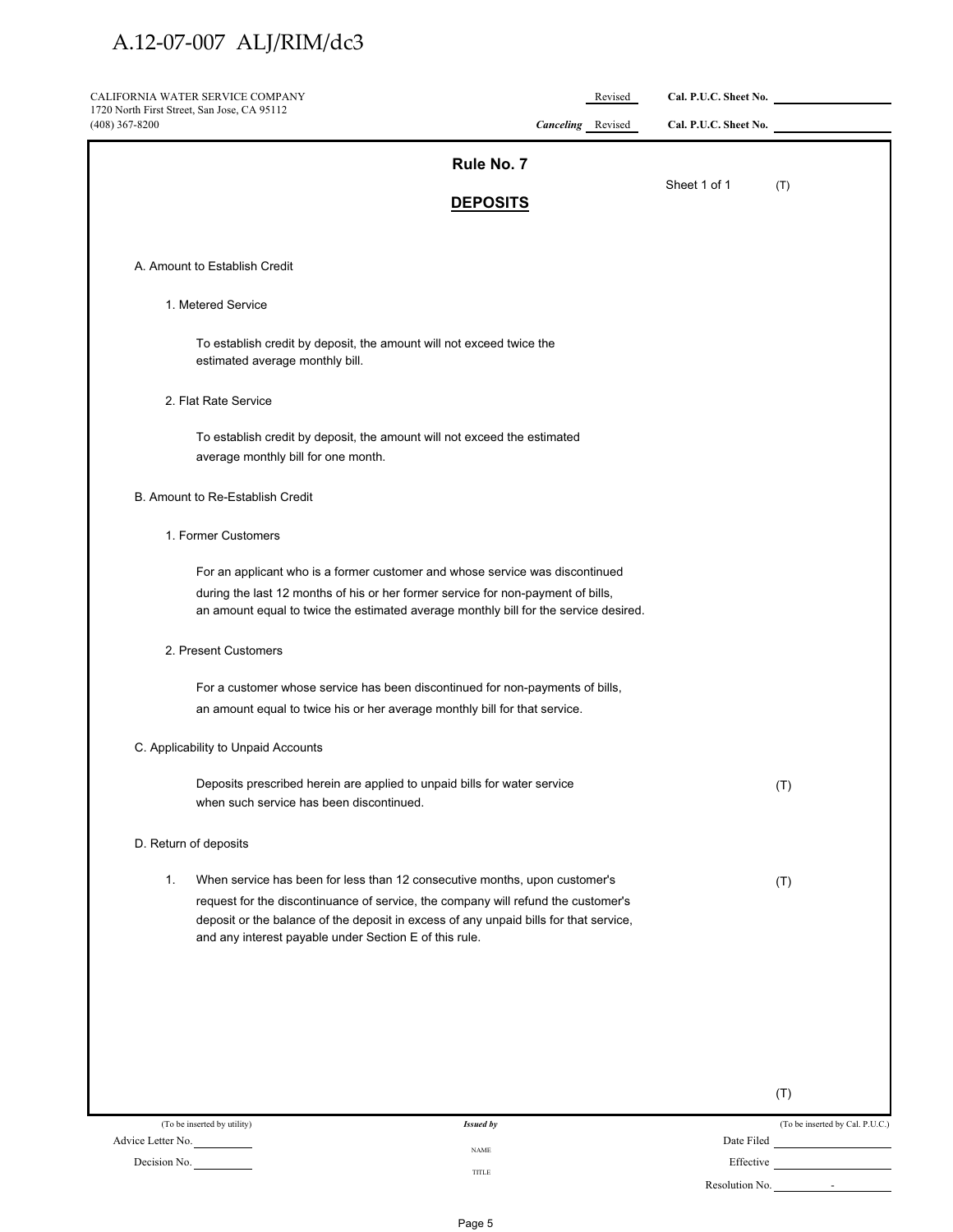|                  |    | CALIFORNIA WATER SERVICE COMPANY                                                                                                                                                              | Revised                  | Cal. P.U.C. Sheet No. |                                         |
|------------------|----|-----------------------------------------------------------------------------------------------------------------------------------------------------------------------------------------------|--------------------------|-----------------------|-----------------------------------------|
| $(408)$ 367-8200 |    | 1720 North First Street, San Jose, CA 95112                                                                                                                                                   | <b>Canceling</b> Revised | Cal. P.U.C. Sheet No. |                                         |
|                  |    | Rule No. 8                                                                                                                                                                                    |                          |                       |                                         |
|                  |    | <b>NOTICES</b>                                                                                                                                                                                |                          | Sheet 1 of 2          | (T)                                     |
|                  |    |                                                                                                                                                                                               |                          |                       |                                         |
| А.               |    | Notice to Customers                                                                                                                                                                           |                          |                       |                                         |
|                  | 1. | Notice to a customer will normally be in writing and, depending on the type of notice,                                                                                                        |                          |                       |                                         |
|                  |    | will either be delivered or mailed to the customer's last known address.                                                                                                                      |                          |                       |                                         |
|                  |    | In some cases, customers may have the option to receive notices via electronic                                                                                                                |                          |                       | (N)                                     |
|                  |    | means (such as email, text message, or portable device "apps") as an alternative to, or                                                                                                       |                          |                       |                                         |
|                  |    | in addition to, written notice on paper, depending on the type of notice.                                                                                                                     |                          |                       | (N)                                     |
|                  | 2. | Exception                                                                                                                                                                                     |                          |                       |                                         |
|                  |    | In emergencies or when circumstances warrant, the utility, where feasible, will endeavor                                                                                                      |                          |                       |                                         |
|                  |    | to promptly notify the customer affected and may make such notification orally, either in                                                                                                     |                          |                       |                                         |
|                  |    | person or by telephone.                                                                                                                                                                       |                          |                       |                                         |
|                  | 3. | Discontinuance of Service                                                                                                                                                                     |                          |                       | (T)                                     |
|                  |    | The utility shall make a reasonable attempt to contact 1) the customer of record by<br>a.                                                                                                     |                          |                       |                                         |
|                  |    | mailing a separate notice at least 5 business days prior to any discontinuance,                                                                                                               |                          |                       |                                         |
|                  |    | 2) an adult a person on the residential customer's premises by telephone or in person at least 24 hours                                                                                       |                          |                       |                                         |
|                  |    | prior to any discontinuance.                                                                                                                                                                  |                          |                       |                                         |
|                  |    | b.<br>For-residential customers that are 62 years or older, disabled, or have a                                                                                                               |                          |                       | (T)                                     |
|                  |    | medical condition (as defined in Rule No. 1), the utility shall provide at least 48 hours                                                                                                     |                          |                       | (N)                                     |
|                  |    | notice by telephone or in person. For these customers, if a personal contact cannot be made,                                                                                                  |                          |                       |                                         |
|                  |    | a notice of discontinuance of service shall be posted in conspicuous location at the service                                                                                                  |                          |                       |                                         |
|                  |    | address at least 48 hours prior to discontinuance.                                                                                                                                            |                          |                       |                                         |
|                  |    | Whenever the utility furnishes residential service through a master meter or whenever<br>c.<br>individually metered residential service is furnished in a multi-unit residential structure or |                          |                       |                                         |
|                  |    | mobilehome park, where the owner or manager is listed by the utility as the customer of                                                                                                       |                          |                       |                                         |
|                  |    | record, the utility shall make every good faith effort to inform the residents, by means of a                                                                                                 |                          |                       |                                         |
|                  |    | notice, that service will be discontinued within 15 days as outlined in Rule No. 11. The                                                                                                      |                          |                       | (N)                                     |
|                  |    | notice shall further inform the residents that they have the right to become utility customers,                                                                                               |                          |                       |                                         |
|                  |    | to whom the service will then be billed, without being required to pay any amount which                                                                                                       |                          |                       |                                         |
|                  |    | may be due upon the delinquent account.                                                                                                                                                       |                          |                       |                                         |
|                  |    | d.<br>Discontinuance and restoration of service procedure is outlined in Rule No. 11.                                                                                                         |                          |                       |                                         |
|                  | 4. | <b>Third Party Notification</b>                                                                                                                                                               |                          |                       |                                         |
|                  |    | Third party notification is the option to have a copy of a customer's notices or bills provided                                                                                               |                          |                       | (N)                                     |
|                  |    | automatically to another individual. The customer is still fully responsible for the bill, but the third                                                                                      |                          |                       |                                         |
|                  |    | party has the option to make payment arrangements on the customer's behalf.                                                                                                                   |                          |                       |                                         |
|                  |    | A customer electing this option must provide the Company with the name and contact                                                                                                            |                          |                       |                                         |
|                  |    | information of the third party. The Company may require written acknowledgement that the                                                                                                      |                          |                       |                                         |
|                  |    | third party agrees to receive the notices and bills."                                                                                                                                         |                          |                       | (N)                                     |
|                  |    | Notice of availability of third party notification shall be given annually to all residential                                                                                                 |                          |                       |                                         |
|                  |    | customers, commencing at the time of the first full billing after the effective date of this<br>tariff schedule.                                                                              |                          |                       | (T)                                     |
|                  |    | (continued)                                                                                                                                                                                   |                          |                       |                                         |
|                  |    | (To be inserted by utility)<br><b>Issued by</b>                                                                                                                                               |                          |                       | (To be inserted by Cal. P.U.C.)         |
|                  |    | Advice Letter No.<br><b>NAME</b>                                                                                                                                                              |                          | Date Filed            | <u> 1980 - Johann Barbara, martxa a</u> |
|                  |    | Decision No.<br>TITLE                                                                                                                                                                         |                          | Effective             |                                         |
|                  |    |                                                                                                                                                                                               |                          | Resolution No.        | $\sim 100$                              |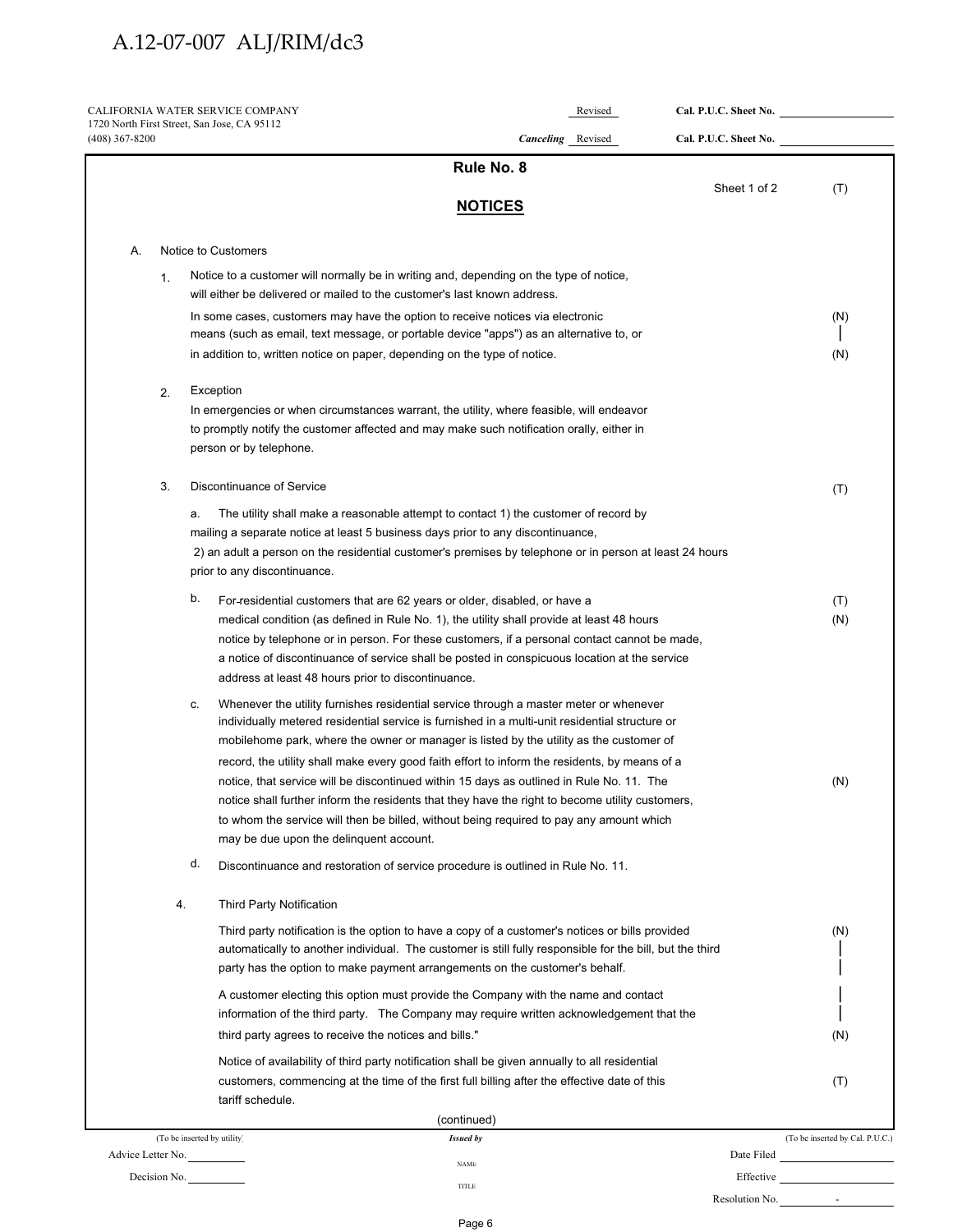| CALIFORNIA WATER SERVICE COMPANY<br>1720 North First Street, San Jose, CA 95112            | Revised                       | Cal. P.U.C. Sheet No. |     |
|--------------------------------------------------------------------------------------------|-------------------------------|-----------------------|-----|
| $(408)$ 367-8200                                                                           | <b>Canceling</b> Revised      | Cal. P.U.C. Sheet No. |     |
|                                                                                            | Rule No. 8                    |                       |     |
|                                                                                            |                               | Sheet 2 of 2          | (T) |
|                                                                                            | <b>NOTICES</b><br>(continued) |                       |     |
|                                                                                            |                               |                       |     |
| Notice from Customers<br>В.                                                                |                               |                       | (T) |
| 1. A customer may make notification in person, by telephone, or by letter to the company   |                               |                       |     |
| at its customer service office, to an authorized representative of the company, by         |                               |                       | (N) |
| electronic mail, or by a message on the utility's website.                                 |                               |                       | (N) |
| 2. Customers who are older, disabled, or have a medical condition                          |                               |                       | (T) |
| may be required to present evidence to the company as specified in Rule 1                  |                               |                       | (N) |
| to establish their status if they wish to qualify for consideration under Rule No. 8.A.3.b |                               |                       | (T) |
| (above), and Rule No. 11.B.1.e., i., and k.                                                |                               |                       |     |
|                                                                                            |                               |                       | (D) |
|                                                                                            |                               |                       |     |
|                                                                                            |                               |                       |     |
|                                                                                            |                               |                       |     |
|                                                                                            |                               |                       |     |
|                                                                                            |                               |                       | (D) |
|                                                                                            |                               |                       |     |
|                                                                                            |                               |                       |     |
|                                                                                            |                               |                       |     |
|                                                                                            |                               |                       |     |
|                                                                                            |                               |                       |     |
|                                                                                            |                               |                       |     |
|                                                                                            |                               |                       |     |
|                                                                                            |                               |                       |     |
|                                                                                            |                               |                       |     |
|                                                                                            |                               |                       |     |
|                                                                                            |                               |                       |     |
|                                                                                            |                               |                       |     |
|                                                                                            |                               |                       |     |
|                                                                                            |                               |                       |     |
|                                                                                            |                               |                       |     |
|                                                                                            |                               |                       |     |
|                                                                                            |                               |                       |     |
|                                                                                            |                               |                       |     |
|                                                                                            |                               |                       |     |
|                                                                                            |                               |                       |     |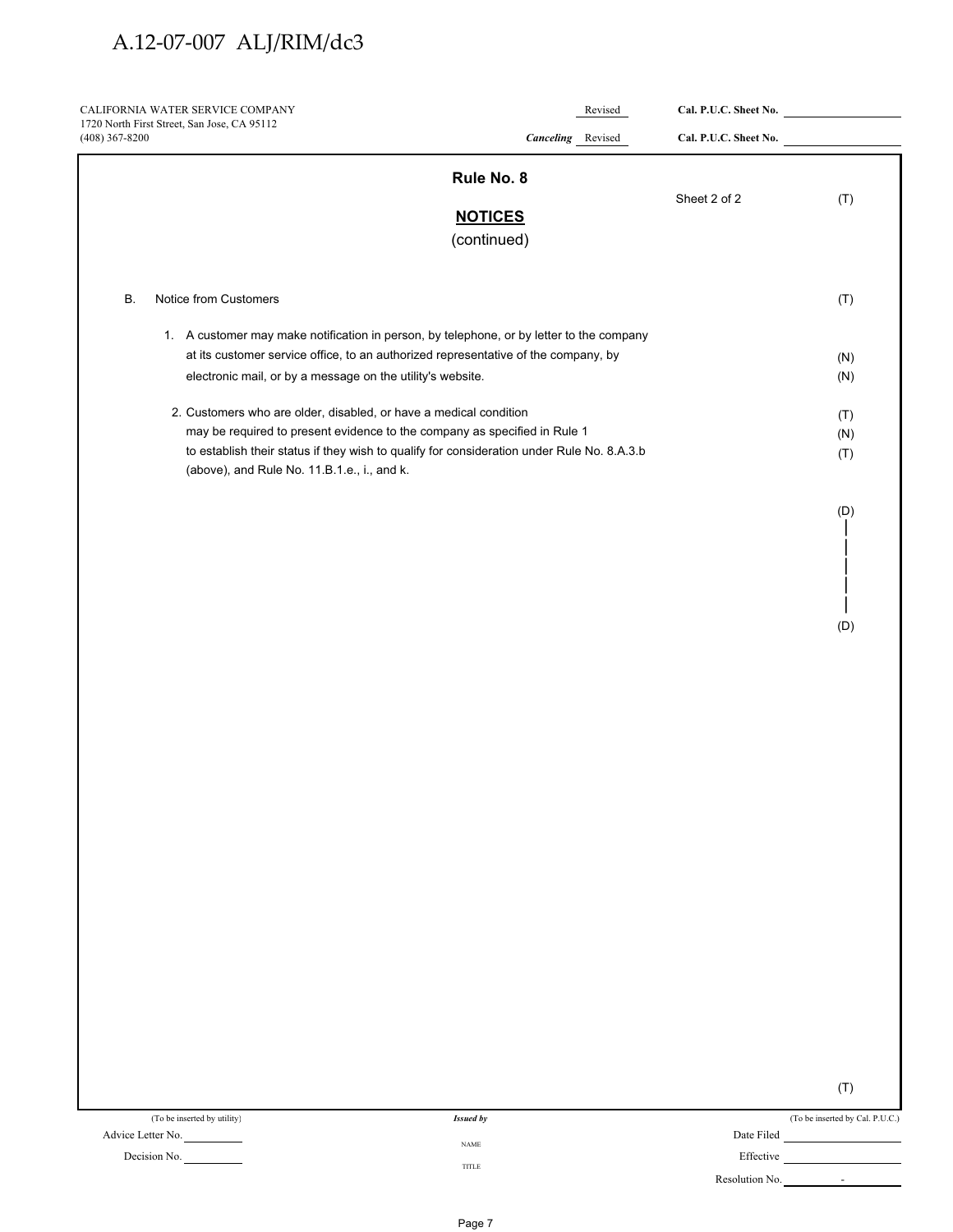| CALIFORNIA WATER SERVICE COMPANY                                |                                                                                                                                                                                                | Revised                  | Cal. P.U.C. Sheet No. |                                 |            |
|-----------------------------------------------------------------|------------------------------------------------------------------------------------------------------------------------------------------------------------------------------------------------|--------------------------|-----------------------|---------------------------------|------------|
| 1720 North First Street, San Jose, CA 95112<br>$(408)$ 367-8200 |                                                                                                                                                                                                | <b>Canceling</b> Revised | Cal. P.U.C. Sheet No. |                                 |            |
|                                                                 | Rule No. 9                                                                                                                                                                                     |                          |                       |                                 |            |
|                                                                 | <b>RENDERING AND PAYMENT OF BILLS</b>                                                                                                                                                          |                          | Sheet 1 of 4          | (T)                             |            |
| A. Rendering of Bills                                           |                                                                                                                                                                                                |                          |                       |                                 |            |
|                                                                 |                                                                                                                                                                                                |                          |                       |                                 |            |
|                                                                 | Bills for service will be rendered to each customer on a monthly or bimonthly<br>basis at the option of the utility, unless otherwise provided in its rate schedules.                          |                          |                       | (T)                             |            |
|                                                                 | At the customer's request and the utility's approval, paper bills, electronics bills,<br>or access to electronic bills for service will be rendered monthly, bimonthly, or at other intervals. |                          |                       | (T)<br>(N)                      | (D)<br>(D) |
| 1.                                                              | <b>Metered Service</b>                                                                                                                                                                         |                          |                       |                                 |            |
| а.                                                              | Meters will be read at regular intervals for the preparation of                                                                                                                                |                          |                       |                                 |            |
|                                                                 | periodic bills and as required for the preparation of opening                                                                                                                                  |                          |                       |                                 |            |
|                                                                 | bills, closing bills, and special bills.                                                                                                                                                       |                          |                       |                                 |            |
| b.                                                              | The opening bills for metered service will not be less than                                                                                                                                    |                          |                       |                                 |            |
|                                                                 | the established monthly minimum or readiness-to-serve                                                                                                                                          |                          |                       |                                 |            |
|                                                                 | charge for the service. Any amount paid in excess of the                                                                                                                                       |                          |                       |                                 |            |
|                                                                 | prorated charges against the charge for the succeeding regular<br>billing period, except that no such credit shall accrue of the                                                               |                          |                       |                                 |            |
|                                                                 | total period of service is less than one month.                                                                                                                                                |                          |                       |                                 |            |
| с.                                                              | It may always be practicable to read meters at intervals                                                                                                                                       |                          |                       |                                 |            |
|                                                                 | which will result in billing periods of equal number of days.                                                                                                                                  |                          |                       |                                 |            |
|                                                                 | (1) Should a monthly billing period contain less than 27                                                                                                                                       |                          |                       |                                 |            |
|                                                                 | days or more than 33 days, a pro rata correction in the                                                                                                                                        |                          |                       |                                 |            |
|                                                                 | amount of the bill will be made.                                                                                                                                                               |                          |                       |                                 |            |
|                                                                 | The charge for metered service for a bimonthly period<br>(2)<br>will be computed by doubling the monthly minimum or                                                                            |                          |                       |                                 |            |
|                                                                 | readiness-to-serve charge and the number of cubic feet                                                                                                                                         |                          |                       |                                 |            |
|                                                                 | to which each block rate is applicable on a monthly basis.                                                                                                                                     |                          |                       |                                 |            |
|                                                                 | For billing periods other than monthly or bimonthly,<br>(3)                                                                                                                                    |                          |                       |                                 |            |
|                                                                 | adjustments will be made proportionate to that for a                                                                                                                                           |                          |                       |                                 |            |
|                                                                 | monthly billing period.                                                                                                                                                                        |                          |                       |                                 |            |
| d.                                                              | Bills for metered service will show at least the reading of the meter                                                                                                                          |                          |                       |                                 |            |
|                                                                 | at the end of the period for which the bill is rendered, the meter                                                                                                                             |                          |                       |                                 |            |
|                                                                 | constant, if any, the number and kinds of units, and the date of                                                                                                                               |                          |                       |                                 |            |
|                                                                 | the current meter reading.                                                                                                                                                                     |                          |                       |                                 |            |
|                                                                 | (continued)                                                                                                                                                                                    |                          |                       |                                 |            |
| (To be inserted by utility)                                     | <b>Issued by</b>                                                                                                                                                                               |                          |                       | (To be inserted by Cal. P.U.C.) |            |
| Advice Letter No.                                               | <b>NAME</b>                                                                                                                                                                                    |                          | Date Filed            |                                 |            |
| Decision No.                                                    | TITLE                                                                                                                                                                                          |                          | Effective             |                                 |            |
|                                                                 |                                                                                                                                                                                                |                          | Resolution No.        |                                 |            |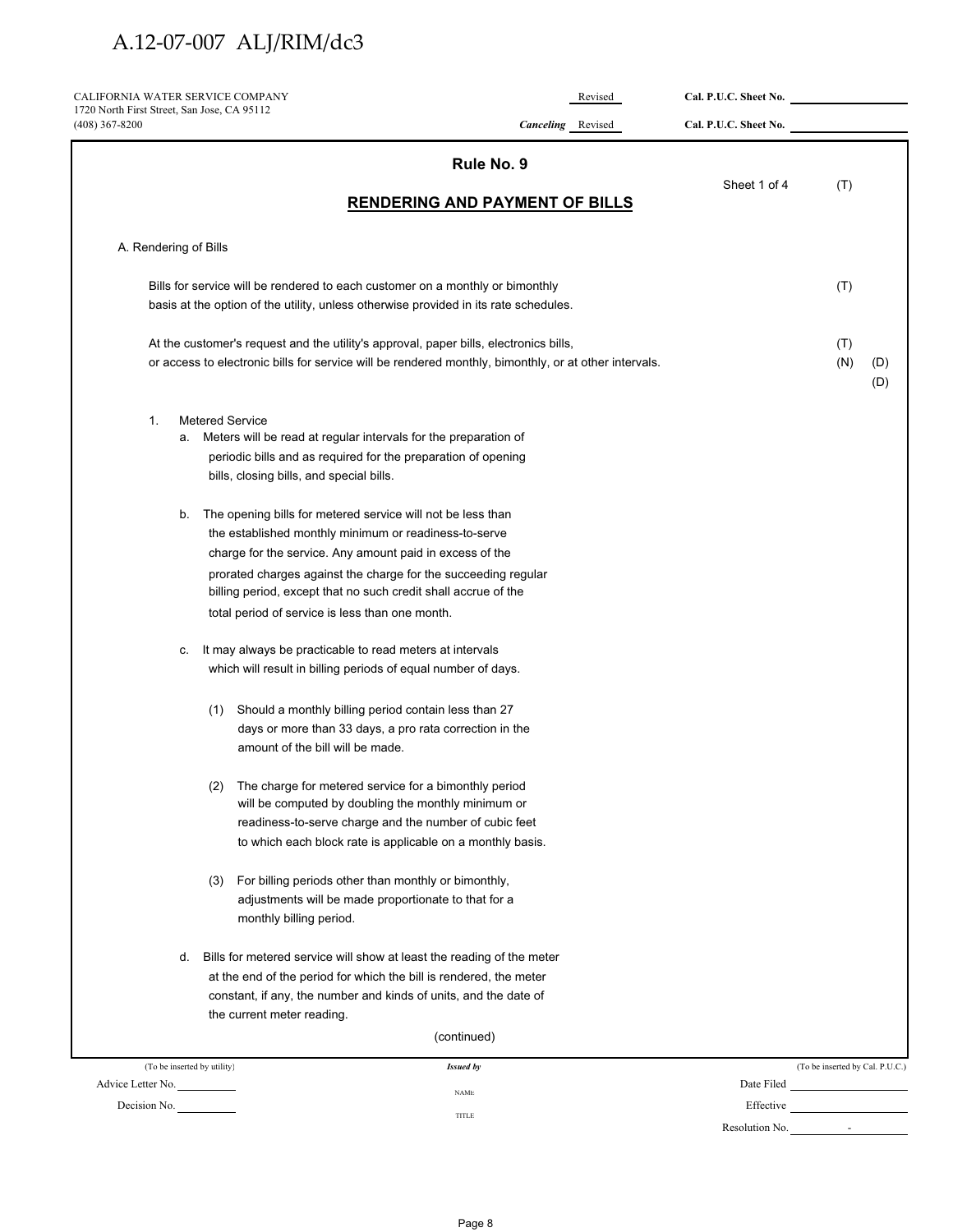CALIFORNIA WATER SERVICE COMPANY Revised **Cal. P.U.C. Sheet No.**  1720 North First Street, San Jose, CA 95112

| $(408)$ 367-8200            | <b>Canceling</b> Revised                                                                                                                      | Cal. P.U.C. Sheet No. |                                 |
|-----------------------------|-----------------------------------------------------------------------------------------------------------------------------------------------|-----------------------|---------------------------------|
|                             | Rule No. 9                                                                                                                                    |                       |                                 |
|                             |                                                                                                                                               | Sheet 3 of 4          | (T)                             |
|                             | <b>RENDERING AND PAYMENT OF BILLS</b>                                                                                                         |                       |                                 |
|                             | (continued)                                                                                                                                   |                       |                                 |
| 3.                          | Proration of Bills (continued)                                                                                                                |                       |                                 |
|                             | and the quantity in each of the each quantity rate blocks                                                                                     |                       |                                 |
|                             | will be prorated on the basis of the ratio of the                                                                                             |                       |                                 |
|                             | number of days in the period. The measured quantity of                                                                                        |                       |                                 |
|                             | usage will be applied to such prorated amounts and                                                                                            |                       |                                 |
|                             | quantities                                                                                                                                    |                       |                                 |
| (2)                         | <b>Flat Rate Service</b>                                                                                                                      |                       |                                 |
|                             | The billing period charge will be prorated on the                                                                                             |                       |                                 |
|                             | basis of the ratio of the number of days in the                                                                                               |                       |                                 |
|                             | period to the number of days in an average billing                                                                                            |                       |                                 |
|                             | period.                                                                                                                                       |                       |                                 |
| (3)                         | <b>Average Billing Period</b>                                                                                                                 |                       |                                 |
|                             | The number of days in an average billing period is                                                                                            |                       |                                 |
|                             | defined as 365 divided by the number of billing                                                                                               |                       |                                 |
|                             | periods in a year. (It is 30 days for a monthly billing period.)                                                                              |                       | (N)                             |
|                             | 4. Electronic Bill Presentation and Payment                                                                                                   |                       |                                 |
|                             | At the mutual option of the Customer and Cal Water, the Customer may                                                                          |                       |                                 |
|                             | elect to receive, view, and pay regular bills for service electronically and                                                                  |                       |                                 |
|                             | to no longer receive paper bills and legal and mandated notices.                                                                              |                       |                                 |
|                             | Customers requesting this option may be required to complete additional<br>forms and agreements. Legal and mandated notices shall be included |                       |                                 |
|                             | with Cal Water's electronic transmittal; except, however, all notices of                                                                      |                       |                                 |
|                             | termination of service for nonpayment shall be delivered by U.S. Mail.                                                                        |                       |                                 |
|                             | Either party may discontinue Electronic Billing upon 30 days prescribed<br>notice.                                                            |                       |                                 |
| B. Payment of Bills         |                                                                                                                                               |                       |                                 |
|                             | (1) Bills for service are due and payable upon presentation.                                                                                  |                       | (T)                             |
|                             | Collection of closing bills may be made at the time of presentation.                                                                          |                       | (L)                             |
|                             |                                                                                                                                               |                       |                                 |
|                             |                                                                                                                                               |                       |                                 |
|                             |                                                                                                                                               |                       |                                 |
|                             |                                                                                                                                               |                       | (L)                             |
|                             | (continued)                                                                                                                                   |                       |                                 |
| (To be inserted by utility) | <b>Issued by</b>                                                                                                                              |                       | (To be inserted by Cal. P.U.C.) |
| Advice Letter No.           | <b>NAME</b>                                                                                                                                   | Date Filed            |                                 |
| Decision No.                |                                                                                                                                               |                       | Effective <u>contracts</u>      |
|                             | TITLE                                                                                                                                         | Resolution No.        | $\sim 10^{-1}$                  |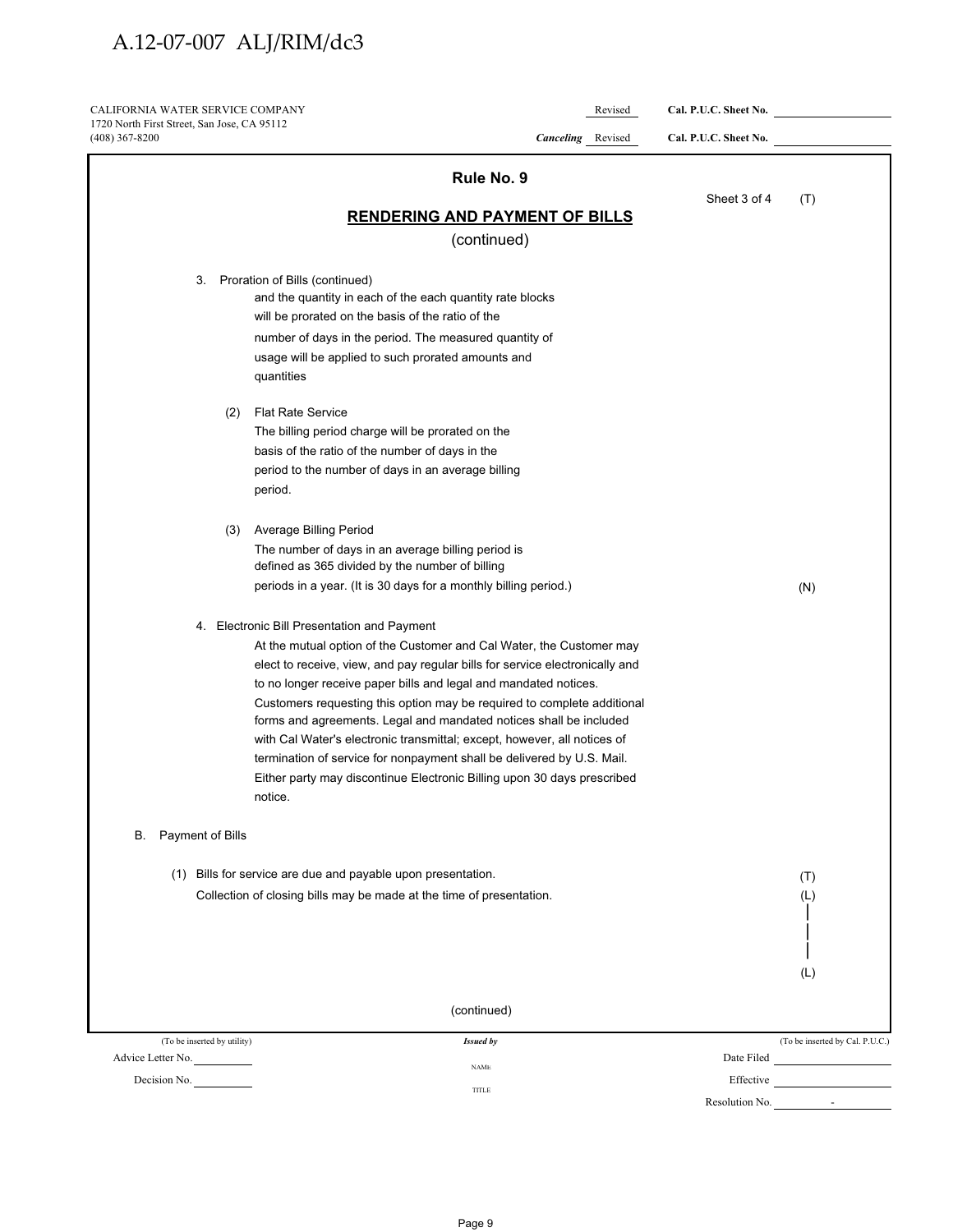CALIFORNIA WATER SERVICE COMPANY **Cal. P.U.C. Sheet No.**  1720 North First Street, San Jose, CA 95112

| $(408)$ 367-8200                                                                                                                                                                                                                                                                                                                                                                                                                                                                                                  | Cal. P.U.C. Sheet No. |                          |                                 |
|-------------------------------------------------------------------------------------------------------------------------------------------------------------------------------------------------------------------------------------------------------------------------------------------------------------------------------------------------------------------------------------------------------------------------------------------------------------------------------------------------------------------|-----------------------|--------------------------|---------------------------------|
| Rule No. 9                                                                                                                                                                                                                                                                                                                                                                                                                                                                                                        |                       |                          |                                 |
| <b>RENDERING AND PAYMENT OF BILLS</b>                                                                                                                                                                                                                                                                                                                                                                                                                                                                             | Sheet 4 of 4          |                          | (T)                             |
| (continued)                                                                                                                                                                                                                                                                                                                                                                                                                                                                                                       |                       |                          |                                 |
|                                                                                                                                                                                                                                                                                                                                                                                                                                                                                                                   |                       |                          |                                 |
| B. Payments of Bills (Continued)                                                                                                                                                                                                                                                                                                                                                                                                                                                                                  |                       |                          |                                 |
| Payment may be made to any representative of the utility authorized to make<br>collections. Payment may also be made:<br>(1) through a third-party operated pay-by-phone service available through an 800-number;<br>(2) at Cal Water's local customer service center;<br>(3) through Cal Water online at www.calwater.com; and<br>(4) through third party vendors.                                                                                                                                               |                       | (D)<br>(T)<br>(T)<br>(N) | (L)                             |
| Options (1) through (3) include both one-time payments and a recurring billing payment<br>option. If a customer signs up for e-billing, all future paper bills will also be<br>suppressed in accordance with Rule 9.A.4.                                                                                                                                                                                                                                                                                          |                       | (T)                      |                                 |
| (2) Bills for customers under the utility's Automatic Payment Service (APS) are due and<br>payable monthly in accordance with the utility's approved payment schedule.                                                                                                                                                                                                                                                                                                                                            |                       |                          |                                 |
| (3) A credit card or debit card option, on a pilot basis, will be available to customers. All credit<br>and debit card payment options will be available to all customers. This program will either<br>continue indefinitely, continue as modified by Cal Water or Commission decision, or be<br>terminated by Cal Water or the Commission decision rendered at the conclusion<br>of the pilot program.                                                                                                           |                       | (T)                      | (L)                             |
| 4. Balanced Payment Plan:<br>Residential and small commercial customers who wish to minimize variations in monthly bills<br>may elect to participate in the Balanced Payment Plan (BPP). This plan is detailed as follows:                                                                                                                                                                                                                                                                                        |                       | (N)                      |                                 |
| (a) A customer can join the plan in any month of the year. The plan will remain in effect<br>until it is terminated by the utility or the customer.                                                                                                                                                                                                                                                                                                                                                               |                       |                          |                                 |
| (b) Participation is subject to approval by the utility.                                                                                                                                                                                                                                                                                                                                                                                                                                                          |                       |                          |                                 |
| (c) Meters will be read and billed at regular intervals.                                                                                                                                                                                                                                                                                                                                                                                                                                                          |                       |                          |                                 |
| (d) Customers will be expected to pay the BPP amount shown due.                                                                                                                                                                                                                                                                                                                                                                                                                                                   |                       |                          |                                 |
| (e) The BPP amount will be one-twelfth of the annual bill as estimated by the utility, based on the<br>customer's historical billings for the most recent year at the time of calculation, or, if that is not<br>available, the usage pattern of a premise on which a comparable customer is similarly situated.<br>(f) BPP amounts will be reviewed at least three times a year and adjusted no more than three<br>times a year if required to reduce the likelihood of a large imbalance between actual charges |                       |                          |                                 |
| and BPP charges. Customers will be notified on their bill of any changes in the BPP amount.<br>(g) Participants are subject to removal from the plan and subject to termination<br>of service if a bill containing a prior unpaid BPP amount becomes delinquent<br>as defined in Rule 11.                                                                                                                                                                                                                         |                       | (N)                      |                                 |
|                                                                                                                                                                                                                                                                                                                                                                                                                                                                                                                   |                       |                          |                                 |
| C.<br>Customer Checks or Electronic Fund Transfer Not Honored<br>The utility may charge \$10.00 for any bad check or electronic fund transfer not honored.                                                                                                                                                                                                                                                                                                                                                        |                       |                          | (L)                             |
|                                                                                                                                                                                                                                                                                                                                                                                                                                                                                                                   |                       |                          |                                 |
|                                                                                                                                                                                                                                                                                                                                                                                                                                                                                                                   |                       |                          | (T)                             |
| (To be inserted by utility)<br><b>Issued by</b>                                                                                                                                                                                                                                                                                                                                                                                                                                                                   |                       |                          |                                 |
| Advice Letter No.<br><b>NAME</b><br>Decision No.<br>TITLE                                                                                                                                                                                                                                                                                                                                                                                                                                                         |                       |                          | (To be inserted by Cal. P.U.C.) |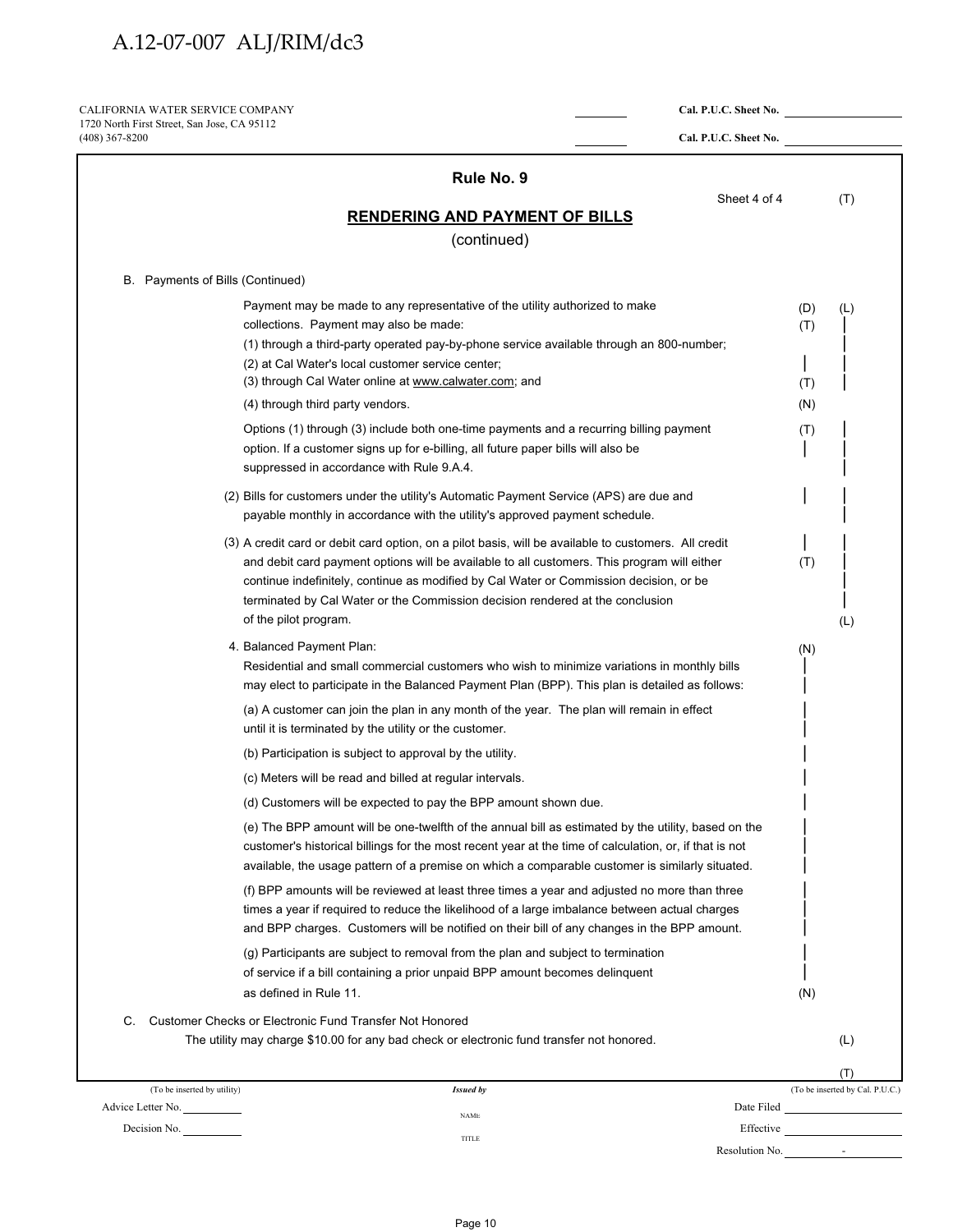| CALIFORNIA WATER SERVICE COMPANY                                                                                            | Revised                                                                                                                                                                                                                                                                                                                                               | Cal. P.U.C. Sheet No. |                                 |
|-----------------------------------------------------------------------------------------------------------------------------|-------------------------------------------------------------------------------------------------------------------------------------------------------------------------------------------------------------------------------------------------------------------------------------------------------------------------------------------------------|-----------------------|---------------------------------|
| 1720 North First Street, San Jose, CA 95112<br>$(408)$ 367-8200                                                             | <b>Canceling</b> Revised                                                                                                                                                                                                                                                                                                                              | Cal. P.U.C. Sheet No. |                                 |
|                                                                                                                             | Rule No. 10                                                                                                                                                                                                                                                                                                                                           |                       |                                 |
|                                                                                                                             |                                                                                                                                                                                                                                                                                                                                                       | Sheet 1 of 2          | (T)                             |
|                                                                                                                             | <b>DISPUTED BILLS</b>                                                                                                                                                                                                                                                                                                                                 |                       |                                 |
| <b>Correctness of Bill</b><br>А.                                                                                            |                                                                                                                                                                                                                                                                                                                                                       |                       |                                 |
|                                                                                                                             | Any customer who has initiated a complaint to the utility or requested an investigation by<br>the utility within five days of receiving a contested bill shall be given an opportunity                                                                                                                                                                |                       |                                 |
| the unpaid balance of his account over a reasonable period time.                                                            | for review of such complaint or investigation by a review manager of the utility. The<br>review shall include consideration of whether the customer should be permitted to amortize                                                                                                                                                                   |                       |                                 |
| B. Notice of Deposit to Avoid Discontinuance                                                                                |                                                                                                                                                                                                                                                                                                                                                       |                       |                                 |
| follows:                                                                                                                    | If an explanation satisfactory to the customer is not made by the utility and the bill is<br>not paid within 19 days after its presentation or at the time the explanation is made,<br>whichever is longer, the utility will notify the customer in writing substantially as                                                                          |                       |                                 |
| 1.<br>amount of the bill claimed by the utility to be due.                                                                  | To avoid discontinuance of service, in lieu of paying the bill in question, the<br>residential customer within 15 days and the non-residential customer within 7 days of<br>the date of this notice, must deposit with the California Public Utilities Commission,<br>State Building, 505 Van Ness Avenue, San Francisco, California 94102-3298,* the |                       |                                 |
| <b>Commission Appeal</b><br>C.                                                                                              |                                                                                                                                                                                                                                                                                                                                                       |                       |                                 |
| When a customer and the utility fail to agree on a bill for service:                                                        |                                                                                                                                                                                                                                                                                                                                                       |                       |                                 |
| amount claimed by the utility to be due.                                                                                    | 1. To avoid discontinuance of service, in lieu of paying the disputed bill the customer,<br>may deposit with the California Public Utilities Commission at its office in the<br>State Building, 505 Van Ness Avenue, San Francisco, California 94102-3298,* the                                                                                       |                       | (T)                             |
|                                                                                                                             | 2. Checks or other forms of remittance for such a deposit should be made payable to the                                                                                                                                                                                                                                                               |                       | (T)                             |
| bill.                                                                                                                       | California Public Utilities Commission and should be accompanied with the bill in<br>question and a statement setting forth the basis for thru dispute of the amount of the                                                                                                                                                                           |                       |                                 |
| 3.                                                                                                                          | Upon receipt of the deposit, the bill and the customer's statement of the dispute, the<br>Commission will notify the utility, will review the basis of the billed amount, and                                                                                                                                                                         |                       |                                 |
| therewith.                                                                                                                  | will advise both parties of its findings and disburse the deposit in accordance                                                                                                                                                                                                                                                                       |                       |                                 |
|                                                                                                                             | * For service rendered in Southern California, substitute - 320 W. 4th Street                                                                                                                                                                                                                                                                         |                       |                                 |
| Room 500, Los Angeles, CA 90013 for "State Building, San Francisco,<br>505 Vane Ness Avenue, San Francisco, CA 94102-3298." |                                                                                                                                                                                                                                                                                                                                                       |                       | (T)                             |
|                                                                                                                             | (continued)                                                                                                                                                                                                                                                                                                                                           |                       |                                 |
| (To be inserted by utility)                                                                                                 | <b>Issued by</b>                                                                                                                                                                                                                                                                                                                                      |                       | (To be inserted by Cal. P.U.C.) |
| Advice Letter No.                                                                                                           | <b>NAME</b>                                                                                                                                                                                                                                                                                                                                           |                       | Date Filed                      |
| Decision No.                                                                                                                | TITLE                                                                                                                                                                                                                                                                                                                                                 | Effective             |                                 |

Resolution No. -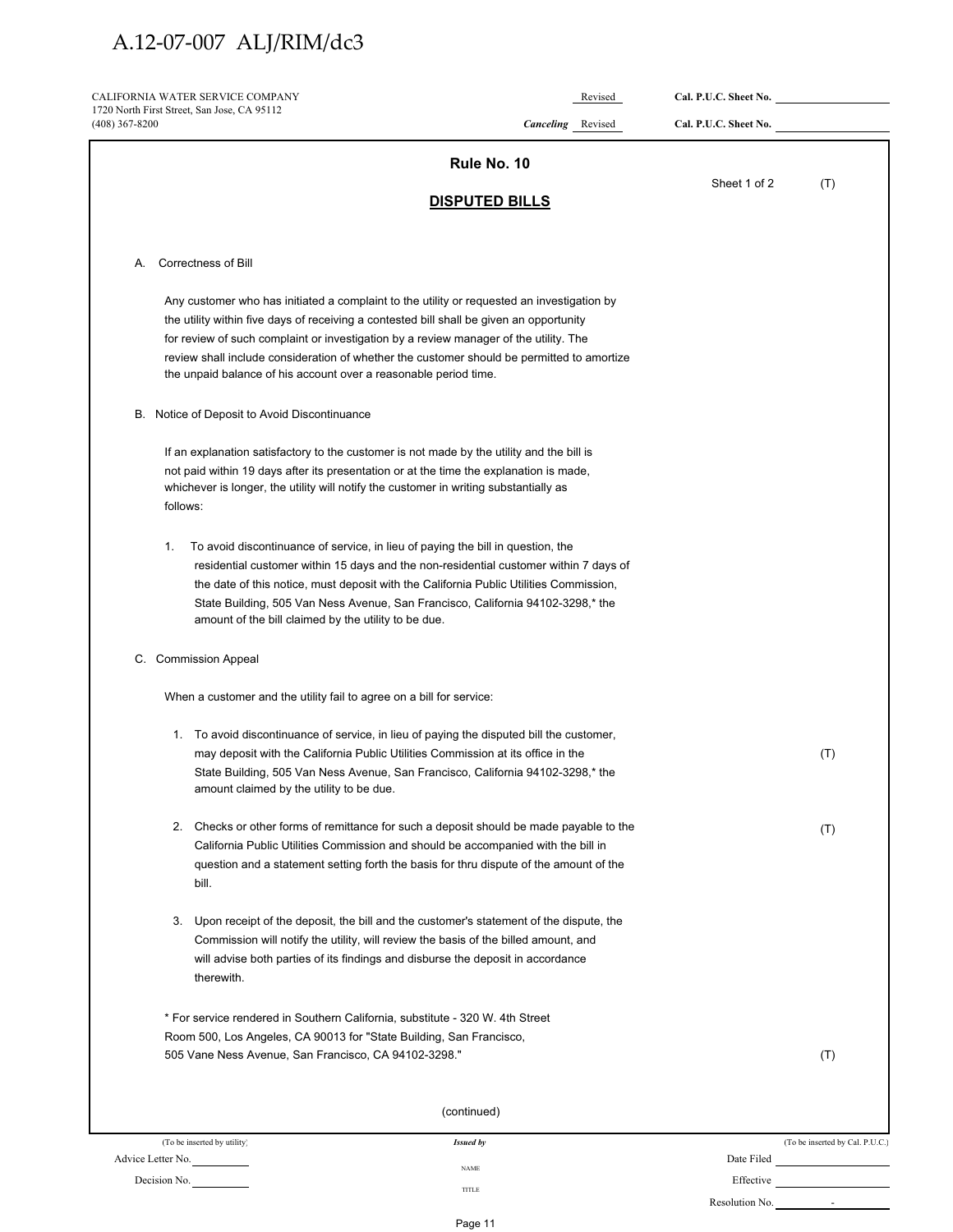| CALIFORNIA WATER SERVICE COMPANY                                |     |                                                                                                                                                                                      | Revised                  | Cal. P.U.C. Sheet No. |                                 |     |
|-----------------------------------------------------------------|-----|--------------------------------------------------------------------------------------------------------------------------------------------------------------------------------------|--------------------------|-----------------------|---------------------------------|-----|
| 1720 North First Street, San Jose, CA 95112<br>$(408)$ 367-8200 |     |                                                                                                                                                                                      | <b>Canceling</b> Revised | Cal. P.U.C. Sheet No. |                                 |     |
|                                                                 |     | Rule No. 11                                                                                                                                                                          |                          |                       |                                 |     |
|                                                                 |     |                                                                                                                                                                                      |                          |                       | Sheet 2 of 5                    | (T) |
|                                                                 |     | <b>DISCONTINUANCE AND RESTORATION OF SERVICE</b><br>(continued)                                                                                                                      |                          |                       |                                 |     |
|                                                                 |     |                                                                                                                                                                                      |                          |                       |                                 |     |
| В.<br>1.                                                        |     | Discontinuance of Service by Company (continued)<br>For Nonpayment of Bills (continued)                                                                                              |                          |                       |                                 |     |
|                                                                 |     | d. Any customer whose complaint or request for an investigation pursuant to subdivision (c)                                                                                          |                          |                       |                                 |     |
|                                                                 |     | has resulted in an adverse determination by the company may appeal the determination                                                                                                 |                          |                       |                                 |     |
|                                                                 |     | to the Commission. Any subsequent appeal of the dispute or complaint to the Commission                                                                                               |                          |                       |                                 |     |
|                                                                 |     | shall be in accordance with the Commission adopted Rules of Practice and Procedure                                                                                                   |                          |                       |                                 |     |
|                                                                 |     | e. Service to a residential customer will not be discontinued for nonpayment when the                                                                                                |                          |                       |                                 |     |
|                                                                 |     | customer has previously established to the satisfaction of the company that:                                                                                                         |                          |                       |                                 |     |
|                                                                 | (1) | The customer is older, disabled, or has a medical condition, as defined in Rule 1;                                                                                                   |                          |                       | (D)                             | (N) |
|                                                                 | (2) | The customer is temporarily unable to pay for such service in accordance with the<br>provisions of the company's tariffs; and                                                        |                          |                       |                                 |     |
|                                                                 | (3) | The customer is willing to arrange installment payments satisfactory to the utility,                                                                                                 |                          |                       |                                 |     |
|                                                                 |     | over a period not to exceed 12 months, including arrangements for prompt payment<br>of subsequent bills.                                                                             |                          |                       |                                 |     |
|                                                                 |     | However, service may be discontinued to any customer who does not comply with an                                                                                                     |                          |                       |                                 |     |
|                                                                 |     | installment payment agreement or keep current on his or her account for water service<br>as charges accrue in each subsequent billing period.                                        |                          |                       |                                 |     |
|                                                                 |     |                                                                                                                                                                                      |                          |                       | (D)                             |     |
|                                                                 |     | f. A customer's residential service may be discontinued for nonpayment of a bill for residential<br>service previously rendered to him or her at any location served by the company. |                          |                       |                                 |     |
|                                                                 |     | A nonresidential service may be discontinued for nonpayment of a bill for residential as well                                                                                        |                          |                       |                                 |     |
|                                                                 |     | as nonresidential service previously rendered to him or her at any location served by the<br>company.                                                                                |                          |                       |                                 |     |
|                                                                 |     | The discontinuance of service notice required in (b) above will be given in both cases stated                                                                                        |                          |                       |                                 |     |
|                                                                 |     | in (b) before service is discontinued.                                                                                                                                               |                          |                       |                                 |     |
|                                                                 |     | Residential service will not be discontinued for nonpayment of bills for separate nonresidential<br>service                                                                          |                          |                       |                                 |     |
|                                                                 |     | g. Service will be discontinued by reason of delinguency in payment for service on any                                                                                               |                          |                       |                                 |     |
|                                                                 |     | Saturday, Sunday, Legal Holiday, or at any time which the business offices of the                                                                                                    |                          |                       |                                 |     |
|                                                                 |     | company are not open to the public.                                                                                                                                                  |                          |                       |                                 |     |
|                                                                 |     | (continued)                                                                                                                                                                          |                          |                       |                                 |     |
| (To be inserted by utility)                                     |     | <b>Issued by</b>                                                                                                                                                                     |                          |                       | (To be inserted by Cal. P.U.C.) |     |
| Advice Letter No.                                               |     | <b>NAME</b>                                                                                                                                                                          |                          |                       |                                 |     |
| Decision No.                                                    |     | TITLE                                                                                                                                                                                |                          |                       |                                 |     |
|                                                                 |     |                                                                                                                                                                                      |                          |                       | Resolution No.                  |     |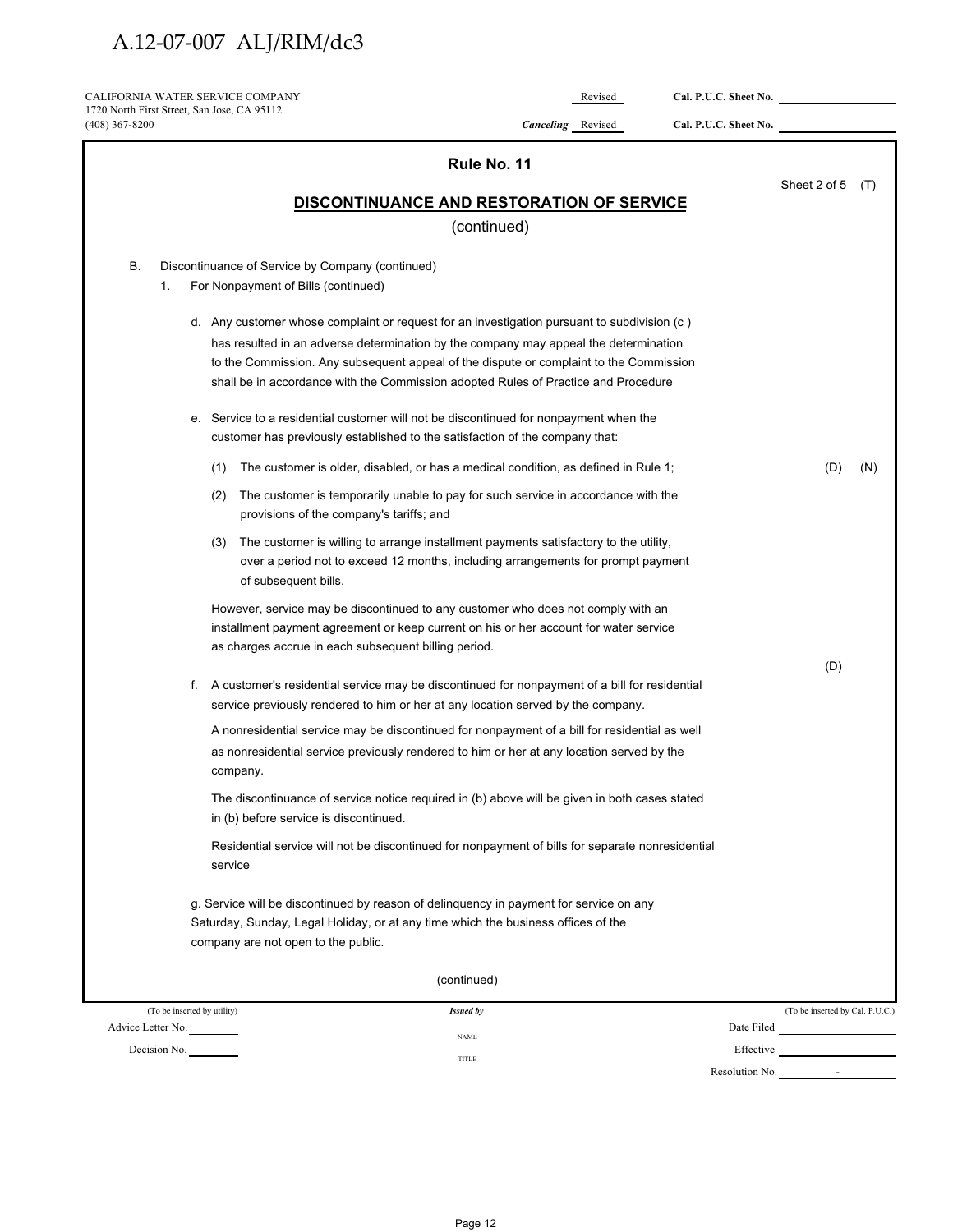CALIFORNIA WATER SERVICE COMPANY Revised **Cal. P.U.C. Sheet No.** 1720 North First Street, San Jose, CA 95112

(408) 367-8200 *Canceling* Revised **Cal. P.U.C. Sheet No.** 

|                             | Rule No. 11                                                                                                                                                                                                                                                                                                                                                                                                                                                                                                                                                                                                                                                                                                                                                                                                                                                                                                                                                                                                                                                                                                                                                                                                                                                                                                               |                                 |     |
|-----------------------------|---------------------------------------------------------------------------------------------------------------------------------------------------------------------------------------------------------------------------------------------------------------------------------------------------------------------------------------------------------------------------------------------------------------------------------------------------------------------------------------------------------------------------------------------------------------------------------------------------------------------------------------------------------------------------------------------------------------------------------------------------------------------------------------------------------------------------------------------------------------------------------------------------------------------------------------------------------------------------------------------------------------------------------------------------------------------------------------------------------------------------------------------------------------------------------------------------------------------------------------------------------------------------------------------------------------------------|---------------------------------|-----|
|                             | <b>DISCONTINUANCE AND RESTORATION OF SERVICE</b><br>(continued)                                                                                                                                                                                                                                                                                                                                                                                                                                                                                                                                                                                                                                                                                                                                                                                                                                                                                                                                                                                                                                                                                                                                                                                                                                                           | Sheet 3 of 5                    | (T) |
|                             | B. Discontinuance of Service by Company (continued)                                                                                                                                                                                                                                                                                                                                                                                                                                                                                                                                                                                                                                                                                                                                                                                                                                                                                                                                                                                                                                                                                                                                                                                                                                                                       |                                 |     |
|                             | 1. For Nonpayment of Bills (continued)                                                                                                                                                                                                                                                                                                                                                                                                                                                                                                                                                                                                                                                                                                                                                                                                                                                                                                                                                                                                                                                                                                                                                                                                                                                                                    |                                 |     |
|                             | h. Where water service is provided to residential users through a master meter, the company                                                                                                                                                                                                                                                                                                                                                                                                                                                                                                                                                                                                                                                                                                                                                                                                                                                                                                                                                                                                                                                                                                                                                                                                                               |                                 |     |
|                             | shall make every good faith to inform the actual users, by telephone, in person, or<br>by means of a notice when the account is in arrears that service will be discontinued in 10                                                                                                                                                                                                                                                                                                                                                                                                                                                                                                                                                                                                                                                                                                                                                                                                                                                                                                                                                                                                                                                                                                                                        |                                 |     |
|                             | days. The 15-day discontinuance notice shall be posted within a conspicuous place of each<br>residential unit. The notice shall further inform the actual users that they have the right to<br>become company customers without being required to pay the amount due on the account<br>The company shall not be obligated to make service available unless and until each and every<br>actual user of the water service then residing on the premises shall agree to the terms and<br>conditions of service and shall meet the requirements of the company's rules and tariffs<br>provided, however, that if (1) one or more actual users are willing and able to assume<br>responsibility for the entire account to the satisfaction of the company, or (2) if there is a $\vert$<br>physical means, legally available to the company, of selectively discontinuing service to<br>those actual users who have not met the requirements of the company's rules and tariffs,  <br>the company shall make service available to the actual users who have met those requirements<br>i. A reasonable attempt must be made by the company to personally contact an adult person<br>on the residential customer's premises either by telephone, in person, or by mail delivery, at  <br>least 24 hours prior to discontinuance. |                                 | (N) |
| $\mathbf{I}$                | For elderly and handicapped residential customers, the company shall provide at least 48<br>hours' notice by telephone or in person. For elderly or handicapped customers, if telephone<br>or personal contact cannot be made, a notice of discontinuance of service shall be posted<br>in a conspicuous location at the service address at least 48 hours prior to discontinuance<br>Residential Customer's Remedies Upon Receipt of Discontinuance Notice                                                                                                                                                                                                                                                                                                                                                                                                                                                                                                                                                                                                                                                                                                                                                                                                                                                               |                                 |     |
|                             | (1) If upon receipt of a 10-day discontinuance notice, a residential customer is unable to<br>pay, he or she must contact the company before discontinuance of service to make<br>payment arrangements to avoid discontinuance of service.<br>(2) If, after contacting the company, the residential customer alleges to the Commission an<br>inability to pay and that he is unable to make payment arrangements with the Company<br>he or she should write to the Commission's Consumer Affairs Branch (CAB) to make an<br>informal complaint. This action must be taken within the 10-day discontinuance of                                                                                                                                                                                                                                                                                                                                                                                                                                                                                                                                                                                                                                                                                                             |                                 |     |
|                             | service notice<br>(3) The CAB's resolution of the matter will be reported to the Company and the residential<br>customer within ten business days after receipt of the informal complaint. If the customer<br>is not satisfied with such resolution, he or she must file, within ten business days after the<br>date of the CAB's letter, a formal complaint with the Commission under Public Utilities<br>Code Section 1702 on a form provided by the CAB                                                                                                                                                                                                                                                                                                                                                                                                                                                                                                                                                                                                                                                                                                                                                                                                                                                                |                                 |     |
|                             | (4) Failure of the residential customer to observe these time limits shall entitle the Company<br>to insist upon payment or, upon failure to pay, to discontinue the customer's service<br>(continued)                                                                                                                                                                                                                                                                                                                                                                                                                                                                                                                                                                                                                                                                                                                                                                                                                                                                                                                                                                                                                                                                                                                    |                                 |     |
| (To be inserted by utility) | <b>Issued by</b>                                                                                                                                                                                                                                                                                                                                                                                                                                                                                                                                                                                                                                                                                                                                                                                                                                                                                                                                                                                                                                                                                                                                                                                                                                                                                                          | (To be inserted by Cal. P.U.C.) |     |
| Advice Letter No.           | <b>NAME</b>                                                                                                                                                                                                                                                                                                                                                                                                                                                                                                                                                                                                                                                                                                                                                                                                                                                                                                                                                                                                                                                                                                                                                                                                                                                                                                               | Date Filed                      |     |

Resolution No. -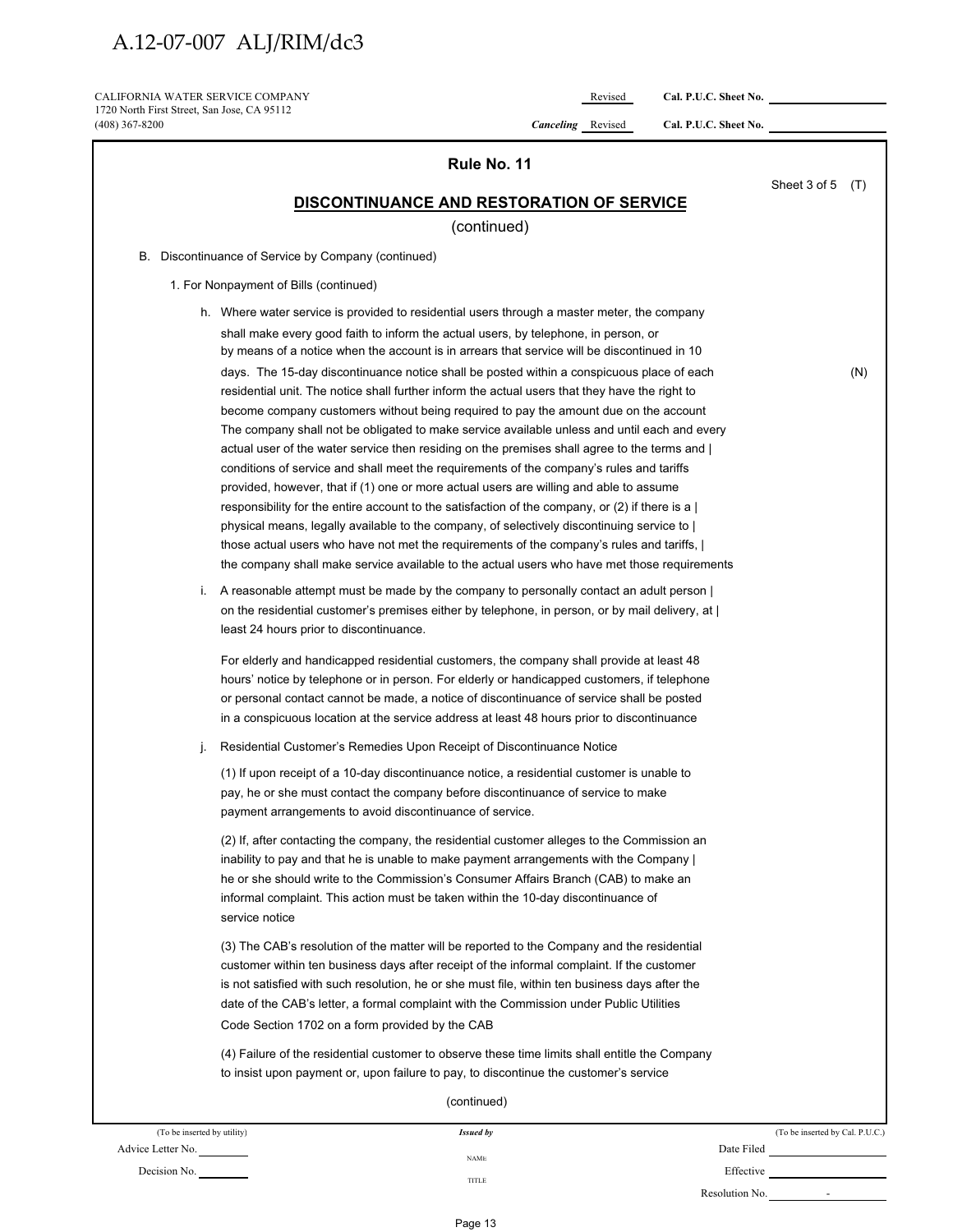| $(408)$ 367-8200 | 1720 North First Street, San Jose, CA 95112                                                                                                                                                                                                                                                                                                                                                                                                                                                                                                                                       | Canceling Revised | Cal. P.U.C. Sheet No. |                                 |     |
|------------------|-----------------------------------------------------------------------------------------------------------------------------------------------------------------------------------------------------------------------------------------------------------------------------------------------------------------------------------------------------------------------------------------------------------------------------------------------------------------------------------------------------------------------------------------------------------------------------------|-------------------|-----------------------|---------------------------------|-----|
|                  |                                                                                                                                                                                                                                                                                                                                                                                                                                                                                                                                                                                   |                   |                       |                                 |     |
|                  |                                                                                                                                                                                                                                                                                                                                                                                                                                                                                                                                                                                   | Rule No. 11       |                       |                                 |     |
|                  | DISCONTINUANCE AND RESTORATION OF SERVICE                                                                                                                                                                                                                                                                                                                                                                                                                                                                                                                                         |                   |                       | Sheet 4 of 5                    | (T) |
|                  |                                                                                                                                                                                                                                                                                                                                                                                                                                                                                                                                                                                   | (continued)       |                       |                                 |     |
|                  | B. Discontinuance of Service by Company (continued)                                                                                                                                                                                                                                                                                                                                                                                                                                                                                                                               |                   |                       |                                 |     |
|                  | 1. For Nonpayment of Bills (continued)                                                                                                                                                                                                                                                                                                                                                                                                                                                                                                                                            |                   |                       |                                 |     |
|                  | k. Designation of a Third Party Representative                                                                                                                                                                                                                                                                                                                                                                                                                                                                                                                                    |                   |                       | (D)                             |     |
|                  | Customers that are older, disabled, or have a medical condition, as defined in Rule 1 may designate<br>a third party representative providing that:<br>(1) Customer must inform Company if he or she desires that a third party receive termination or other<br>notices on his behalf.                                                                                                                                                                                                                                                                                            |                   |                       | (N)<br>(T)                      | (L) |
|                  | (2) Company must be advised of name, address and telephone number of thirds party with a letter from                                                                                                                                                                                                                                                                                                                                                                                                                                                                              |                   |                       |                                 |     |
|                  | a third party accepting this responsibility.<br>(3) Only customers who certify that they are older, disabled, or have a medical condition, according                                                                                                                                                                                                                                                                                                                                                                                                                              |                   |                       | (T)                             |     |
|                  | to Rule 1, are entitled to third-party representation.                                                                                                                                                                                                                                                                                                                                                                                                                                                                                                                            |                   |                       | (N)                             | (L) |
|                  | I.<br>The Company may require payment of a collection charge of \$15.00 when Company's                                                                                                                                                                                                                                                                                                                                                                                                                                                                                            |                   |                       |                                 |     |
|                  | representative goes to a customer's premises to discontinue service for nonpayment                                                                                                                                                                                                                                                                                                                                                                                                                                                                                                |                   |                       | (T)                             |     |
|                  | of a bill and the customer makes a payment to avoid discontinuance of service.                                                                                                                                                                                                                                                                                                                                                                                                                                                                                                    |                   |                       | (T)                             |     |
| 3.               | The Company may discontinue service to any customer for violation of these rules after it<br>has given the customer at least 5 days written notice of such intention. Where safety of<br>water supply is endangered; service may be discontinued immediately without notice.<br>For Waste Water                                                                                                                                                                                                                                                                                   |                   |                       |                                 |     |
|                  | a. Where negligent or wasteful use of water exits on a customer's premises, the Company may<br>discontinue the service if such practices are not remedied within 5 days after it has given the<br>customer written notice of such effect.                                                                                                                                                                                                                                                                                                                                         |                   |                       |                                 |     |
|                  | b. In order to protect itself against serious and unnecessary waste or misuse of water, the<br>company may meter any flat rate service if such practices are not remedied within 5 days<br>after it has given the customer written notice of such effect.                                                                                                                                                                                                                                                                                                                         |                   |                       |                                 |     |
| 4.               | For Unsafe Apparatus or Where Service is Detrimental or Damaging to the Company or Its Customers<br>If an unsafe or hazardous condition is found to exist on the customer's premises, or if the use of<br>water thereon by apparatus, appliances, equipment or otherwise is found to be detrimental or<br>damaging to the company or its customer, the service may be shut off without notice. The<br>company will notify the customer immediately of the reasons for the discontinuance and the<br>corrective action to be taken by the customer before service can be restored. |                   |                       |                                 |     |
| 5.               | <b>Fraudulent Use of Service</b><br>When the company has discovered that a customer has obtained service by fraudulent means, or<br>has diverted the water service for unauthorized use, the service to that customer may be discontinued<br>without notice. The company will not restore service to such customer until that customer has<br>complied with all filed rules and reasonable requirements of the company and the company has<br>been reimbursed for the full amount of the service rendered and the actual cost to the company                                      |                   |                       |                                 |     |
|                  | incurred by reason of the fraudulent use.                                                                                                                                                                                                                                                                                                                                                                                                                                                                                                                                         |                   |                       |                                 |     |
|                  | (continued)                                                                                                                                                                                                                                                                                                                                                                                                                                                                                                                                                                       |                   |                       |                                 |     |
|                  | (To be inserted by utility)<br><b>Issued by</b><br>Advice Letter No.                                                                                                                                                                                                                                                                                                                                                                                                                                                                                                              |                   |                       | (To be inserted by Cal. P.U.C.) |     |

TITLE

Resolution No.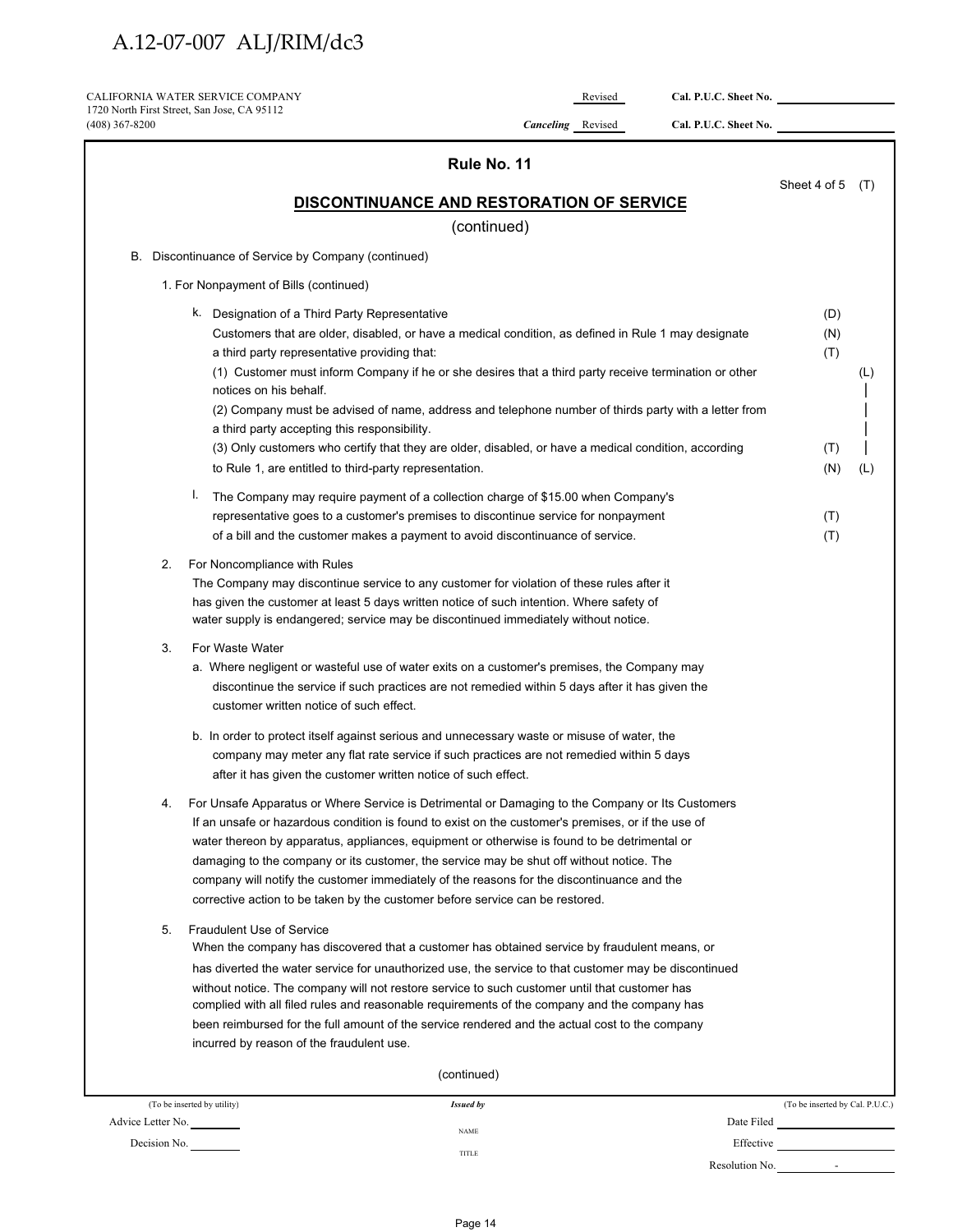|                  | CALIFORNIA WATER SERVICE COMPANY                                                                                                                                                               |                          | Revised | Cal. P.U.C. Sheet No. |            |                                 |
|------------------|------------------------------------------------------------------------------------------------------------------------------------------------------------------------------------------------|--------------------------|---------|-----------------------|------------|---------------------------------|
| $(408)$ 367-8200 | 1720 North First Street, San Jose, CA 95112                                                                                                                                                    | <b>Canceling</b> Revised |         | Cal. P.U.C. Sheet No. |            |                                 |
|                  |                                                                                                                                                                                                | Rule No. 12              |         |                       |            |                                 |
|                  | <b>INFORMATION AVAILABLE TO THE PUBLIC</b>                                                                                                                                                     |                          |         |                       |            |                                 |
| А.               | General Information                                                                                                                                                                            |                          |         |                       |            |                                 |
|                  |                                                                                                                                                                                                |                          |         |                       |            |                                 |
|                  | The Utility will maintain, open for public inspection at its customer service centers,<br>pertinent information regarding the service rendered, including the following:                       |                          |         |                       | (N)<br>(D) | (L)                             |
|                  | 1. Characteristics of Water                                                                                                                                                                    |                          |         |                       |            |                                 |
|                  | A description in writing of the kind of water to be furnished, whether filtered or unfiltered and                                                                                              |                          |         |                       |            |                                 |
|                  | whether treated or untreated and the extent thereof.                                                                                                                                           |                          |         |                       |            |                                 |
|                  | 2. Rates and Rules                                                                                                                                                                             |                          |         |                       |            |                                 |
|                  | A copy of the tariff schedules consisting of rates, general rules of the utility, service area maps and                                                                                        |                          |         |                       |            |                                 |
|                  | forms of contracts and application applicable to the territory served from that office.                                                                                                        |                          |         |                       |            |                                 |
|                  | 3. Reading Meters                                                                                                                                                                              |                          |         |                       |            |                                 |
|                  | Information about method of reading meters.                                                                                                                                                    |                          |         |                       |            |                                 |
|                  | 4. Bill Analysis                                                                                                                                                                               |                          |         |                       |            |                                 |
|                  | A statement of the most recent past readings of the meter or meters serving a customer's own premises<br>for a period of two years.                                                            |                          |         |                       |            |                                 |
| В.               | Rates and Optional Rates                                                                                                                                                                       |                          |         |                       |            |                                 |
|                  | The utility will explain to every applicant for service each rate schedule which is applicable, and of the<br>applicant's right to elect there from the option under which service is desired. |                          |         |                       |            |                                 |
| C.               | New or Revised Rates                                                                                                                                                                           |                          |         |                       |            |                                 |
|                  | Should new or revised rates be established, the utility will duly notify all customers affected.                                                                                               |                          |         |                       |            |                                 |
| D.               | Change of Rate Schedule by Customer                                                                                                                                                            |                          |         |                       |            |                                 |
|                  | 1. Should a customer elect to take service under a different applicable<br>rate schedule, the change will become effective immediately.                                                        |                          |         |                       |            |                                 |
|                  | (continued)                                                                                                                                                                                    |                          |         |                       |            |                                 |
|                  | (To be inserted by utility)<br><b>Issued by</b>                                                                                                                                                |                          |         |                       |            | (To be inserted by Cal. P.U.C.) |
|                  | Advice Letter No.<br><b>NAME</b><br>Decision No.                                                                                                                                               |                          |         |                       |            |                                 |
|                  | TITLE                                                                                                                                                                                          |                          |         | Resolution No.        |            |                                 |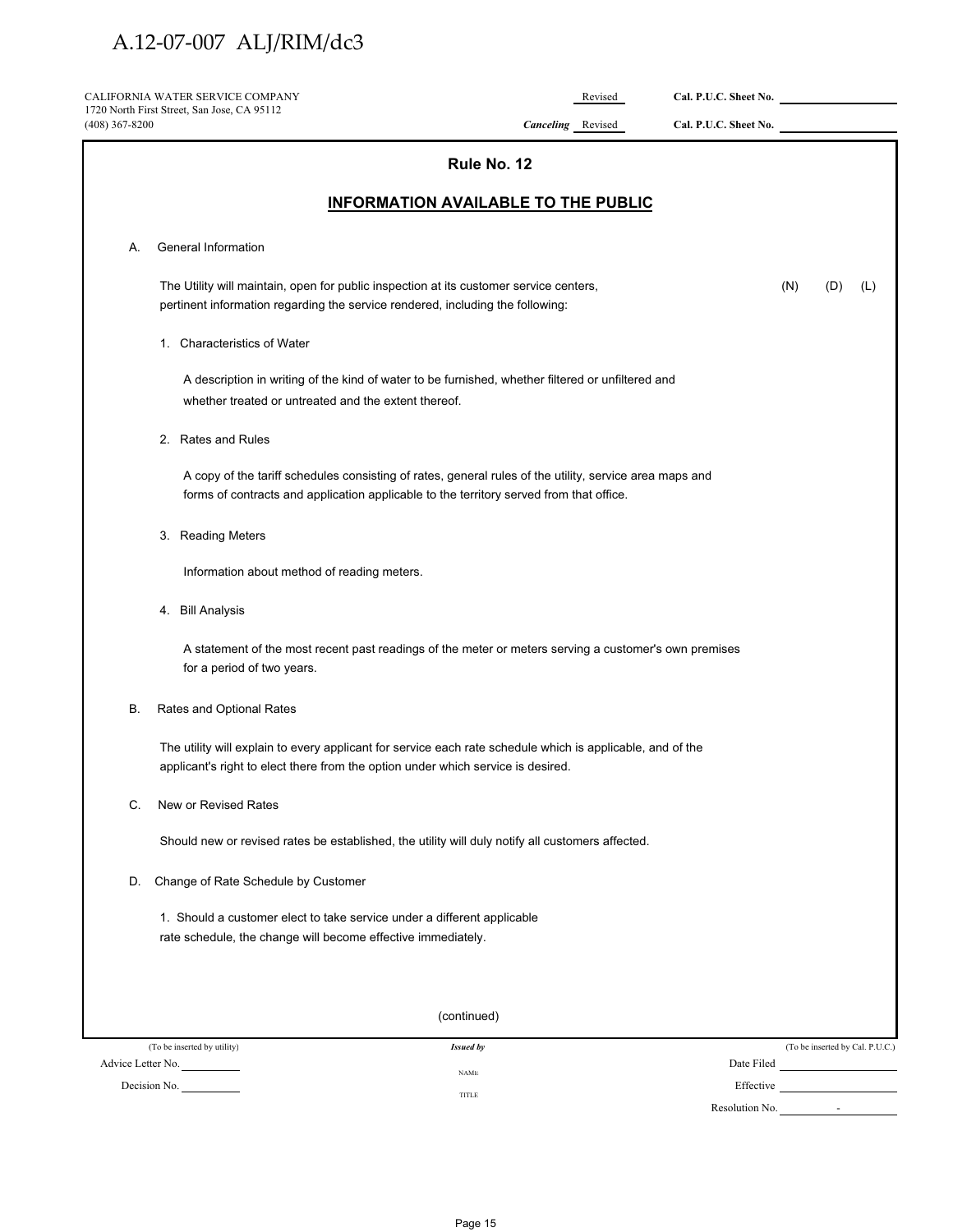| <b>Canceling</b><br>Revised<br>Cal. P.U.C. Sheet No.<br>Rule No. 15<br>Sheet 7 of 11<br><b>MAIN EXTENSIONS</b><br>(continued)<br>C. Extensions to Serve Subdivisions, Tracts, Housing Projects; Industrial Developments, Commercial Buildings,<br>or Shopping Centers (continued)<br>1.e. Advances (continued)<br>(T)<br>applicable are shown below.<br>District<br>District<br>Facilities Fee Multi-family Fee<br><b>Facilities Fee</b><br>Multi-family Fee<br>Bakersfield<br>\$2,500<br>\$450<br>\$1,250<br>Marysville<br>\$225<br>Bakersfield (Califarming)*<br>Salinas<br>\$1,200<br>\$600<br>\$1,050<br>\$525<br>\$500<br>Selma<br>\$1,500<br>Chico<br>\$1,000<br>\$750<br>Dixon<br>\$1,500<br>\$750<br>Visalia<br>\$1,100<br>\$550<br>\$1,500<br>\$750<br>Willows<br>\$1,500<br>King City<br>\$750<br>This fee is per equivalent 1-inch service and is applicable to all subdivisions requiring a main extension<br>except those extensions serving four or fewer residential lots or equivalent single-family dwelling units.<br>The following factors are used to determine equivalents for larger service connections:<br>Service Size<br>Service Size<br>Factor<br>Factor<br>1-inch<br>1.0<br>20.0<br>6-inch<br>2-inch<br>3.2<br>8-inch<br>32.0<br>4-inch<br>10.0<br>10-inch<br>46.0<br>*Califarming's reduced fees apply to the first 2,500 services built in NE Bakersfield.<br>1.f. Advances - Transmission Backbone Installations<br>(T)<br>District<br>Unitized Transmission Fee<br>(L)<br>Visalia*<br>\$1,400 Per residential lot not to exceed 12,000 square feet<br>(1)<br>Visalia*<br>\$5,350 Other development, per acre<br>(<br>*Applicable to all subdivisions within a half-mile of the existing system, except those extensions serving four or fewer<br>residential lots or equivalent single-family dwelling units. This fee is in addition to the source of supply fee in<br>Section C.1. above. It is for the installation of 12" transmission main in 1/4 section roads in the Visalia District.<br>1.g. Contribution - Facility Fee<br>(N)<br>This fee is applicable to all new services in the following districts:<br>(N)<br>District<br><b>Facility Fee</b><br>Antelope Valley<br>\$1,000 Per residential lot<br>\$1,000 Per residential lot<br>Kern River Valley<br>2. Refunds<br>a. The amount advanced under Section C.1.e., and C.1.f. shall be subject to refund by the utility, in cash,<br>(T)<br>without interest, to the party or parties entitled thereto as set forth in the following two paragraphs.<br>The total amount so refunded shall not exceed the total of the amount advanced and for a period not to<br>exceed 40 years after the date of the contract.<br>b. Payment of refunds shall be made not later than June 30 of each year, beginning the year following<br>execution of contract, or not later than 6 months after the contract anniversary date if on an anniversary<br>basis.<br>c. Whenever costs of main extensions and/or special facilities have been advanced pursuant to Section C.1.a.,<br>C.1.b., or C.1.c., \the utility shall annually refund to the contract holders an amount equal to $2\frac{1}{2}$ percent<br>percent of the advances until the principal amounts of the contracts have been fully repaid.<br>Whenever costs of special facilities have been advanced pursuant to Section C.1.a., C1.b., or C.1.c., the<br>amount so advanced shall be divided by the number of lots (or living units, whichever is greater) which the<br>special facilities are designed to serve, to obtain an average advance per lot (or living unit) for special<br>facilities. When another builder applies for a main extension to serve any lots for which the special<br>facilities extension to serve any lots for which the special facilities are to be used, the new applicant shall,<br>in addition to the costs of his proposed main extension, also advance an amount for special facilities. This<br>amount shall be the average advance per lot for special facilities for each lot to be used less 2 <sup>1/2</sup> percent<br>of the average advance for each year in which refunds have been due and payable on the original contract,<br>prorated to June 30 on a monthly basis.<br>The amount advanced to the utility by the new applicant shall be immediately refunded to the holder<br>of the original contract, which included the cost of the special facilities and the<br>(continued)<br>(To be inserted by utility)<br><b>Issued by</b><br>(To be inserted by Cal. P.U.C.)<br>PAUL G. TOWNSLEY<br>Date Filed | CALIFORNIA WATER SERVICE COMPANY<br>1720 North First Street, San Jose, CA 95112 |  |  | Cal. P.U.C. Sheet No. |     |
|---------------------------------------------------------------------------------------------------------------------------------------------------------------------------------------------------------------------------------------------------------------------------------------------------------------------------------------------------------------------------------------------------------------------------------------------------------------------------------------------------------------------------------------------------------------------------------------------------------------------------------------------------------------------------------------------------------------------------------------------------------------------------------------------------------------------------------------------------------------------------------------------------------------------------------------------------------------------------------------------------------------------------------------------------------------------------------------------------------------------------------------------------------------------------------------------------------------------------------------------------------------------------------------------------------------------------------------------------------------------------------------------------------------------------------------------------------------------------------------------------------------------------------------------------------------------------------------------------------------------------------------------------------------------------------------------------------------------------------------------------------------------------------------------------------------------------------------------------------------------------------------------------------------------------------------------------------------------------------------------------------------------------------------------------------------------------------------------------------------------------------------------------------------------------------------------------------------------------------------------------------------------------------------------------------------------------------------------------------------------------------------------------------------------------------------------------------------------------------------------------------------------------------------------------------------------------------------------------------------------------------------------------------------------------------------------------------------------------------------------------------------------------------------------------------------------------------------------------------------------------------------------------------------------------------------------------------------------------------------------------------------------------------------------------------------------------------------------------------------------------------------------------------------------------------------------------------------------------------------------------------------------------------------------------------------------------------------------------------------------------------------------------------------------------------------------------------------------------------------------------------------------------------------------------------------------------------------------------------------------------------------------------------------------------------------------------------------------------------------------------------------------------------------------------------------------------------------------------------------------------------------------------------------------------------------------------------------------------------------------------------------------------------------------------------------------------------------------------------------------------------------------------------------------------------------------------------------------------------------------------------------------------------------------------------------------------------------------------------------------------------------------------------------------------------------------------------------------------------------------------------------------------------------------------------------------------------------------------------------|---------------------------------------------------------------------------------|--|--|-----------------------|-----|
|                                                                                                                                                                                                                                                                                                                                                                                                                                                                                                                                                                                                                                                                                                                                                                                                                                                                                                                                                                                                                                                                                                                                                                                                                                                                                                                                                                                                                                                                                                                                                                                                                                                                                                                                                                                                                                                                                                                                                                                                                                                                                                                                                                                                                                                                                                                                                                                                                                                                                                                                                                                                                                                                                                                                                                                                                                                                                                                                                                                                                                                                                                                                                                                                                                                                                                                                                                                                                                                                                                                                                                                                                                                                                                                                                                                                                                                                                                                                                                                                                                                                                                                                                                                                                                                                                                                                                                                                                                                                                                                                                                                                               | (408) 367-8200                                                                  |  |  |                       |     |
|                                                                                                                                                                                                                                                                                                                                                                                                                                                                                                                                                                                                                                                                                                                                                                                                                                                                                                                                                                                                                                                                                                                                                                                                                                                                                                                                                                                                                                                                                                                                                                                                                                                                                                                                                                                                                                                                                                                                                                                                                                                                                                                                                                                                                                                                                                                                                                                                                                                                                                                                                                                                                                                                                                                                                                                                                                                                                                                                                                                                                                                                                                                                                                                                                                                                                                                                                                                                                                                                                                                                                                                                                                                                                                                                                                                                                                                                                                                                                                                                                                                                                                                                                                                                                                                                                                                                                                                                                                                                                                                                                                                                               |                                                                                 |  |  |                       |     |
|                                                                                                                                                                                                                                                                                                                                                                                                                                                                                                                                                                                                                                                                                                                                                                                                                                                                                                                                                                                                                                                                                                                                                                                                                                                                                                                                                                                                                                                                                                                                                                                                                                                                                                                                                                                                                                                                                                                                                                                                                                                                                                                                                                                                                                                                                                                                                                                                                                                                                                                                                                                                                                                                                                                                                                                                                                                                                                                                                                                                                                                                                                                                                                                                                                                                                                                                                                                                                                                                                                                                                                                                                                                                                                                                                                                                                                                                                                                                                                                                                                                                                                                                                                                                                                                                                                                                                                                                                                                                                                                                                                                                               |                                                                                 |  |  |                       |     |
|                                                                                                                                                                                                                                                                                                                                                                                                                                                                                                                                                                                                                                                                                                                                                                                                                                                                                                                                                                                                                                                                                                                                                                                                                                                                                                                                                                                                                                                                                                                                                                                                                                                                                                                                                                                                                                                                                                                                                                                                                                                                                                                                                                                                                                                                                                                                                                                                                                                                                                                                                                                                                                                                                                                                                                                                                                                                                                                                                                                                                                                                                                                                                                                                                                                                                                                                                                                                                                                                                                                                                                                                                                                                                                                                                                                                                                                                                                                                                                                                                                                                                                                                                                                                                                                                                                                                                                                                                                                                                                                                                                                                               |                                                                                 |  |  |                       |     |
|                                                                                                                                                                                                                                                                                                                                                                                                                                                                                                                                                                                                                                                                                                                                                                                                                                                                                                                                                                                                                                                                                                                                                                                                                                                                                                                                                                                                                                                                                                                                                                                                                                                                                                                                                                                                                                                                                                                                                                                                                                                                                                                                                                                                                                                                                                                                                                                                                                                                                                                                                                                                                                                                                                                                                                                                                                                                                                                                                                                                                                                                                                                                                                                                                                                                                                                                                                                                                                                                                                                                                                                                                                                                                                                                                                                                                                                                                                                                                                                                                                                                                                                                                                                                                                                                                                                                                                                                                                                                                                                                                                                                               |                                                                                 |  |  |                       |     |
|                                                                                                                                                                                                                                                                                                                                                                                                                                                                                                                                                                                                                                                                                                                                                                                                                                                                                                                                                                                                                                                                                                                                                                                                                                                                                                                                                                                                                                                                                                                                                                                                                                                                                                                                                                                                                                                                                                                                                                                                                                                                                                                                                                                                                                                                                                                                                                                                                                                                                                                                                                                                                                                                                                                                                                                                                                                                                                                                                                                                                                                                                                                                                                                                                                                                                                                                                                                                                                                                                                                                                                                                                                                                                                                                                                                                                                                                                                                                                                                                                                                                                                                                                                                                                                                                                                                                                                                                                                                                                                                                                                                                               |                                                                                 |  |  |                       |     |
|                                                                                                                                                                                                                                                                                                                                                                                                                                                                                                                                                                                                                                                                                                                                                                                                                                                                                                                                                                                                                                                                                                                                                                                                                                                                                                                                                                                                                                                                                                                                                                                                                                                                                                                                                                                                                                                                                                                                                                                                                                                                                                                                                                                                                                                                                                                                                                                                                                                                                                                                                                                                                                                                                                                                                                                                                                                                                                                                                                                                                                                                                                                                                                                                                                                                                                                                                                                                                                                                                                                                                                                                                                                                                                                                                                                                                                                                                                                                                                                                                                                                                                                                                                                                                                                                                                                                                                                                                                                                                                                                                                                                               |                                                                                 |  |  |                       |     |
|                                                                                                                                                                                                                                                                                                                                                                                                                                                                                                                                                                                                                                                                                                                                                                                                                                                                                                                                                                                                                                                                                                                                                                                                                                                                                                                                                                                                                                                                                                                                                                                                                                                                                                                                                                                                                                                                                                                                                                                                                                                                                                                                                                                                                                                                                                                                                                                                                                                                                                                                                                                                                                                                                                                                                                                                                                                                                                                                                                                                                                                                                                                                                                                                                                                                                                                                                                                                                                                                                                                                                                                                                                                                                                                                                                                                                                                                                                                                                                                                                                                                                                                                                                                                                                                                                                                                                                                                                                                                                                                                                                                                               |                                                                                 |  |  |                       |     |
|                                                                                                                                                                                                                                                                                                                                                                                                                                                                                                                                                                                                                                                                                                                                                                                                                                                                                                                                                                                                                                                                                                                                                                                                                                                                                                                                                                                                                                                                                                                                                                                                                                                                                                                                                                                                                                                                                                                                                                                                                                                                                                                                                                                                                                                                                                                                                                                                                                                                                                                                                                                                                                                                                                                                                                                                                                                                                                                                                                                                                                                                                                                                                                                                                                                                                                                                                                                                                                                                                                                                                                                                                                                                                                                                                                                                                                                                                                                                                                                                                                                                                                                                                                                                                                                                                                                                                                                                                                                                                                                                                                                                               |                                                                                 |  |  |                       |     |
|                                                                                                                                                                                                                                                                                                                                                                                                                                                                                                                                                                                                                                                                                                                                                                                                                                                                                                                                                                                                                                                                                                                                                                                                                                                                                                                                                                                                                                                                                                                                                                                                                                                                                                                                                                                                                                                                                                                                                                                                                                                                                                                                                                                                                                                                                                                                                                                                                                                                                                                                                                                                                                                                                                                                                                                                                                                                                                                                                                                                                                                                                                                                                                                                                                                                                                                                                                                                                                                                                                                                                                                                                                                                                                                                                                                                                                                                                                                                                                                                                                                                                                                                                                                                                                                                                                                                                                                                                                                                                                                                                                                                               |                                                                                 |  |  |                       |     |
|                                                                                                                                                                                                                                                                                                                                                                                                                                                                                                                                                                                                                                                                                                                                                                                                                                                                                                                                                                                                                                                                                                                                                                                                                                                                                                                                                                                                                                                                                                                                                                                                                                                                                                                                                                                                                                                                                                                                                                                                                                                                                                                                                                                                                                                                                                                                                                                                                                                                                                                                                                                                                                                                                                                                                                                                                                                                                                                                                                                                                                                                                                                                                                                                                                                                                                                                                                                                                                                                                                                                                                                                                                                                                                                                                                                                                                                                                                                                                                                                                                                                                                                                                                                                                                                                                                                                                                                                                                                                                                                                                                                                               |                                                                                 |  |  |                       |     |
|                                                                                                                                                                                                                                                                                                                                                                                                                                                                                                                                                                                                                                                                                                                                                                                                                                                                                                                                                                                                                                                                                                                                                                                                                                                                                                                                                                                                                                                                                                                                                                                                                                                                                                                                                                                                                                                                                                                                                                                                                                                                                                                                                                                                                                                                                                                                                                                                                                                                                                                                                                                                                                                                                                                                                                                                                                                                                                                                                                                                                                                                                                                                                                                                                                                                                                                                                                                                                                                                                                                                                                                                                                                                                                                                                                                                                                                                                                                                                                                                                                                                                                                                                                                                                                                                                                                                                                                                                                                                                                                                                                                                               |                                                                                 |  |  |                       |     |
|                                                                                                                                                                                                                                                                                                                                                                                                                                                                                                                                                                                                                                                                                                                                                                                                                                                                                                                                                                                                                                                                                                                                                                                                                                                                                                                                                                                                                                                                                                                                                                                                                                                                                                                                                                                                                                                                                                                                                                                                                                                                                                                                                                                                                                                                                                                                                                                                                                                                                                                                                                                                                                                                                                                                                                                                                                                                                                                                                                                                                                                                                                                                                                                                                                                                                                                                                                                                                                                                                                                                                                                                                                                                                                                                                                                                                                                                                                                                                                                                                                                                                                                                                                                                                                                                                                                                                                                                                                                                                                                                                                                                               |                                                                                 |  |  |                       |     |
|                                                                                                                                                                                                                                                                                                                                                                                                                                                                                                                                                                                                                                                                                                                                                                                                                                                                                                                                                                                                                                                                                                                                                                                                                                                                                                                                                                                                                                                                                                                                                                                                                                                                                                                                                                                                                                                                                                                                                                                                                                                                                                                                                                                                                                                                                                                                                                                                                                                                                                                                                                                                                                                                                                                                                                                                                                                                                                                                                                                                                                                                                                                                                                                                                                                                                                                                                                                                                                                                                                                                                                                                                                                                                                                                                                                                                                                                                                                                                                                                                                                                                                                                                                                                                                                                                                                                                                                                                                                                                                                                                                                                               |                                                                                 |  |  |                       |     |
|                                                                                                                                                                                                                                                                                                                                                                                                                                                                                                                                                                                                                                                                                                                                                                                                                                                                                                                                                                                                                                                                                                                                                                                                                                                                                                                                                                                                                                                                                                                                                                                                                                                                                                                                                                                                                                                                                                                                                                                                                                                                                                                                                                                                                                                                                                                                                                                                                                                                                                                                                                                                                                                                                                                                                                                                                                                                                                                                                                                                                                                                                                                                                                                                                                                                                                                                                                                                                                                                                                                                                                                                                                                                                                                                                                                                                                                                                                                                                                                                                                                                                                                                                                                                                                                                                                                                                                                                                                                                                                                                                                                                               |                                                                                 |  |  |                       |     |
|                                                                                                                                                                                                                                                                                                                                                                                                                                                                                                                                                                                                                                                                                                                                                                                                                                                                                                                                                                                                                                                                                                                                                                                                                                                                                                                                                                                                                                                                                                                                                                                                                                                                                                                                                                                                                                                                                                                                                                                                                                                                                                                                                                                                                                                                                                                                                                                                                                                                                                                                                                                                                                                                                                                                                                                                                                                                                                                                                                                                                                                                                                                                                                                                                                                                                                                                                                                                                                                                                                                                                                                                                                                                                                                                                                                                                                                                                                                                                                                                                                                                                                                                                                                                                                                                                                                                                                                                                                                                                                                                                                                                               |                                                                                 |  |  |                       |     |
|                                                                                                                                                                                                                                                                                                                                                                                                                                                                                                                                                                                                                                                                                                                                                                                                                                                                                                                                                                                                                                                                                                                                                                                                                                                                                                                                                                                                                                                                                                                                                                                                                                                                                                                                                                                                                                                                                                                                                                                                                                                                                                                                                                                                                                                                                                                                                                                                                                                                                                                                                                                                                                                                                                                                                                                                                                                                                                                                                                                                                                                                                                                                                                                                                                                                                                                                                                                                                                                                                                                                                                                                                                                                                                                                                                                                                                                                                                                                                                                                                                                                                                                                                                                                                                                                                                                                                                                                                                                                                                                                                                                                               |                                                                                 |  |  |                       |     |
|                                                                                                                                                                                                                                                                                                                                                                                                                                                                                                                                                                                                                                                                                                                                                                                                                                                                                                                                                                                                                                                                                                                                                                                                                                                                                                                                                                                                                                                                                                                                                                                                                                                                                                                                                                                                                                                                                                                                                                                                                                                                                                                                                                                                                                                                                                                                                                                                                                                                                                                                                                                                                                                                                                                                                                                                                                                                                                                                                                                                                                                                                                                                                                                                                                                                                                                                                                                                                                                                                                                                                                                                                                                                                                                                                                                                                                                                                                                                                                                                                                                                                                                                                                                                                                                                                                                                                                                                                                                                                                                                                                                                               |                                                                                 |  |  |                       |     |
|                                                                                                                                                                                                                                                                                                                                                                                                                                                                                                                                                                                                                                                                                                                                                                                                                                                                                                                                                                                                                                                                                                                                                                                                                                                                                                                                                                                                                                                                                                                                                                                                                                                                                                                                                                                                                                                                                                                                                                                                                                                                                                                                                                                                                                                                                                                                                                                                                                                                                                                                                                                                                                                                                                                                                                                                                                                                                                                                                                                                                                                                                                                                                                                                                                                                                                                                                                                                                                                                                                                                                                                                                                                                                                                                                                                                                                                                                                                                                                                                                                                                                                                                                                                                                                                                                                                                                                                                                                                                                                                                                                                                               |                                                                                 |  |  |                       |     |
|                                                                                                                                                                                                                                                                                                                                                                                                                                                                                                                                                                                                                                                                                                                                                                                                                                                                                                                                                                                                                                                                                                                                                                                                                                                                                                                                                                                                                                                                                                                                                                                                                                                                                                                                                                                                                                                                                                                                                                                                                                                                                                                                                                                                                                                                                                                                                                                                                                                                                                                                                                                                                                                                                                                                                                                                                                                                                                                                                                                                                                                                                                                                                                                                                                                                                                                                                                                                                                                                                                                                                                                                                                                                                                                                                                                                                                                                                                                                                                                                                                                                                                                                                                                                                                                                                                                                                                                                                                                                                                                                                                                                               |                                                                                 |  |  |                       |     |
|                                                                                                                                                                                                                                                                                                                                                                                                                                                                                                                                                                                                                                                                                                                                                                                                                                                                                                                                                                                                                                                                                                                                                                                                                                                                                                                                                                                                                                                                                                                                                                                                                                                                                                                                                                                                                                                                                                                                                                                                                                                                                                                                                                                                                                                                                                                                                                                                                                                                                                                                                                                                                                                                                                                                                                                                                                                                                                                                                                                                                                                                                                                                                                                                                                                                                                                                                                                                                                                                                                                                                                                                                                                                                                                                                                                                                                                                                                                                                                                                                                                                                                                                                                                                                                                                                                                                                                                                                                                                                                                                                                                                               |                                                                                 |  |  |                       |     |
|                                                                                                                                                                                                                                                                                                                                                                                                                                                                                                                                                                                                                                                                                                                                                                                                                                                                                                                                                                                                                                                                                                                                                                                                                                                                                                                                                                                                                                                                                                                                                                                                                                                                                                                                                                                                                                                                                                                                                                                                                                                                                                                                                                                                                                                                                                                                                                                                                                                                                                                                                                                                                                                                                                                                                                                                                                                                                                                                                                                                                                                                                                                                                                                                                                                                                                                                                                                                                                                                                                                                                                                                                                                                                                                                                                                                                                                                                                                                                                                                                                                                                                                                                                                                                                                                                                                                                                                                                                                                                                                                                                                                               |                                                                                 |  |  |                       |     |
|                                                                                                                                                                                                                                                                                                                                                                                                                                                                                                                                                                                                                                                                                                                                                                                                                                                                                                                                                                                                                                                                                                                                                                                                                                                                                                                                                                                                                                                                                                                                                                                                                                                                                                                                                                                                                                                                                                                                                                                                                                                                                                                                                                                                                                                                                                                                                                                                                                                                                                                                                                                                                                                                                                                                                                                                                                                                                                                                                                                                                                                                                                                                                                                                                                                                                                                                                                                                                                                                                                                                                                                                                                                                                                                                                                                                                                                                                                                                                                                                                                                                                                                                                                                                                                                                                                                                                                                                                                                                                                                                                                                                               |                                                                                 |  |  |                       |     |
|                                                                                                                                                                                                                                                                                                                                                                                                                                                                                                                                                                                                                                                                                                                                                                                                                                                                                                                                                                                                                                                                                                                                                                                                                                                                                                                                                                                                                                                                                                                                                                                                                                                                                                                                                                                                                                                                                                                                                                                                                                                                                                                                                                                                                                                                                                                                                                                                                                                                                                                                                                                                                                                                                                                                                                                                                                                                                                                                                                                                                                                                                                                                                                                                                                                                                                                                                                                                                                                                                                                                                                                                                                                                                                                                                                                                                                                                                                                                                                                                                                                                                                                                                                                                                                                                                                                                                                                                                                                                                                                                                                                                               |                                                                                 |  |  |                       | (T) |
|                                                                                                                                                                                                                                                                                                                                                                                                                                                                                                                                                                                                                                                                                                                                                                                                                                                                                                                                                                                                                                                                                                                                                                                                                                                                                                                                                                                                                                                                                                                                                                                                                                                                                                                                                                                                                                                                                                                                                                                                                                                                                                                                                                                                                                                                                                                                                                                                                                                                                                                                                                                                                                                                                                                                                                                                                                                                                                                                                                                                                                                                                                                                                                                                                                                                                                                                                                                                                                                                                                                                                                                                                                                                                                                                                                                                                                                                                                                                                                                                                                                                                                                                                                                                                                                                                                                                                                                                                                                                                                                                                                                                               |                                                                                 |  |  |                       |     |
|                                                                                                                                                                                                                                                                                                                                                                                                                                                                                                                                                                                                                                                                                                                                                                                                                                                                                                                                                                                                                                                                                                                                                                                                                                                                                                                                                                                                                                                                                                                                                                                                                                                                                                                                                                                                                                                                                                                                                                                                                                                                                                                                                                                                                                                                                                                                                                                                                                                                                                                                                                                                                                                                                                                                                                                                                                                                                                                                                                                                                                                                                                                                                                                                                                                                                                                                                                                                                                                                                                                                                                                                                                                                                                                                                                                                                                                                                                                                                                                                                                                                                                                                                                                                                                                                                                                                                                                                                                                                                                                                                                                                               |                                                                                 |  |  |                       |     |
|                                                                                                                                                                                                                                                                                                                                                                                                                                                                                                                                                                                                                                                                                                                                                                                                                                                                                                                                                                                                                                                                                                                                                                                                                                                                                                                                                                                                                                                                                                                                                                                                                                                                                                                                                                                                                                                                                                                                                                                                                                                                                                                                                                                                                                                                                                                                                                                                                                                                                                                                                                                                                                                                                                                                                                                                                                                                                                                                                                                                                                                                                                                                                                                                                                                                                                                                                                                                                                                                                                                                                                                                                                                                                                                                                                                                                                                                                                                                                                                                                                                                                                                                                                                                                                                                                                                                                                                                                                                                                                                                                                                                               |                                                                                 |  |  |                       |     |
|                                                                                                                                                                                                                                                                                                                                                                                                                                                                                                                                                                                                                                                                                                                                                                                                                                                                                                                                                                                                                                                                                                                                                                                                                                                                                                                                                                                                                                                                                                                                                                                                                                                                                                                                                                                                                                                                                                                                                                                                                                                                                                                                                                                                                                                                                                                                                                                                                                                                                                                                                                                                                                                                                                                                                                                                                                                                                                                                                                                                                                                                                                                                                                                                                                                                                                                                                                                                                                                                                                                                                                                                                                                                                                                                                                                                                                                                                                                                                                                                                                                                                                                                                                                                                                                                                                                                                                                                                                                                                                                                                                                                               |                                                                                 |  |  |                       |     |
|                                                                                                                                                                                                                                                                                                                                                                                                                                                                                                                                                                                                                                                                                                                                                                                                                                                                                                                                                                                                                                                                                                                                                                                                                                                                                                                                                                                                                                                                                                                                                                                                                                                                                                                                                                                                                                                                                                                                                                                                                                                                                                                                                                                                                                                                                                                                                                                                                                                                                                                                                                                                                                                                                                                                                                                                                                                                                                                                                                                                                                                                                                                                                                                                                                                                                                                                                                                                                                                                                                                                                                                                                                                                                                                                                                                                                                                                                                                                                                                                                                                                                                                                                                                                                                                                                                                                                                                                                                                                                                                                                                                                               |                                                                                 |  |  |                       |     |
|                                                                                                                                                                                                                                                                                                                                                                                                                                                                                                                                                                                                                                                                                                                                                                                                                                                                                                                                                                                                                                                                                                                                                                                                                                                                                                                                                                                                                                                                                                                                                                                                                                                                                                                                                                                                                                                                                                                                                                                                                                                                                                                                                                                                                                                                                                                                                                                                                                                                                                                                                                                                                                                                                                                                                                                                                                                                                                                                                                                                                                                                                                                                                                                                                                                                                                                                                                                                                                                                                                                                                                                                                                                                                                                                                                                                                                                                                                                                                                                                                                                                                                                                                                                                                                                                                                                                                                                                                                                                                                                                                                                                               |                                                                                 |  |  |                       |     |
|                                                                                                                                                                                                                                                                                                                                                                                                                                                                                                                                                                                                                                                                                                                                                                                                                                                                                                                                                                                                                                                                                                                                                                                                                                                                                                                                                                                                                                                                                                                                                                                                                                                                                                                                                                                                                                                                                                                                                                                                                                                                                                                                                                                                                                                                                                                                                                                                                                                                                                                                                                                                                                                                                                                                                                                                                                                                                                                                                                                                                                                                                                                                                                                                                                                                                                                                                                                                                                                                                                                                                                                                                                                                                                                                                                                                                                                                                                                                                                                                                                                                                                                                                                                                                                                                                                                                                                                                                                                                                                                                                                                                               |                                                                                 |  |  |                       |     |
|                                                                                                                                                                                                                                                                                                                                                                                                                                                                                                                                                                                                                                                                                                                                                                                                                                                                                                                                                                                                                                                                                                                                                                                                                                                                                                                                                                                                                                                                                                                                                                                                                                                                                                                                                                                                                                                                                                                                                                                                                                                                                                                                                                                                                                                                                                                                                                                                                                                                                                                                                                                                                                                                                                                                                                                                                                                                                                                                                                                                                                                                                                                                                                                                                                                                                                                                                                                                                                                                                                                                                                                                                                                                                                                                                                                                                                                                                                                                                                                                                                                                                                                                                                                                                                                                                                                                                                                                                                                                                                                                                                                                               |                                                                                 |  |  |                       |     |
|                                                                                                                                                                                                                                                                                                                                                                                                                                                                                                                                                                                                                                                                                                                                                                                                                                                                                                                                                                                                                                                                                                                                                                                                                                                                                                                                                                                                                                                                                                                                                                                                                                                                                                                                                                                                                                                                                                                                                                                                                                                                                                                                                                                                                                                                                                                                                                                                                                                                                                                                                                                                                                                                                                                                                                                                                                                                                                                                                                                                                                                                                                                                                                                                                                                                                                                                                                                                                                                                                                                                                                                                                                                                                                                                                                                                                                                                                                                                                                                                                                                                                                                                                                                                                                                                                                                                                                                                                                                                                                                                                                                                               |                                                                                 |  |  |                       |     |
|                                                                                                                                                                                                                                                                                                                                                                                                                                                                                                                                                                                                                                                                                                                                                                                                                                                                                                                                                                                                                                                                                                                                                                                                                                                                                                                                                                                                                                                                                                                                                                                                                                                                                                                                                                                                                                                                                                                                                                                                                                                                                                                                                                                                                                                                                                                                                                                                                                                                                                                                                                                                                                                                                                                                                                                                                                                                                                                                                                                                                                                                                                                                                                                                                                                                                                                                                                                                                                                                                                                                                                                                                                                                                                                                                                                                                                                                                                                                                                                                                                                                                                                                                                                                                                                                                                                                                                                                                                                                                                                                                                                                               |                                                                                 |  |  |                       |     |
|                                                                                                                                                                                                                                                                                                                                                                                                                                                                                                                                                                                                                                                                                                                                                                                                                                                                                                                                                                                                                                                                                                                                                                                                                                                                                                                                                                                                                                                                                                                                                                                                                                                                                                                                                                                                                                                                                                                                                                                                                                                                                                                                                                                                                                                                                                                                                                                                                                                                                                                                                                                                                                                                                                                                                                                                                                                                                                                                                                                                                                                                                                                                                                                                                                                                                                                                                                                                                                                                                                                                                                                                                                                                                                                                                                                                                                                                                                                                                                                                                                                                                                                                                                                                                                                                                                                                                                                                                                                                                                                                                                                                               |                                                                                 |  |  |                       |     |
| Vice President<br>Effective                                                                                                                                                                                                                                                                                                                                                                                                                                                                                                                                                                                                                                                                                                                                                                                                                                                                                                                                                                                                                                                                                                                                                                                                                                                                                                                                                                                                                                                                                                                                                                                                                                                                                                                                                                                                                                                                                                                                                                                                                                                                                                                                                                                                                                                                                                                                                                                                                                                                                                                                                                                                                                                                                                                                                                                                                                                                                                                                                                                                                                                                                                                                                                                                                                                                                                                                                                                                                                                                                                                                                                                                                                                                                                                                                                                                                                                                                                                                                                                                                                                                                                                                                                                                                                                                                                                                                                                                                                                                                                                                                                                   | Advice Letter No.<br>Decision No.                                               |  |  |                       |     |

Resolution No.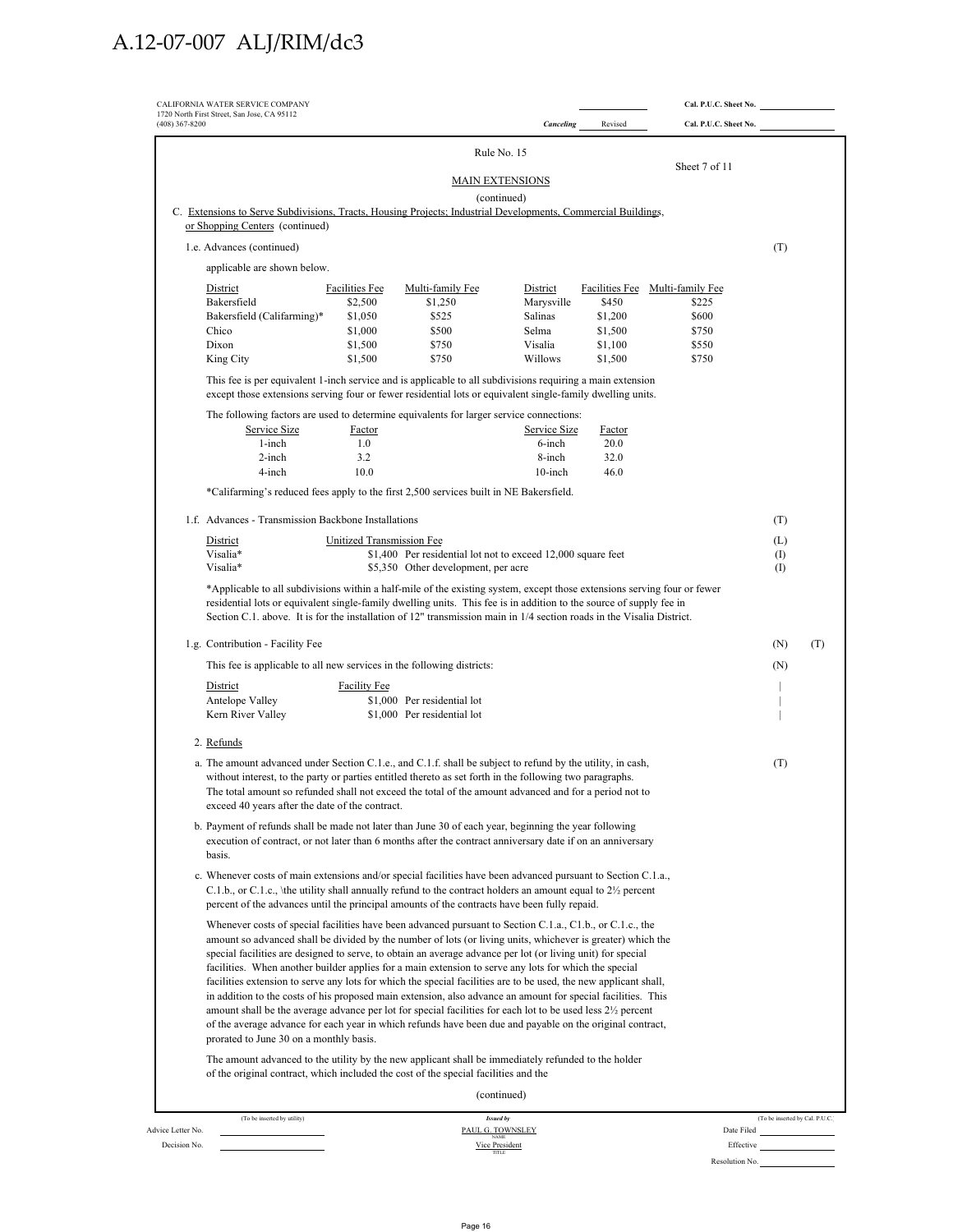| $(408)$ 367-8200<br>Canceling<br>Rule No. 16<br>(Continued)<br>SERVICE CONNECTIONS, METERS, AND CUSTOMER'S FACILITIES<br>C. Cross-Connections<br>1. Protective Regulation<br>No physical connection between the potable water supply system of the public utility and that of any<br>other water supply or source of actual or potential contamination will be permitted except in compliance<br>with the regulations of the State Department of Public Health contained in Title 17, Sections 7583-7605<br>of the California Code of Regulations under "Regulations Relating to Cross-Connections".<br>2. Backflow Prevention Assemblies Required<br>Pursuant to general rate case decisions, and in accordance with the Commission's general supervisory<br>policies, the utility will evaluate the degree of potential health hazard to the public water supply which may be<br>created as a result of conditions existing on a user's premises. As a minimum, the evaluation will consider:<br>the existence of cross-connections, the nature of materials handled on the property, the probability of a<br>backflow occurring, the degree of piping system complexity and the potential for piping system modification.<br>Notwithstanding the above, because certain activities present inherent risks to the water supply, the utility<br>may forego a complete evaluation and may require backflow protection based on the type of facility or<br>nature of water use, if certain conditions are present. Customers that are required to install a backflow<br>prevention assembly under these circumstances will be provided with an internal cross connection inspection<br>upon request. The conditions under which CWSC will require the installation of approved backflow<br>prevention assembly(ies) of required type include, but are not limited to, those listed below.<br>a. Where a fresh water supply which has not been approved by the State Department of Public<br>Health is already available from a well, spring, reservoir or other source. (If the customer agrees to<br>destroy this other supply and agrees to remove all pumps and piping necessary for the utilization of<br>an auxiliary supply, the installation of backflow prevention assembly(ies) will not be required.)<br>b. Where salt water, or water otherwise contaminated, is available for industrial or fire protection<br>purposes at the same premises.<br>c. Where the premises are or may be engaged in industrial processes using or producing process waters<br>or liquid industrial wastes, or where the premises are or may be engaged in handling sewage or<br>any other dangerous substances.<br>d. Where fresh water hydrants or other outlets are or may be installed on piers or docks.<br>e. Where the circumstances are such that there is special danger of backflow of sewage or other<br>contaminated liquids through plumbing fixtures or water-using or treating equipment, or storage<br>tanks and reservoirs.<br>f. Where premises have internal cross-connections that are not abated to the satisfaction<br>of the utility or the health agency.<br>g. Premises where cross-connections are likely to occur and entry is restricted so that cross-connection<br>inspections cannot be made with sufficient frequency or at sufficiently short notice to assure that<br>cross-connections do not exist.<br>h. Premises having a repeated history of cross-connections being established or re-established.<br>i. Premises that have more than one service connection present a loop-through hazard such that<br>backflow protection on all service connections must be installed. Each backflow prevention<br>assembly must be commensurate with the highest degree of hazard present, but must provide no<br>less protection than a Double Check Valve Assembly.<br>j. Premises that have multiple users sharing one meter must install an RP due to the risk of occupancy<br>change without notification to the utility. | Revised      |                                 |
|--------------------------------------------------------------------------------------------------------------------------------------------------------------------------------------------------------------------------------------------------------------------------------------------------------------------------------------------------------------------------------------------------------------------------------------------------------------------------------------------------------------------------------------------------------------------------------------------------------------------------------------------------------------------------------------------------------------------------------------------------------------------------------------------------------------------------------------------------------------------------------------------------------------------------------------------------------------------------------------------------------------------------------------------------------------------------------------------------------------------------------------------------------------------------------------------------------------------------------------------------------------------------------------------------------------------------------------------------------------------------------------------------------------------------------------------------------------------------------------------------------------------------------------------------------------------------------------------------------------------------------------------------------------------------------------------------------------------------------------------------------------------------------------------------------------------------------------------------------------------------------------------------------------------------------------------------------------------------------------------------------------------------------------------------------------------------------------------------------------------------------------------------------------------------------------------------------------------------------------------------------------------------------------------------------------------------------------------------------------------------------------------------------------------------------------------------------------------------------------------------------------------------------------------------------------------------------------------------------------------------------------------------------------------------------------------------------------------------------------------------------------------------------------------------------------------------------------------------------------------------------------------------------------------------------------------------------------------------------------------------------------------------------------------------------------------------------------------------------------------------------------------------------------------------------------------------------------------------------------------------------------------------------------------------------------------------------------------------------------------------------------------------------------------------------------------------------------------------------------------------------------------------------------------------------------------------------------------------------------------------------------------------------------------------------------------------------------------------------------------------------------------------------------------------------------------------------------------------------------------------------------------------------------------------------------------------------------------------------------------------------------------------------------------------|--------------|---------------------------------|
|                                                                                                                                                                                                                                                                                                                                                                                                                                                                                                                                                                                                                                                                                                                                                                                                                                                                                                                                                                                                                                                                                                                                                                                                                                                                                                                                                                                                                                                                                                                                                                                                                                                                                                                                                                                                                                                                                                                                                                                                                                                                                                                                                                                                                                                                                                                                                                                                                                                                                                                                                                                                                                                                                                                                                                                                                                                                                                                                                                                                                                                                                                                                                                                                                                                                                                                                                                                                                                                                                                                                                                                                                                                                                                                                                                                                                                                                                                                                                                                                                                                  |              |                                 |
|                                                                                                                                                                                                                                                                                                                                                                                                                                                                                                                                                                                                                                                                                                                                                                                                                                                                                                                                                                                                                                                                                                                                                                                                                                                                                                                                                                                                                                                                                                                                                                                                                                                                                                                                                                                                                                                                                                                                                                                                                                                                                                                                                                                                                                                                                                                                                                                                                                                                                                                                                                                                                                                                                                                                                                                                                                                                                                                                                                                                                                                                                                                                                                                                                                                                                                                                                                                                                                                                                                                                                                                                                                                                                                                                                                                                                                                                                                                                                                                                                                                  |              |                                 |
|                                                                                                                                                                                                                                                                                                                                                                                                                                                                                                                                                                                                                                                                                                                                                                                                                                                                                                                                                                                                                                                                                                                                                                                                                                                                                                                                                                                                                                                                                                                                                                                                                                                                                                                                                                                                                                                                                                                                                                                                                                                                                                                                                                                                                                                                                                                                                                                                                                                                                                                                                                                                                                                                                                                                                                                                                                                                                                                                                                                                                                                                                                                                                                                                                                                                                                                                                                                                                                                                                                                                                                                                                                                                                                                                                                                                                                                                                                                                                                                                                                                  | Sheet 4 of 9 | (T)                             |
|                                                                                                                                                                                                                                                                                                                                                                                                                                                                                                                                                                                                                                                                                                                                                                                                                                                                                                                                                                                                                                                                                                                                                                                                                                                                                                                                                                                                                                                                                                                                                                                                                                                                                                                                                                                                                                                                                                                                                                                                                                                                                                                                                                                                                                                                                                                                                                                                                                                                                                                                                                                                                                                                                                                                                                                                                                                                                                                                                                                                                                                                                                                                                                                                                                                                                                                                                                                                                                                                                                                                                                                                                                                                                                                                                                                                                                                                                                                                                                                                                                                  |              |                                 |
|                                                                                                                                                                                                                                                                                                                                                                                                                                                                                                                                                                                                                                                                                                                                                                                                                                                                                                                                                                                                                                                                                                                                                                                                                                                                                                                                                                                                                                                                                                                                                                                                                                                                                                                                                                                                                                                                                                                                                                                                                                                                                                                                                                                                                                                                                                                                                                                                                                                                                                                                                                                                                                                                                                                                                                                                                                                                                                                                                                                                                                                                                                                                                                                                                                                                                                                                                                                                                                                                                                                                                                                                                                                                                                                                                                                                                                                                                                                                                                                                                                                  |              |                                 |
|                                                                                                                                                                                                                                                                                                                                                                                                                                                                                                                                                                                                                                                                                                                                                                                                                                                                                                                                                                                                                                                                                                                                                                                                                                                                                                                                                                                                                                                                                                                                                                                                                                                                                                                                                                                                                                                                                                                                                                                                                                                                                                                                                                                                                                                                                                                                                                                                                                                                                                                                                                                                                                                                                                                                                                                                                                                                                                                                                                                                                                                                                                                                                                                                                                                                                                                                                                                                                                                                                                                                                                                                                                                                                                                                                                                                                                                                                                                                                                                                                                                  |              | (L)                             |
|                                                                                                                                                                                                                                                                                                                                                                                                                                                                                                                                                                                                                                                                                                                                                                                                                                                                                                                                                                                                                                                                                                                                                                                                                                                                                                                                                                                                                                                                                                                                                                                                                                                                                                                                                                                                                                                                                                                                                                                                                                                                                                                                                                                                                                                                                                                                                                                                                                                                                                                                                                                                                                                                                                                                                                                                                                                                                                                                                                                                                                                                                                                                                                                                                                                                                                                                                                                                                                                                                                                                                                                                                                                                                                                                                                                                                                                                                                                                                                                                                                                  |              | (L)                             |
|                                                                                                                                                                                                                                                                                                                                                                                                                                                                                                                                                                                                                                                                                                                                                                                                                                                                                                                                                                                                                                                                                                                                                                                                                                                                                                                                                                                                                                                                                                                                                                                                                                                                                                                                                                                                                                                                                                                                                                                                                                                                                                                                                                                                                                                                                                                                                                                                                                                                                                                                                                                                                                                                                                                                                                                                                                                                                                                                                                                                                                                                                                                                                                                                                                                                                                                                                                                                                                                                                                                                                                                                                                                                                                                                                                                                                                                                                                                                                                                                                                                  |              | (T)                             |
|                                                                                                                                                                                                                                                                                                                                                                                                                                                                                                                                                                                                                                                                                                                                                                                                                                                                                                                                                                                                                                                                                                                                                                                                                                                                                                                                                                                                                                                                                                                                                                                                                                                                                                                                                                                                                                                                                                                                                                                                                                                                                                                                                                                                                                                                                                                                                                                                                                                                                                                                                                                                                                                                                                                                                                                                                                                                                                                                                                                                                                                                                                                                                                                                                                                                                                                                                                                                                                                                                                                                                                                                                                                                                                                                                                                                                                                                                                                                                                                                                                                  |              | (N)<br>(L)<br>(L)               |
|                                                                                                                                                                                                                                                                                                                                                                                                                                                                                                                                                                                                                                                                                                                                                                                                                                                                                                                                                                                                                                                                                                                                                                                                                                                                                                                                                                                                                                                                                                                                                                                                                                                                                                                                                                                                                                                                                                                                                                                                                                                                                                                                                                                                                                                                                                                                                                                                                                                                                                                                                                                                                                                                                                                                                                                                                                                                                                                                                                                                                                                                                                                                                                                                                                                                                                                                                                                                                                                                                                                                                                                                                                                                                                                                                                                                                                                                                                                                                                                                                                                  |              | (N)<br>(N)                      |
|                                                                                                                                                                                                                                                                                                                                                                                                                                                                                                                                                                                                                                                                                                                                                                                                                                                                                                                                                                                                                                                                                                                                                                                                                                                                                                                                                                                                                                                                                                                                                                                                                                                                                                                                                                                                                                                                                                                                                                                                                                                                                                                                                                                                                                                                                                                                                                                                                                                                                                                                                                                                                                                                                                                                                                                                                                                                                                                                                                                                                                                                                                                                                                                                                                                                                                                                                                                                                                                                                                                                                                                                                                                                                                                                                                                                                                                                                                                                                                                                                                                  |              | (T)                             |
|                                                                                                                                                                                                                                                                                                                                                                                                                                                                                                                                                                                                                                                                                                                                                                                                                                                                                                                                                                                                                                                                                                                                                                                                                                                                                                                                                                                                                                                                                                                                                                                                                                                                                                                                                                                                                                                                                                                                                                                                                                                                                                                                                                                                                                                                                                                                                                                                                                                                                                                                                                                                                                                                                                                                                                                                                                                                                                                                                                                                                                                                                                                                                                                                                                                                                                                                                                                                                                                                                                                                                                                                                                                                                                                                                                                                                                                                                                                                                                                                                                                  |              | (T)<br>(L)                      |
|                                                                                                                                                                                                                                                                                                                                                                                                                                                                                                                                                                                                                                                                                                                                                                                                                                                                                                                                                                                                                                                                                                                                                                                                                                                                                                                                                                                                                                                                                                                                                                                                                                                                                                                                                                                                                                                                                                                                                                                                                                                                                                                                                                                                                                                                                                                                                                                                                                                                                                                                                                                                                                                                                                                                                                                                                                                                                                                                                                                                                                                                                                                                                                                                                                                                                                                                                                                                                                                                                                                                                                                                                                                                                                                                                                                                                                                                                                                                                                                                                                                  |              | (L)                             |
|                                                                                                                                                                                                                                                                                                                                                                                                                                                                                                                                                                                                                                                                                                                                                                                                                                                                                                                                                                                                                                                                                                                                                                                                                                                                                                                                                                                                                                                                                                                                                                                                                                                                                                                                                                                                                                                                                                                                                                                                                                                                                                                                                                                                                                                                                                                                                                                                                                                                                                                                                                                                                                                                                                                                                                                                                                                                                                                                                                                                                                                                                                                                                                                                                                                                                                                                                                                                                                                                                                                                                                                                                                                                                                                                                                                                                                                                                                                                                                                                                                                  |              | (L)                             |
|                                                                                                                                                                                                                                                                                                                                                                                                                                                                                                                                                                                                                                                                                                                                                                                                                                                                                                                                                                                                                                                                                                                                                                                                                                                                                                                                                                                                                                                                                                                                                                                                                                                                                                                                                                                                                                                                                                                                                                                                                                                                                                                                                                                                                                                                                                                                                                                                                                                                                                                                                                                                                                                                                                                                                                                                                                                                                                                                                                                                                                                                                                                                                                                                                                                                                                                                                                                                                                                                                                                                                                                                                                                                                                                                                                                                                                                                                                                                                                                                                                                  |              | (L)<br>(L)                      |
|                                                                                                                                                                                                                                                                                                                                                                                                                                                                                                                                                                                                                                                                                                                                                                                                                                                                                                                                                                                                                                                                                                                                                                                                                                                                                                                                                                                                                                                                                                                                                                                                                                                                                                                                                                                                                                                                                                                                                                                                                                                                                                                                                                                                                                                                                                                                                                                                                                                                                                                                                                                                                                                                                                                                                                                                                                                                                                                                                                                                                                                                                                                                                                                                                                                                                                                                                                                                                                                                                                                                                                                                                                                                                                                                                                                                                                                                                                                                                                                                                                                  |              | (L)<br>(L)                      |
|                                                                                                                                                                                                                                                                                                                                                                                                                                                                                                                                                                                                                                                                                                                                                                                                                                                                                                                                                                                                                                                                                                                                                                                                                                                                                                                                                                                                                                                                                                                                                                                                                                                                                                                                                                                                                                                                                                                                                                                                                                                                                                                                                                                                                                                                                                                                                                                                                                                                                                                                                                                                                                                                                                                                                                                                                                                                                                                                                                                                                                                                                                                                                                                                                                                                                                                                                                                                                                                                                                                                                                                                                                                                                                                                                                                                                                                                                                                                                                                                                                                  |              | (T)<br>(L)                      |
|                                                                                                                                                                                                                                                                                                                                                                                                                                                                                                                                                                                                                                                                                                                                                                                                                                                                                                                                                                                                                                                                                                                                                                                                                                                                                                                                                                                                                                                                                                                                                                                                                                                                                                                                                                                                                                                                                                                                                                                                                                                                                                                                                                                                                                                                                                                                                                                                                                                                                                                                                                                                                                                                                                                                                                                                                                                                                                                                                                                                                                                                                                                                                                                                                                                                                                                                                                                                                                                                                                                                                                                                                                                                                                                                                                                                                                                                                                                                                                                                                                                  |              | (L)<br>(L)                      |
|                                                                                                                                                                                                                                                                                                                                                                                                                                                                                                                                                                                                                                                                                                                                                                                                                                                                                                                                                                                                                                                                                                                                                                                                                                                                                                                                                                                                                                                                                                                                                                                                                                                                                                                                                                                                                                                                                                                                                                                                                                                                                                                                                                                                                                                                                                                                                                                                                                                                                                                                                                                                                                                                                                                                                                                                                                                                                                                                                                                                                                                                                                                                                                                                                                                                                                                                                                                                                                                                                                                                                                                                                                                                                                                                                                                                                                                                                                                                                                                                                                                  |              | (L)                             |
|                                                                                                                                                                                                                                                                                                                                                                                                                                                                                                                                                                                                                                                                                                                                                                                                                                                                                                                                                                                                                                                                                                                                                                                                                                                                                                                                                                                                                                                                                                                                                                                                                                                                                                                                                                                                                                                                                                                                                                                                                                                                                                                                                                                                                                                                                                                                                                                                                                                                                                                                                                                                                                                                                                                                                                                                                                                                                                                                                                                                                                                                                                                                                                                                                                                                                                                                                                                                                                                                                                                                                                                                                                                                                                                                                                                                                                                                                                                                                                                                                                                  |              | (N)<br>(N)                      |
|                                                                                                                                                                                                                                                                                                                                                                                                                                                                                                                                                                                                                                                                                                                                                                                                                                                                                                                                                                                                                                                                                                                                                                                                                                                                                                                                                                                                                                                                                                                                                                                                                                                                                                                                                                                                                                                                                                                                                                                                                                                                                                                                                                                                                                                                                                                                                                                                                                                                                                                                                                                                                                                                                                                                                                                                                                                                                                                                                                                                                                                                                                                                                                                                                                                                                                                                                                                                                                                                                                                                                                                                                                                                                                                                                                                                                                                                                                                                                                                                                                                  |              | (N)<br>(N)                      |
| (Continued)                                                                                                                                                                                                                                                                                                                                                                                                                                                                                                                                                                                                                                                                                                                                                                                                                                                                                                                                                                                                                                                                                                                                                                                                                                                                                                                                                                                                                                                                                                                                                                                                                                                                                                                                                                                                                                                                                                                                                                                                                                                                                                                                                                                                                                                                                                                                                                                                                                                                                                                                                                                                                                                                                                                                                                                                                                                                                                                                                                                                                                                                                                                                                                                                                                                                                                                                                                                                                                                                                                                                                                                                                                                                                                                                                                                                                                                                                                                                                                                                                                      |              |                                 |
| (To be inserted by utility)<br><b>Issued by</b>                                                                                                                                                                                                                                                                                                                                                                                                                                                                                                                                                                                                                                                                                                                                                                                                                                                                                                                                                                                                                                                                                                                                                                                                                                                                                                                                                                                                                                                                                                                                                                                                                                                                                                                                                                                                                                                                                                                                                                                                                                                                                                                                                                                                                                                                                                                                                                                                                                                                                                                                                                                                                                                                                                                                                                                                                                                                                                                                                                                                                                                                                                                                                                                                                                                                                                                                                                                                                                                                                                                                                                                                                                                                                                                                                                                                                                                                                                                                                                                                  |              | (To be inserted by Cal. P.U.C.) |

| Effective      |  |
|----------------|--|
| Resolution No. |  |
|                |  |

TITLE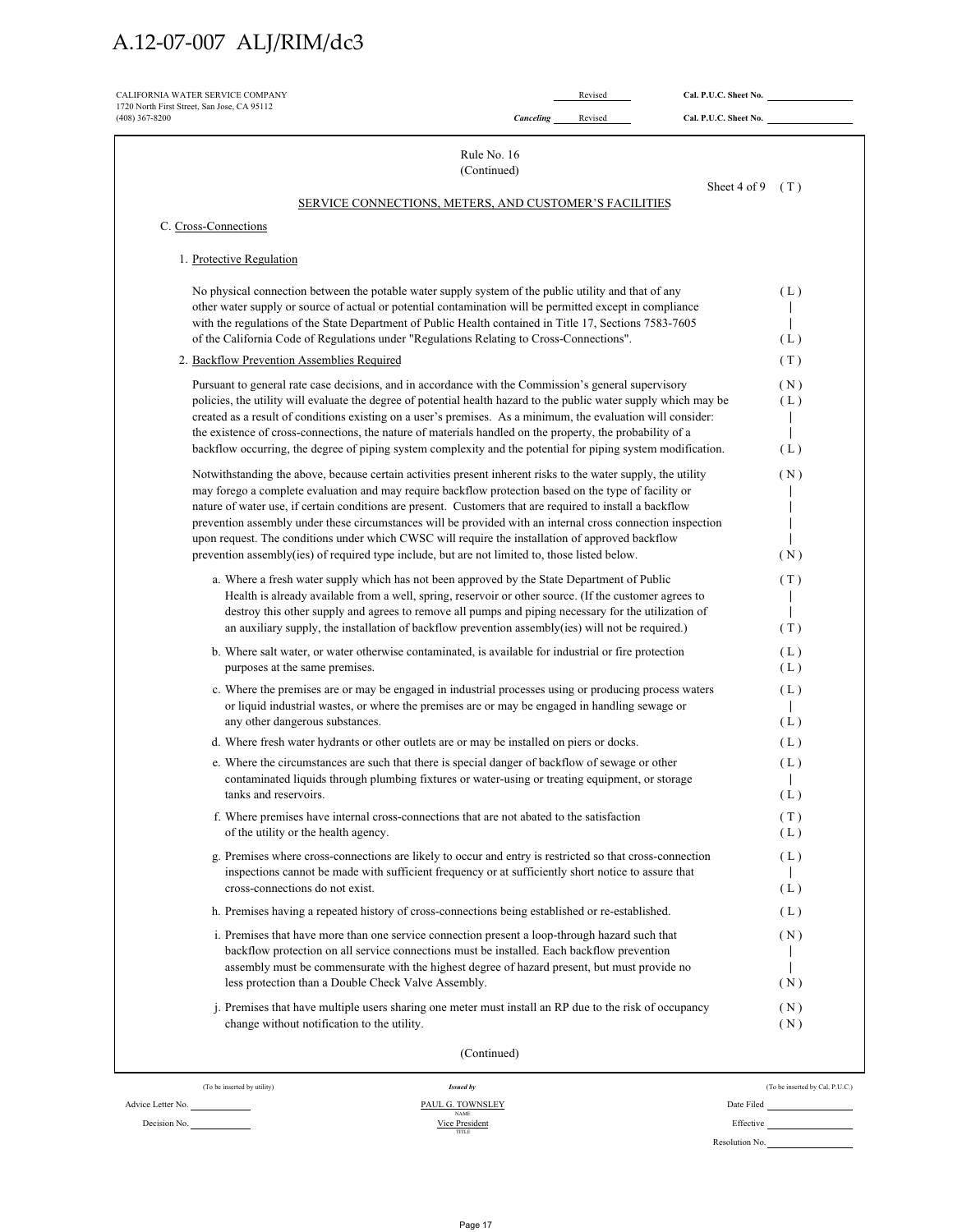| CALIFORNIA WATER SERVICE COMPANY<br>1720 North First Street, San Jose, CA 95112<br>$(408)$ 367-8200                                                                                                                                                                                                                                                                                                                                                                                                                                                                                     | Canceling                  | Revised<br>Revised | Cal. P.U.C. Sheet No.<br>Cal. P.U.C. Sheet No. |            |
|-----------------------------------------------------------------------------------------------------------------------------------------------------------------------------------------------------------------------------------------------------------------------------------------------------------------------------------------------------------------------------------------------------------------------------------------------------------------------------------------------------------------------------------------------------------------------------------------|----------------------------|--------------------|------------------------------------------------|------------|
|                                                                                                                                                                                                                                                                                                                                                                                                                                                                                                                                                                                         | Rule No. 16<br>(Continued) |                    |                                                |            |
| SERVICE CONNECTIONS, METERS, AND CUSTOMER'S FACILITIES                                                                                                                                                                                                                                                                                                                                                                                                                                                                                                                                  |                            |                    | Sheet 5 of 9                                   | (T)        |
| C. 2.<br>k. Premises that store or handle materials or substances that, if introduced into the water supply,<br>have the potential to pose a health-related or aesthetic risk to drinking water quality.                                                                                                                                                                                                                                                                                                                                                                                |                            |                    |                                                | (N)<br>(N) |
| l. New or modified fire sprinkler systems: A backflow prevention assembly must be installed when<br>new or modified non-residential fire sprinkler systems are installed. If potable water pipes are used to<br>construct the sprinkler system, no chemicals are added, and there is no auxiliary supply, a Double<br>Check Detector Assembly may be installed. If non-potable water pipes are used, or chemicals are<br>added, or there is an auxiliary water supply, then a Reduced Pressure Principle Detector Assembly<br>must be installed.                                        |                            |                    |                                                | (N)<br>(N) |
| Residential fire sprinkler systems do not need a backflow prevention assembly if they are designed and                                                                                                                                                                                                                                                                                                                                                                                                                                                                                  |                            |                    |                                                | (N)        |
| installed using potable water piping and materials, and have connections to points of regular water use<br>to prevent degradation of water quality. Systems that do not meet these requirements must be equipped,<br>at a minimum, with a Double Check Valve Assembly (DC) located at the service connection. If chemical<br>additives, on-site storage, or booster pumps are used, backflow protection must be a Reduced Pressure<br>Principle Assembly (RP).                                                                                                                          |                            |                    |                                                | (N)        |
| Where a premises is required to have an RP backflow prevention assembly installed on a metered<br>service, a Reduced Pressure Principle Detector Assembly must also be installed on all new or modified<br>fire service connections.                                                                                                                                                                                                                                                                                                                                                    |                            |                    |                                                | (N)<br>(N) |
| All new or modified fire systems that are being fitted with a backflow prevention assembly shall be<br>designed by a licensed engineer at the customer's expense.                                                                                                                                                                                                                                                                                                                                                                                                                       |                            |                    |                                                | (N)<br>(N) |
| 3. Type and Expense of Backflow Prevention Assemblies                                                                                                                                                                                                                                                                                                                                                                                                                                                                                                                                   |                            |                    |                                                | (T)        |
| a. Any backflow prevention assembly utilized shall be of the type and design specified and approved for<br>the circumstances in Section 7604, Title 17 of the California Code of Regulations (or its successor, and<br>the California Plumbing Code, except that a customer may utilize an approved backflow prevention<br>assembly providing greater protection than required by Section 7604. Such backflow prevention<br>assembly shall be installed by and at the expense of the customer, in a manner approved by the<br>utility and the public health agency having jurisdiction. |                            |                    |                                                | (N)<br>(N) |
| b. Backflow prevention assemblies shall be tested, repaired or replaced at the expense of the customer.                                                                                                                                                                                                                                                                                                                                                                                                                                                                                 |                            |                    |                                                | (T)        |
| c. Backflow preventer prevention assemblies shall be installed as close as practical to the customer's<br>connection to the utility, prior to any tee or branch line, and in a location which that is readily<br>available for periodic inspection.                                                                                                                                                                                                                                                                                                                                     |                            |                    |                                                | (N)<br>(N) |
| d. Existing backflow prevention assemblies that are determined to provide an inadequate level of protection<br>must be replaced by the appropriate level of protection instead of repaired. Inadequate backflow<br>prevention assemblies must be replaced immediately, even if the existing assembly still passes the annual<br>test, if there is an imminent health risk as determined by the utility.                                                                                                                                                                                 |                            |                    |                                                | (N)<br>(N) |
| e. A non-residential connection that has a backflow prevention assembly installed to abate an internal<br>backflow hazard, whether at the recommendation of utility or as directed by a regulatory agency, must<br>also install a backflow prevention assembly at the meter commensurate with the degree of hazard. The<br>utility does not have any responsibility or authority to abate internal hazards or monitor testing<br>of backflow prevention assemblies that are installed internal to a customer's premise.                                                                 |                            |                    |                                                | (N)<br>(N) |
| f. Residential Irrigation Systems: At the discretion of the utility, properly installed Reduced Pressure<br>Principle Assemblies (RPs), pressure vacuum breakers (PVBs), or spill resistant pressure vacuum<br>breakers (SVBs) may be accepted as protection on residential irrigation systems in lieu of protection<br>at the meter, when no other hazards are present, provided they are tested and maintained in accordance<br>with Section 4.                                                                                                                                       |                            |                    |                                                | (N)<br>(N) |
|                                                                                                                                                                                                                                                                                                                                                                                                                                                                                                                                                                                         | (Continued)                |                    |                                                |            |

Decision No.

(To be inserted by utility) *Issued by* (To be inserted by Cal. P.U.C.)

Advice Letter No. <u>PAUL G. TOWNSLEY</u> Date Filed Decision No. PAUL G. TOWNSLEY Date Filed NAME Decision No. PAUL G. TOWNSLEY Date Filed NAME DEFective Resolution No.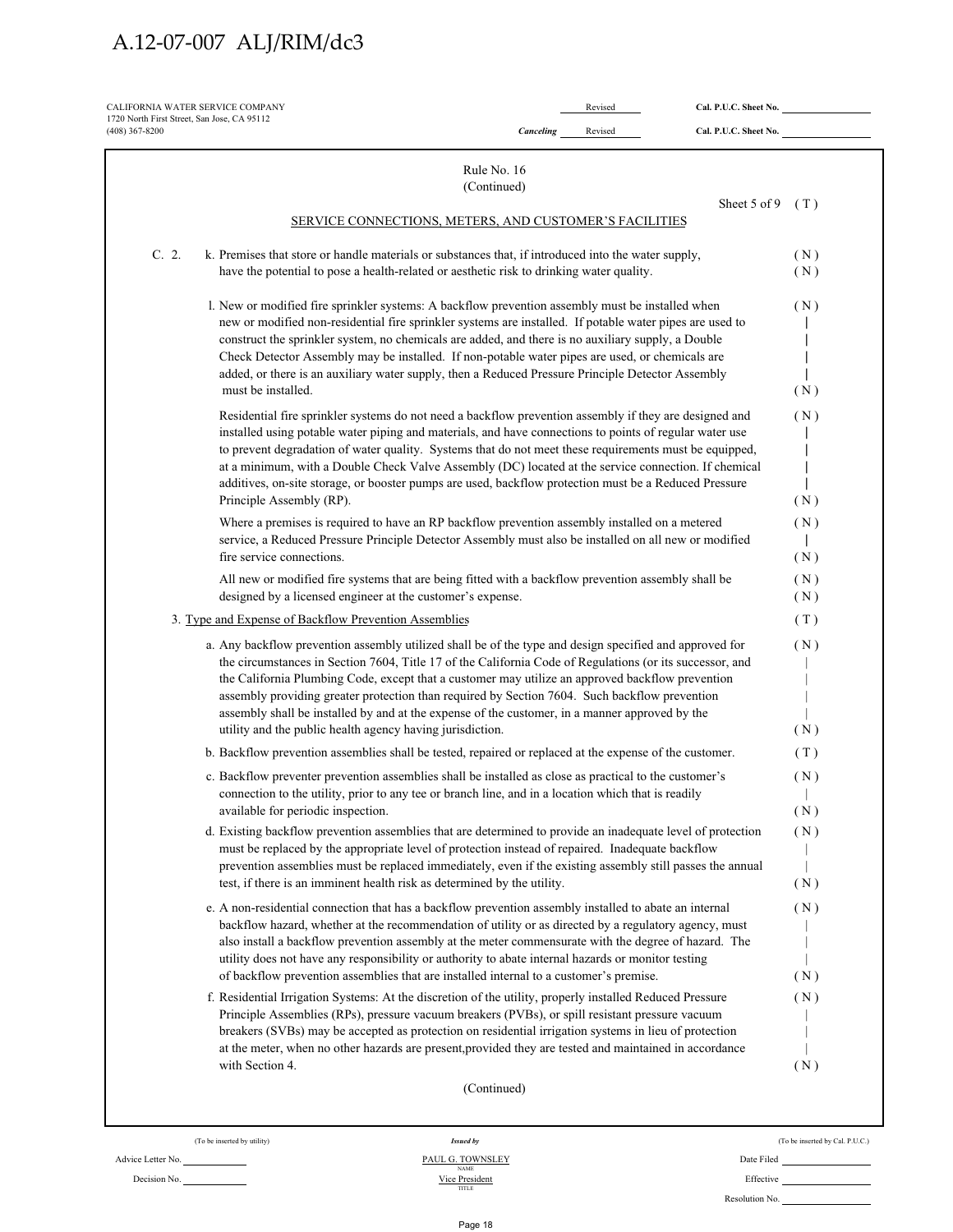| $(408)$ 367-8200                                                                                                                                                                                                                                                                                                                                                                                                                                                                                                                                                                                                                                                                                                                        | Canceling | Revised | Cal. P.U.C. Sheet No. |                   |
|-----------------------------------------------------------------------------------------------------------------------------------------------------------------------------------------------------------------------------------------------------------------------------------------------------------------------------------------------------------------------------------------------------------------------------------------------------------------------------------------------------------------------------------------------------------------------------------------------------------------------------------------------------------------------------------------------------------------------------------------|-----------|---------|-----------------------|-------------------|
| Rule No. 16                                                                                                                                                                                                                                                                                                                                                                                                                                                                                                                                                                                                                                                                                                                             |           |         |                       |                   |
| (Continued)                                                                                                                                                                                                                                                                                                                                                                                                                                                                                                                                                                                                                                                                                                                             |           |         |                       |                   |
| SERVICE CONNECTIONS, METERS, AND CUSTOMER'S FACILITIES                                                                                                                                                                                                                                                                                                                                                                                                                                                                                                                                                                                                                                                                                  |           |         | Sheet 6 of 9          | (T)               |
| C. 3.<br>g. For dedicated road median irrigation systems, PVBs and SVBs are acceptable as service protection<br>only if they are properly installed.                                                                                                                                                                                                                                                                                                                                                                                                                                                                                                                                                                                    |           |         |                       | (N)<br>(N)        |
| 4. Periodic Testing of Backflow Prevention Assemblies                                                                                                                                                                                                                                                                                                                                                                                                                                                                                                                                                                                                                                                                                   |           |         |                       | (T)               |
| Whenever a backflow prevention assembly is installed, relocated, or repaired, the customer shall have it tested<br>by persons who are certified to test backflow prevention assemblies by either the California Nevada Section<br>of the American Water Works Association or the American Backflow Prevention Association.                                                                                                                                                                                                                                                                                                                                                                                                              |           |         |                       | (N)<br>(N)        |
| Backflow prevention assemblies shall be tested at least annually or more frequently if determined to be<br>necessary by the health agency or utility.                                                                                                                                                                                                                                                                                                                                                                                                                                                                                                                                                                                   |           |         |                       | (T)<br>(L)        |
| The utility shall notify the customer on record when testing of backflow prevention assemblies is needed.<br>The notice shall give the date by which the test must be completed. The notice shall also inform the customer<br>that, following the compliance date, the utility may have all untested assemblies tested and, if needed, repaired<br>or replaced. The costs of all testing, repair, or replacement will be borne by the customer, and the utility may<br>add such costs to the customer's water bill. In tenant-landlord situations, the utility shall not be responsible for<br>determining the responsible party beyond notification of the customer of record.                                                         |           |         |                       | (T)<br>(N)<br>(N) |
| Reports of testing and maintenance shall be maintained by the utility for a minimum of three years. Whenever<br>a backflow prevention assembly is found to have failed, it mustbe repaired or replaced as soon as repair parts<br>or a replacement assembly is available, but in no event later than the testing compliance date, or 20 days<br>after testing, whichever comes first. If the assembly cannot or will not be repaired within 3 days of discovery<br>of the failure, the backflow prevention assembly tester must notify the utility of the failure In cases where<br>the failed assembly presents an immediate risk to public health, the service will be discontinued until the<br>repairs or replacement is completed. |           |         |                       | (N)<br>(N)        |
| 5. Refusal to Serve or Discontinuance of Service                                                                                                                                                                                                                                                                                                                                                                                                                                                                                                                                                                                                                                                                                        |           |         |                       |                   |
| The utility may refuse or discontinue service:                                                                                                                                                                                                                                                                                                                                                                                                                                                                                                                                                                                                                                                                                          |           |         |                       |                   |
| a. Until there has been installed on the customer's piping an approved backflow prevention assembly<br>of the required type, if one is required.                                                                                                                                                                                                                                                                                                                                                                                                                                                                                                                                                                                        |           |         |                       | (T)<br>(L)        |
| b. Where the utility has been denied access to the customer's premises to make an evaluation.                                                                                                                                                                                                                                                                                                                                                                                                                                                                                                                                                                                                                                           |           |         |                       | (L)               |
| c. Where the customer refuses to test a backflow prevention assembly, or to repair or replace a faulty<br>backflow prevention assembly.                                                                                                                                                                                                                                                                                                                                                                                                                                                                                                                                                                                                 |           |         |                       | (T)<br>(T)        |
| d. Where there is a direct or indirect connection between the public water system and a sewer line.                                                                                                                                                                                                                                                                                                                                                                                                                                                                                                                                                                                                                                     |           |         |                       | (L)               |
| e. Where there is an unprotected direct or indirect connection between the public water system and a<br>system or equipment containing contaminants.                                                                                                                                                                                                                                                                                                                                                                                                                                                                                                                                                                                    |           |         |                       | (L)<br>(L)        |
| f. Where there is an unprotected direct or indirect connection between the public water system and<br>auxiliary water system.                                                                                                                                                                                                                                                                                                                                                                                                                                                                                                                                                                                                           |           |         |                       | (L)<br>(L)        |
| g. When there is a situation which presents an immediate health hazard to the public water system.                                                                                                                                                                                                                                                                                                                                                                                                                                                                                                                                                                                                                                      |           |         |                       | (L)               |
| 6. Thermal Expansion                                                                                                                                                                                                                                                                                                                                                                                                                                                                                                                                                                                                                                                                                                                    |           |         |                       | (N)               |
| Prior to the installation of a backflow prevention assembly, it is the customers responsibility to have a qualified<br>plumber mitigate the effects of thermal expansion. Failure to do so may create a dangerous condition resulting<br>in damage and/or injury.                                                                                                                                                                                                                                                                                                                                                                                                                                                                       |           |         |                       | (N)<br>(N)        |
|                                                                                                                                                                                                                                                                                                                                                                                                                                                                                                                                                                                                                                                                                                                                         |           |         |                       |                   |

| (To be inserted by utility) |
|-----------------------------|
|                             |

Decision No.

TITLE

**Issued by** (To be inserted by Cal. P.U.C.)

Resolution No.

Page 19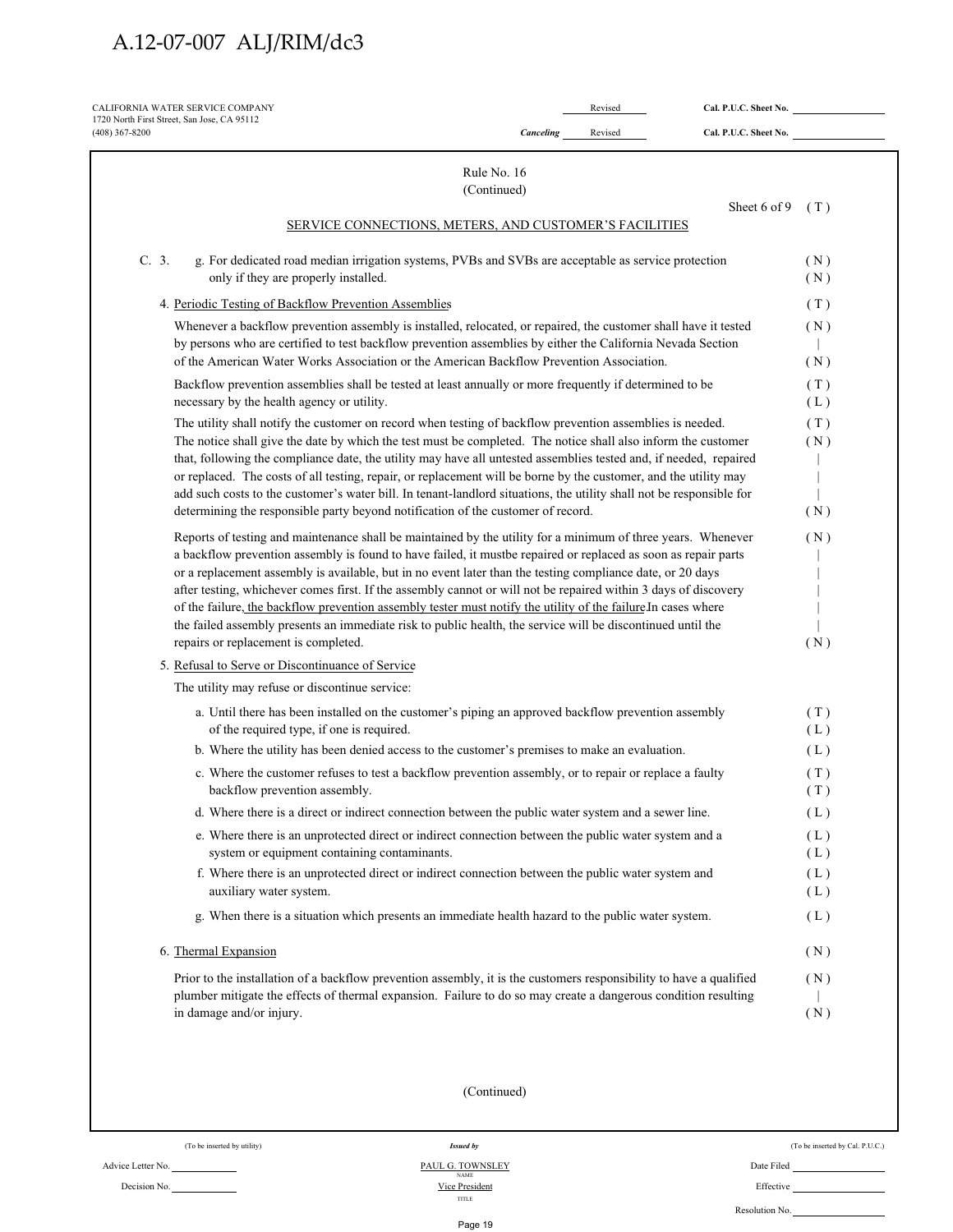|                                                                                             | M/RIM/dc3%                                                                                                                                                                                                              |           | Revised | Cal. P.U.C. Sheet No. |            |
|---------------------------------------------------------------------------------------------|-------------------------------------------------------------------------------------------------------------------------------------------------------------------------------------------------------------------------|-----------|---------|-----------------------|------------|
| (408) 367-8200                                                                              |                                                                                                                                                                                                                         | Canceling | Revised | Cal. P.U.C. Sheet No. |            |
|                                                                                             | Rule No. 16                                                                                                                                                                                                             |           |         |                       |            |
|                                                                                             | (Continued)                                                                                                                                                                                                             |           |         |                       |            |
|                                                                                             | SERVICE CONNECTIONS, METERS, AND CUSTOMER'S FACILITIES                                                                                                                                                                  |           |         | Sheet 7 of 9          | (T)        |
| C. 7. Pumps and Boosters                                                                    |                                                                                                                                                                                                                         |           |         |                       |            |
|                                                                                             | When a customer receiving service at the utility's main or service connection must, by means of a pump of<br>any kind, increase the pressure of the water received, the pump shall not be attached to any pipe directly |           |         |                       | (L)        |
|                                                                                             | connected to the utility's main or service pipe. Such pumping or boosting of pressure shall be done<br>at the option of the utility, either:                                                                            |           |         |                       | (L)        |
|                                                                                             | a. From a sump, cistern or storage tank which must be served through an air gap connection, or                                                                                                                          |           |         |                       | (L)        |
| b. From a combination of an approved backflow prevention assembly plus a device approved by |                                                                                                                                                                                                                         |           |         |                       |            |
|                                                                                             | the water utility to prevent the booster pump from drawing the utility's system pressure below 20 psig.                                                                                                                 |           |         |                       | (T)<br>(L) |
|                                                                                             |                                                                                                                                                                                                                         |           |         |                       | (D)        |
|                                                                                             | This requirement of a pressure limiting device shall not apply to fire protection systems equipped                                                                                                                      |           |         |                       | (N)        |
|                                                                                             | with booster pumps.                                                                                                                                                                                                     |           |         |                       | (N)        |
| 8. Automatic Valves                                                                         |                                                                                                                                                                                                                         |           |         |                       |            |
|                                                                                             | Quick closing or opening valves shall not be installed on customer's pipes which are directly attached to                                                                                                               |           |         |                       | (L)        |
|                                                                                             | the utility's mains or service pipes. A customer whose operation requires the use of a quick opening or                                                                                                                 |           |         |                       | (T)        |
|                                                                                             | or closing valve must operate such device from a tank, cistern, sump or other facility which may be<br>served by but not directly connected with the utility's distribution mains or service pipes. This restriction    |           |         |                       | (L)<br>(T) |
|                                                                                             | does not apply to quick closing or opening valves used in connection with normal household appliances<br>such as automatic dishwashers or washing machines.                                                             |           |         |                       | (L)        |
| D. Reclaimed Water Service                                                                  |                                                                                                                                                                                                                         |           |         |                       |            |
| 1. Construction                                                                             |                                                                                                                                                                                                                         |           |         |                       |            |
| a. Material                                                                                 |                                                                                                                                                                                                                         |           |         |                       |            |
|                                                                                             | (1) All on-site reclaimed water facilities must be readily distinguishable from all on-site potable<br>water facilities.                                                                                                |           |         |                       | (L)        |
|                                                                                             | (2) Reclaimed water pipes may be of PVC dyed purple (Pantone 512) with continuous lettering                                                                                                                             |           |         |                       | (N)        |
|                                                                                             | "CAUTION RECLAIMED WATER" applied at the factory. No other identification is<br>required.                                                                                                                               |           |         |                       | (L)        |
|                                                                                             | (3) All reclaimed water pipes except as specified in item 2 above, must be identified along their                                                                                                                       |           |         |                       | (L)        |
|                                                                                             | entire length with warning tape. The warning tape must be yellow in color, a minimum of                                                                                                                                 |           |         |                       |            |
|                                                                                             | 2 inches wide with the words "RECLAIMED WATER" printed in 1" high black letters.<br>The lettering should be repeated continuously the full length of the tape.                                                          |           |         |                       | (L)        |
|                                                                                             | (4) All piping from the reclaimed water system shall be installed to maintain ten (10') feet minimum                                                                                                                    |           |         |                       | (L)        |
|                                                                                             | horizontal separation from all potable water piping. Where reclaimed and potable water piping                                                                                                                           |           |         |                       |            |
|                                                                                             | cross, the reclaimed water piping shall be installed below the potable water piping in a PVC                                                                                                                            |           |         |                       |            |
|                                                                                             | class 200 pipe sleeve which extends a minimum of five (5') feet on either side of the potable<br>water piping. Additionally, a minimum vertical clearance of six (6") inches shall be provided.                         |           |         |                       | (L)        |
|                                                                                             | (5) All above ground reclaimed water facilities (risers, valves, controllers, etc.) must have identifying                                                                                                               |           |         |                       | (L)        |
|                                                                                             | labels for reclaimed water.                                                                                                                                                                                             |           |         |                       | (L)        |
|                                                                                             | (Continued)                                                                                                                                                                                                             |           |         |                       |            |

Decision No.

(To be inserted by utility) *Issued by* (To be inserted by Cal. P.U.C.)

Advice Letter No. **PAUL G. TOWNSLEY** Date Filed Date Filed Decision No. **PAUL G. TOWNSLEY** Date Filed NAME DECISION NO. Resolution No.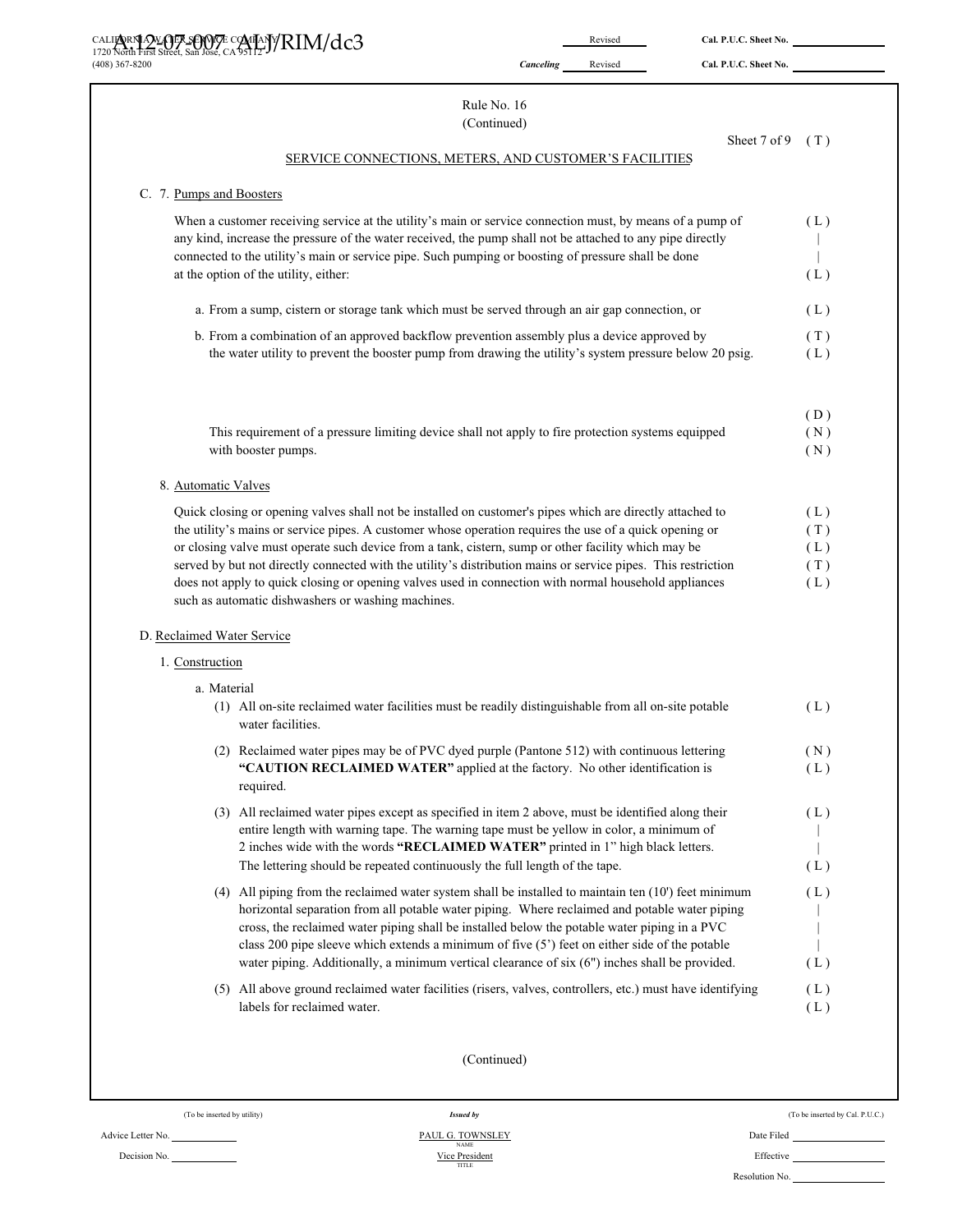| CALIFORNIA WATER SERVICE COMPANY<br>1720 North First Street, San Jose, CA 95112<br>$(408)$ 367-8200 | Canceling                                                                                                                                                                                                                                                                                                                                                                                                                                                                                                                                                     | Revised<br>Revised | Cal. P.U.C. Sheet No.<br>Cal. P.U.C. Sheet No. |                                        |
|-----------------------------------------------------------------------------------------------------|---------------------------------------------------------------------------------------------------------------------------------------------------------------------------------------------------------------------------------------------------------------------------------------------------------------------------------------------------------------------------------------------------------------------------------------------------------------------------------------------------------------------------------------------------------------|--------------------|------------------------------------------------|----------------------------------------|
|                                                                                                     | Rule No. 16<br>(Continued)                                                                                                                                                                                                                                                                                                                                                                                                                                                                                                                                    |                    |                                                |                                        |
|                                                                                                     | SERVICE CONNECTIONS, METERS, AND CUSTOMER'S FACILITIES                                                                                                                                                                                                                                                                                                                                                                                                                                                                                                        |                    | Sheet 8 of 9                                   | (T)                                    |
| D. 1.<br>b. Valve Marking                                                                           |                                                                                                                                                                                                                                                                                                                                                                                                                                                                                                                                                               |                    |                                                |                                        |
|                                                                                                     | Hose bibs are not permitted on the reclaimed water system.                                                                                                                                                                                                                                                                                                                                                                                                                                                                                                    |                    |                                                |                                        |
|                                                                                                     | c. Drawings Required                                                                                                                                                                                                                                                                                                                                                                                                                                                                                                                                          |                    |                                                |                                        |
|                                                                                                     | Applicants for reclaimed water service shall submit system plans for review and approval by the utility.                                                                                                                                                                                                                                                                                                                                                                                                                                                      |                    |                                                | (T)                                    |
| d. Location                                                                                         |                                                                                                                                                                                                                                                                                                                                                                                                                                                                                                                                                               |                    |                                                |                                        |
|                                                                                                     | (1) Reclaimed water facilities shall not be installed inside any structures, indoor atriums or planters.                                                                                                                                                                                                                                                                                                                                                                                                                                                      |                    |                                                | (L)                                    |
|                                                                                                     | (2) Drinking fountains and picnic tables shall be located to minimize exposure to direct and wind<br>blown reclaimed water spray.                                                                                                                                                                                                                                                                                                                                                                                                                             |                    |                                                | (L)<br>(L)                             |
|                                                                                                     | (3) Reclaimed water shall not be sprayed outside the design area shown in the plans submitted<br>in Section D.1.c. above.                                                                                                                                                                                                                                                                                                                                                                                                                                     |                    |                                                | (L)<br>(L)                             |
|                                                                                                     | (4) Reclaimed water shall not be used to irrigate any enclosed private rear yard or patio.                                                                                                                                                                                                                                                                                                                                                                                                                                                                    |                    |                                                | (L)                                    |
|                                                                                                     | 2. Cross Connection Control Requirements                                                                                                                                                                                                                                                                                                                                                                                                                                                                                                                      |                    |                                                |                                        |
|                                                                                                     | a. Cross connection between the potable water system and the reclaimed water system is prohibited.                                                                                                                                                                                                                                                                                                                                                                                                                                                            |                    |                                                | (L)                                    |
|                                                                                                     | b. Where reclaimed water and potable water service exist on the same site the potable water system<br>shall be protected for backflow prevention with a California Department of Public Health<br>approved backflow prevention assembly (reduced pressure principle assembly RP). Applicant shall<br>pay all costs for the purchase, installation, and maintenance of backflow preventative devices. Final<br>determination of the type of protection will be the responsibility of the water utility in conjunction<br>with the Department of Public Health. |                    |                                                | (L)<br>(T)<br>(N)<br>(L)<br>(T)<br>(T) |
|                                                                                                     | c. Backflow prevention devices shall not be installed on reclaimed water systems and must be<br>removed from potable irrigation systems which are converted to reclaimed water.                                                                                                                                                                                                                                                                                                                                                                               |                    |                                                | (L)<br>(L)                             |
|                                                                                                     | d. Backflow prevention devices shall be tested as required and repaired or replaced as necessary<br>at the expense of the customer.                                                                                                                                                                                                                                                                                                                                                                                                                           |                    |                                                | (L)<br>(L)                             |
| 3. Operational Requirements                                                                         |                                                                                                                                                                                                                                                                                                                                                                                                                                                                                                                                                               |                    |                                                |                                        |
|                                                                                                     | a. The customer must appoint a Site Supervisor and provide name, title and 24-hour phone number(s)<br>of designated Site Supervisor to the water utility. Alternate site supervisors may be appointed.                                                                                                                                                                                                                                                                                                                                                        |                    |                                                | (L)<br>(T)                             |
|                                                                                                     | b. The Site Supervisor shall:                                                                                                                                                                                                                                                                                                                                                                                                                                                                                                                                 |                    |                                                |                                        |
|                                                                                                     | (1) Practice diligent surveillance of the system to ensure compliance with water utility rules, the<br>California Department of Public Health regulations, and any local governmental requirements.<br>Disregard for requirements could result in termination of service until the specified corrections<br>are made.                                                                                                                                                                                                                                         |                    |                                                | (T)<br>(L)<br>(L)<br>(L)               |
|                                                                                                     | (2) Educate occupants, residents, and on-site personnel on a continuous basis to insure that<br>reclaimed water is used in compliance with the California Department of Public Health<br>and any local governmental requirements.                                                                                                                                                                                                                                                                                                                             |                    |                                                | (L)<br>(T)<br>(L)                      |
|                                                                                                     | (3) Post warnings that reclaimed water shall not be used for human consumption or in the<br>preparation of food.                                                                                                                                                                                                                                                                                                                                                                                                                                              |                    |                                                | (L)<br>(L)                             |
|                                                                                                     | (Continued)                                                                                                                                                                                                                                                                                                                                                                                                                                                                                                                                                   |                    |                                                |                                        |
| (To be inserted by utility)                                                                         | <b>Issued by</b>                                                                                                                                                                                                                                                                                                                                                                                                                                                                                                                                              |                    |                                                | (To be inserted by Cal. P.U.C.)        |
|                                                                                                     | PAUL G. TOWNSLEY                                                                                                                                                                                                                                                                                                                                                                                                                                                                                                                                              |                    |                                                |                                        |

Decision No.

Advice Letter No. PAUL G. TOWNSLEY  $Vice President$ 

| Effective      |  |
|----------------|--|
| Resolution No. |  |

Page 21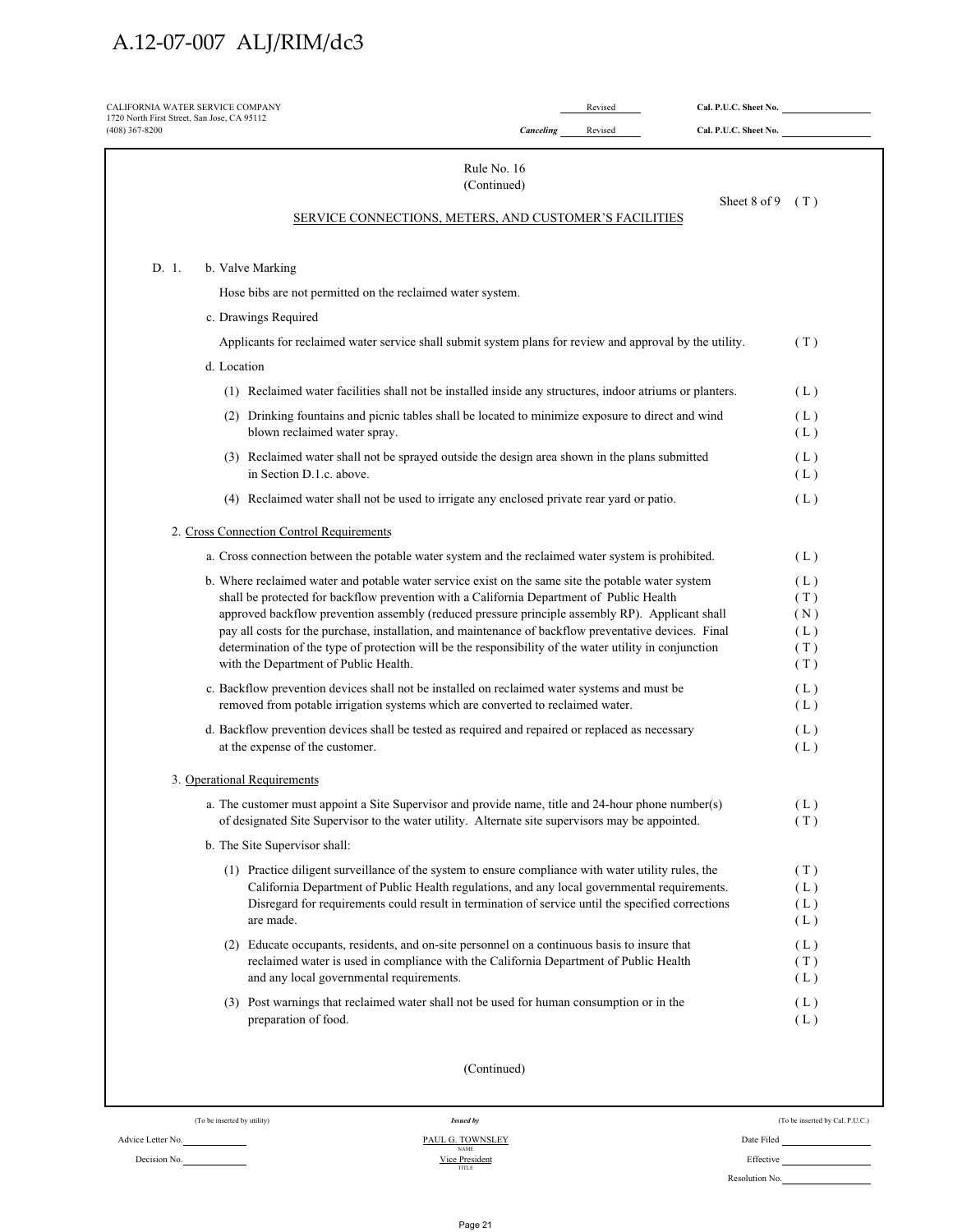| 1720 North First Street, San Jose, CA 95112<br>$(408)$ 367-8200                                                                                                                                                                                            | Canceling | Revised | Cal. P.U.C. Sheet No. |                   |
|------------------------------------------------------------------------------------------------------------------------------------------------------------------------------------------------------------------------------------------------------------|-----------|---------|-----------------------|-------------------|
| Rule No. 16                                                                                                                                                                                                                                                |           |         |                       |                   |
| (Continued)<br>SERVICE CONNECTIONS, METERS, AND CUSTOMER'S FACILITIES                                                                                                                                                                                      |           |         | Sheet 9 of 9          | (T)               |
| D. 3.<br>b. (4) Maintain the reclaimed water system to insure its integrity and minimize failures. Broken valves,<br>pipes, and sprinklers shall be repaired in a timely manner.                                                                           |           |         |                       | (L)<br>(L)        |
| (5) Notify the water utility annually by January 31 that all the requirements in Rule 16 Section D<br>Reclaimed Water have been met.                                                                                                                       |           |         |                       | (T)<br>(L)        |
| 4. Usage Guidelines                                                                                                                                                                                                                                        |           |         |                       |                   |
| a. Avoid direct spray and minimize overspray on drinking fountains in areas irrigated with reclaimed water.                                                                                                                                                |           |         |                       | (L)               |
| b. Adjust sprinklers to minimize reclaimed water spray on picnic tables, benches, decks, patios, sidewalks<br>and roads.                                                                                                                                   |           |         |                       | (L)<br>(L)        |
| c. Irrigate in a manner which will minimize ponding, and runoff . If necessary, use the "repeat" function<br>of the irrigation controller to apply the required amount of water in several short duration cycles.                                          |           |         |                       | (L)<br>(L)        |
| 5. Irrigation Time Restrictions                                                                                                                                                                                                                            |           |         |                       |                   |
| a. Irrigation in areas of human contact, parks, playgrounds, and school yards shall be during the late<br>night/early morning hours (10:00 p.m. - 6:00 a.m.). Slopes adjacent to pedestrian walkways<br>are considered areas where there is human contact. |           |         |                       | (L)<br>(L)<br>(L) |
| b. No time restrictions apply to irrigation areas where there is minimal human contact.                                                                                                                                                                    |           |         |                       | (L)               |
| 6. Reporting and Inspections                                                                                                                                                                                                                               |           |         |                       |                   |
| a. The water utility shall be notified 48 hours prior to the start of construction or pipeline installation<br>in order to schedule inspection.                                                                                                            |           |         |                       | (T)<br>(L)        |
| b. The water utility shall be notified immediately of a change in Site Supervisor.                                                                                                                                                                         |           |         |                       | (T)               |
| c. All significant changes for the reclaimed water system shall be submitted to the water utlity for<br>pre-approval.                                                                                                                                      |           |         |                       | (T)<br>(L)        |
| d. As-built plans for the reclaimed water system including subsequent modifications shall be submitted to<br>the water utility for approval.                                                                                                               |           |         |                       | (L)<br>(T)        |
|                                                                                                                                                                                                                                                            |           |         |                       |                   |
|                                                                                                                                                                                                                                                            |           |         |                       |                   |
|                                                                                                                                                                                                                                                            |           |         |                       |                   |

Decision No.

Advice Letter No. <u>PAUL G. TOWNSLEY</u> Date Filed Decision No. PAUL G. TOWNSLEY Date Filed NAME DEFECTIVE  $\frac{\text{Vice President}}{\text{mte}}$ 

| (To be inserted by Cal. P.U.C.) |  |  |  |  |  |
|---------------------------------|--|--|--|--|--|
|---------------------------------|--|--|--|--|--|

| Littuttu       |  |
|----------------|--|
| Resolution No. |  |
|                |  |
|                |  |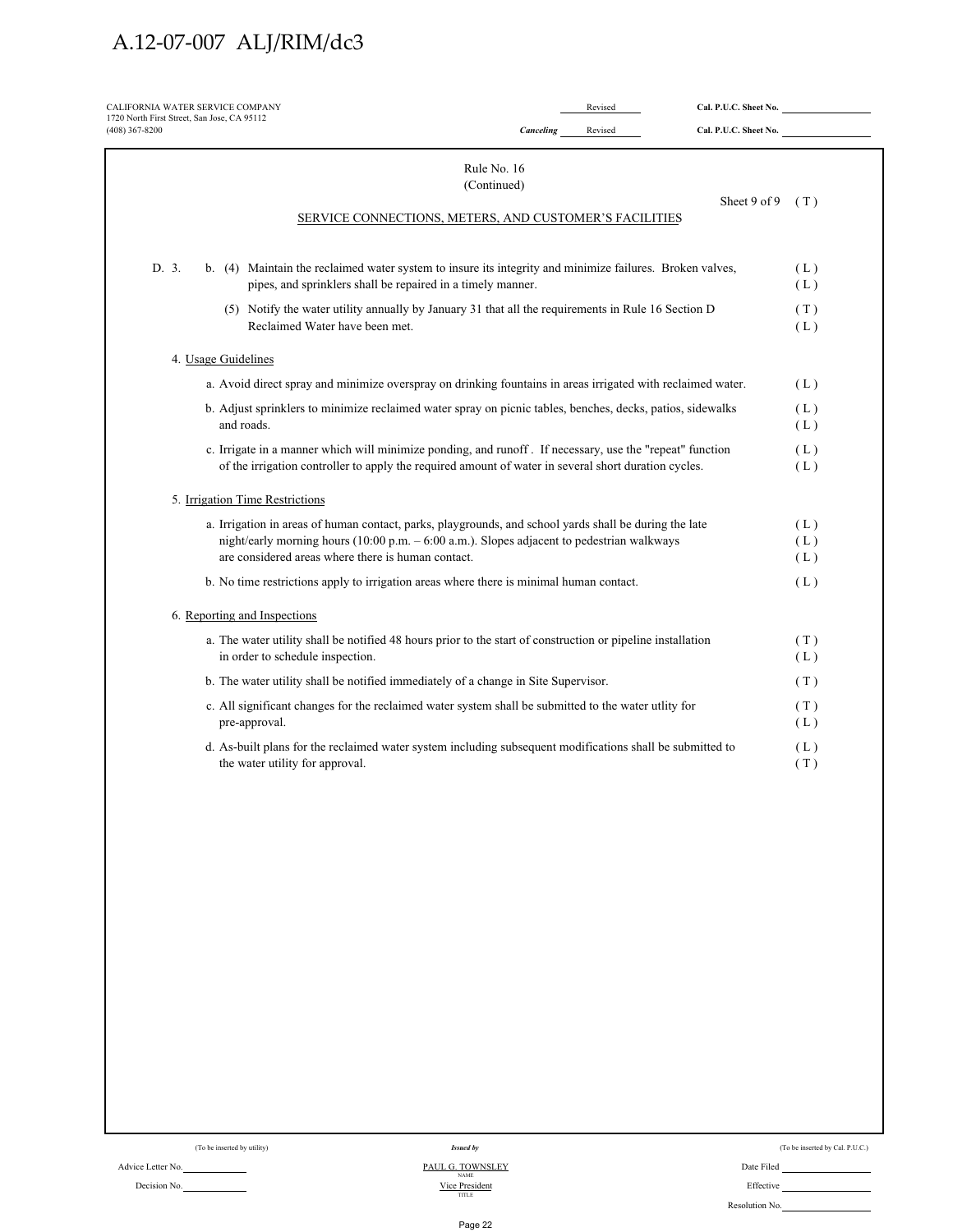CALIFORNIA WATER SERVICE COMPANY **Revised Cal. P.U.C. Sheet No.** \_ 1720 North First Street, San Jose, CA 95112 (408) 367-8200 *Canceling* Revised **Cal. P.U.C. Sheet No.** 

|              | Rule No. 18                                                                                                                                                                                                                                                                                                                                                                                                                                                                                                                                                      |                         |                                 |     |
|--------------|------------------------------------------------------------------------------------------------------------------------------------------------------------------------------------------------------------------------------------------------------------------------------------------------------------------------------------------------------------------------------------------------------------------------------------------------------------------------------------------------------------------------------------------------------------------|-------------------------|---------------------------------|-----|
|              | <b>METER TESTS AND ADJUSTMENT OF BILLS FOR METER ERROR</b>                                                                                                                                                                                                                                                                                                                                                                                                                                                                                                       |                         | Sheet 1 of 3                    | (T) |
|              | A. Tests on Customer Request                                                                                                                                                                                                                                                                                                                                                                                                                                                                                                                                     |                         |                                 |     |
| 1.           | Compliance by Utility                                                                                                                                                                                                                                                                                                                                                                                                                                                                                                                                            |                         |                                 |     |
|              | The utility will within one week after request by a customer proceed to test the meter serving<br>the customer's premises, except where service is rendered from open conduits such test may<br>be deferred for a reasonable length of time when it would necessitate the interruption of service<br>to any other customer. Such test of meters, other than displacement meters for which<br>standards of accuracy are established in General Order No. 103, Measurement of Service,<br>will consist of an acceptable method of verifying the accuracy of meter. |                         |                                 |     |
| 2.           | Charge for Test                                                                                                                                                                                                                                                                                                                                                                                                                                                                                                                                                  |                         |                                 |     |
|              | No charge will be made for the test of a meter made at the request of a customer, except<br>where a customer requests a test within six months after installation of the meter or more<br>often than once a year, in which cases the customer shall be required to<br>pay the costs and shipping fees for the test cover the cost of each such test:                                                                                                                                                                                                             |                         | (D)<br>(D)                      | (N) |
| 3.           | <b>Test Procedure</b>                                                                                                                                                                                                                                                                                                                                                                                                                                                                                                                                            |                         |                                 |     |
|              | Every meter tested at the request of a customer will be tested in the condition as found in the<br>customer's service prior to any alteration or adjustment in order to determine the average<br>meter error. This test will consist of testing at the three rates of flow as determined in<br>General Order No. 103 under "Accuracy requirements of Water Meters", and in addition,<br>at twice the minimum test flow. The average meter error will be considered to be the<br>algebraic average of the errors of the three highest test flows.                 |                         | (D)<br>(D)                      |     |
|              | (continued)                                                                                                                                                                                                                                                                                                                                                                                                                                                                                                                                                      |                         |                                 |     |
|              | (To be inserted by utility)<br><b>Issued by</b>                                                                                                                                                                                                                                                                                                                                                                                                                                                                                                                  |                         | (To be inserted by Cal. P.U.C.) |     |
| Decision No. | Advice Letter No.<br><b>NAME</b><br>$\sim$ $\sim$<br>TITLE                                                                                                                                                                                                                                                                                                                                                                                                                                                                                                       | Date Filed<br>Effective |                                 |     |
|              |                                                                                                                                                                                                                                                                                                                                                                                                                                                                                                                                                                  | Resolution No.          | $\sim$                          |     |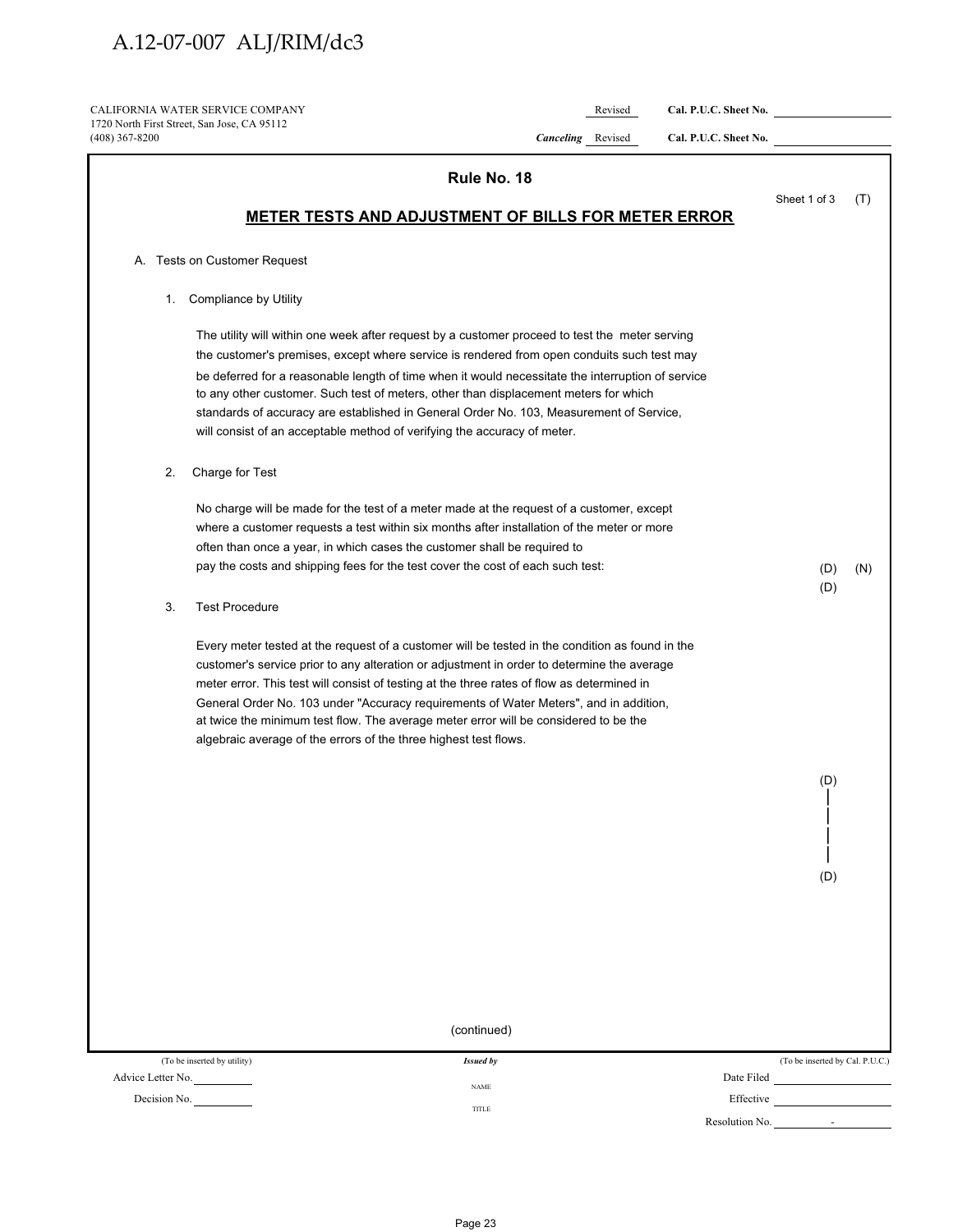CALIFORNIA WATER SERVICE COMPANY **Revised Cal. P.U.C. Sheet No.** 1720 North First Street, San Jose, CA 95112<br>(408) 367-8200

(408) 367-8200 *Canceling* Revised **Cal. P.U.C. Sheet No.** 

| 1007,001,0200     | $\ldots$<br>rcevised<br>CHR TICICI DIRECTION                                                                                                                                                                                                                                                                                                                                                                                                                                                                                                                                                                                                                                                |                |                                                       |     |
|-------------------|---------------------------------------------------------------------------------------------------------------------------------------------------------------------------------------------------------------------------------------------------------------------------------------------------------------------------------------------------------------------------------------------------------------------------------------------------------------------------------------------------------------------------------------------------------------------------------------------------------------------------------------------------------------------------------------------|----------------|-------------------------------------------------------|-----|
|                   | Rule No. 18                                                                                                                                                                                                                                                                                                                                                                                                                                                                                                                                                                                                                                                                                 |                |                                                       |     |
|                   |                                                                                                                                                                                                                                                                                                                                                                                                                                                                                                                                                                                                                                                                                             |                | Sheet 2 of 3                                          | (T) |
|                   | <b>METER TESTS AND ADJUSTMENT OF BILLS FOR METER ERROR</b>                                                                                                                                                                                                                                                                                                                                                                                                                                                                                                                                                                                                                                  |                |                                                       |     |
|                   | (continued)                                                                                                                                                                                                                                                                                                                                                                                                                                                                                                                                                                                                                                                                                 |                |                                                       |     |
|                   | 5. Location of Test                                                                                                                                                                                                                                                                                                                                                                                                                                                                                                                                                                                                                                                                         |                |                                                       |     |
|                   | A customer will have the right to require the utility to conduct the test in such customer's<br>presence or in the presence of a representative of such customer. Where the utility has no<br>proper meter testing facilities available locally, the meter may be tested by meter manufacturer<br>or its agency, or by any other reliable organization equipped for water meter testing or by the<br>utility's meter testing plant where located in some other community, in which latter case the<br>utility's upon demand of the customer will furnish the customer with a notarized statement<br>certifying as to the method used in making the test and as to the accuracy of the meter |                |                                                       |     |
|                   | 6. Report of Test to Customer                                                                                                                                                                                                                                                                                                                                                                                                                                                                                                                                                                                                                                                               |                |                                                       |     |
|                   | A report showing the results of the test will be furnished to the customer within 15 days after<br>the utility's receipt of the results of the test.                                                                                                                                                                                                                                                                                                                                                                                                                                                                                                                                        |                |                                                       | (N) |
| В.                | Adjustment of Bills for Meter Error                                                                                                                                                                                                                                                                                                                                                                                                                                                                                                                                                                                                                                                         |                |                                                       |     |
|                   | 1. Fast Meters                                                                                                                                                                                                                                                                                                                                                                                                                                                                                                                                                                                                                                                                              |                |                                                       |     |
|                   | When, upon test, a meter is found to be registering more than 2% fast, the utility will refund to<br>the customer the amount of the overcharge based on corrected meter readings for the period<br>the meter was in use but not to exceed a period of six months.                                                                                                                                                                                                                                                                                                                                                                                                                           |                |                                                       |     |
|                   | 2. Slow Meters                                                                                                                                                                                                                                                                                                                                                                                                                                                                                                                                                                                                                                                                              |                |                                                       |     |
|                   | a. Commercial Service                                                                                                                                                                                                                                                                                                                                                                                                                                                                                                                                                                                                                                                                       |                |                                                       |     |
|                   | When, upon test, a meter used for a commercial (residential and business) service is<br>found to be registered more than 25% slow, the utility may bill the customer for<br>the amount of the undercharge based upon corrected meter readings for the period the<br>meter was in service but not to exceed a period of three months.                                                                                                                                                                                                                                                                                                                                                        |                |                                                       |     |
|                   |                                                                                                                                                                                                                                                                                                                                                                                                                                                                                                                                                                                                                                                                                             |                |                                                       |     |
|                   |                                                                                                                                                                                                                                                                                                                                                                                                                                                                                                                                                                                                                                                                                             |                |                                                       |     |
|                   |                                                                                                                                                                                                                                                                                                                                                                                                                                                                                                                                                                                                                                                                                             |                |                                                       |     |
|                   | (continued)                                                                                                                                                                                                                                                                                                                                                                                                                                                                                                                                                                                                                                                                                 |                |                                                       |     |
|                   |                                                                                                                                                                                                                                                                                                                                                                                                                                                                                                                                                                                                                                                                                             |                |                                                       |     |
| Advice Letter No. | (To be inserted by utility)<br><b>Issued by</b>                                                                                                                                                                                                                                                                                                                                                                                                                                                                                                                                                                                                                                             |                | (To be inserted by Cal. P.U.C.)                       |     |
| Decision No.      | $\operatorname{NAME}$                                                                                                                                                                                                                                                                                                                                                                                                                                                                                                                                                                                                                                                                       |                | Effective                                             |     |
|                   | TITLE                                                                                                                                                                                                                                                                                                                                                                                                                                                                                                                                                                                                                                                                                       | Resolution No. | $\mathcal{L}_{\rm{max}}$ and $\mathcal{L}_{\rm{max}}$ |     |